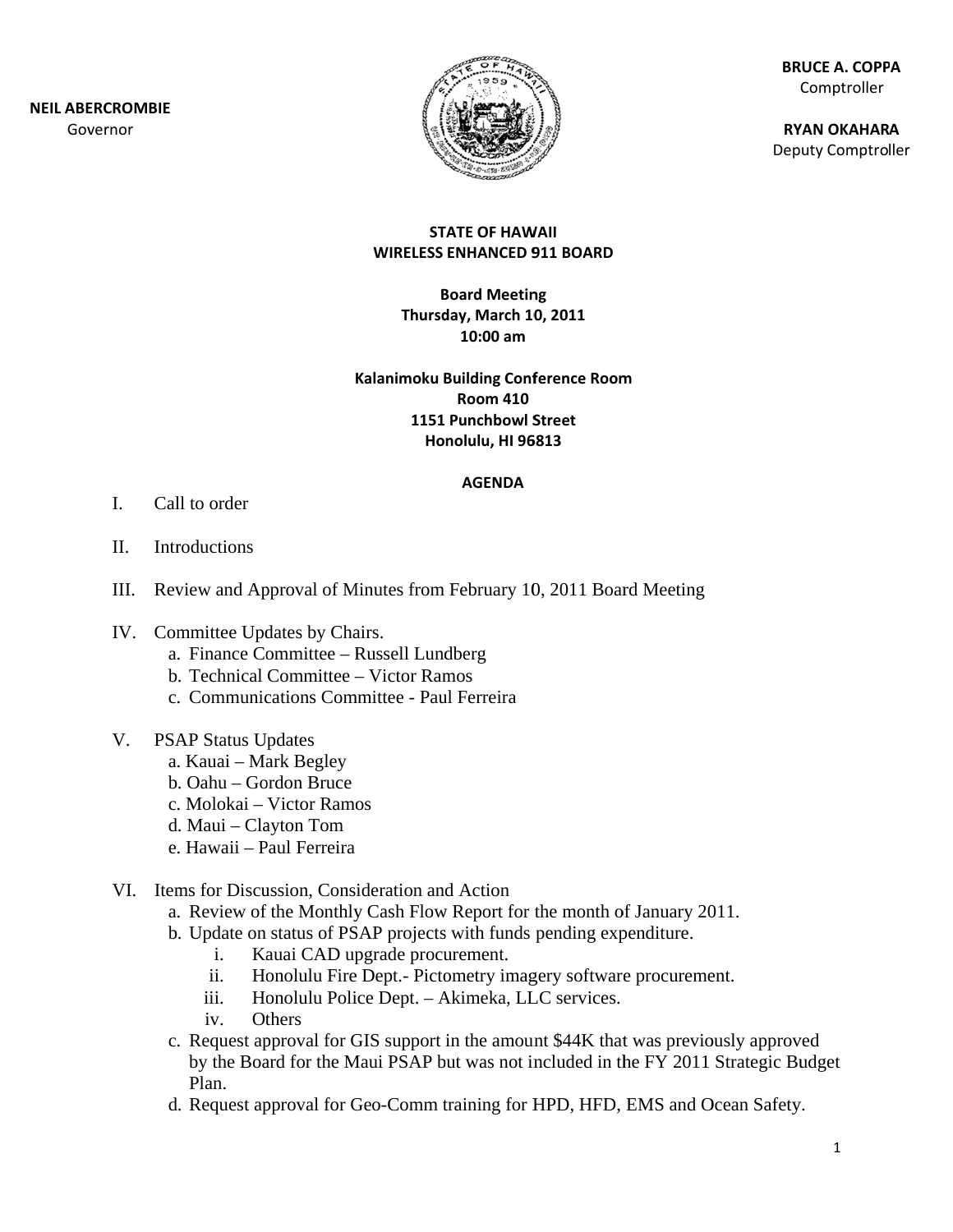

**RY YAN OKAHAR A** Deputy Comptroller

- e. Update on the FY 2012-2015 Strategic Budget Plan.
- f. Discussion on new Technical and Finance Committee meeting procedures.
- g. 9-1-1 Legislation Update.
- h. Review of the 1<sup>st</sup> draft of Summary of Board position on current legislation.
- i. Wireless E911 Timeline update.

VIII. Announcements

- IX. Next meeting date April 14, 2011, 10am, Comptroller's Conference Room 410.
- X. Adj journment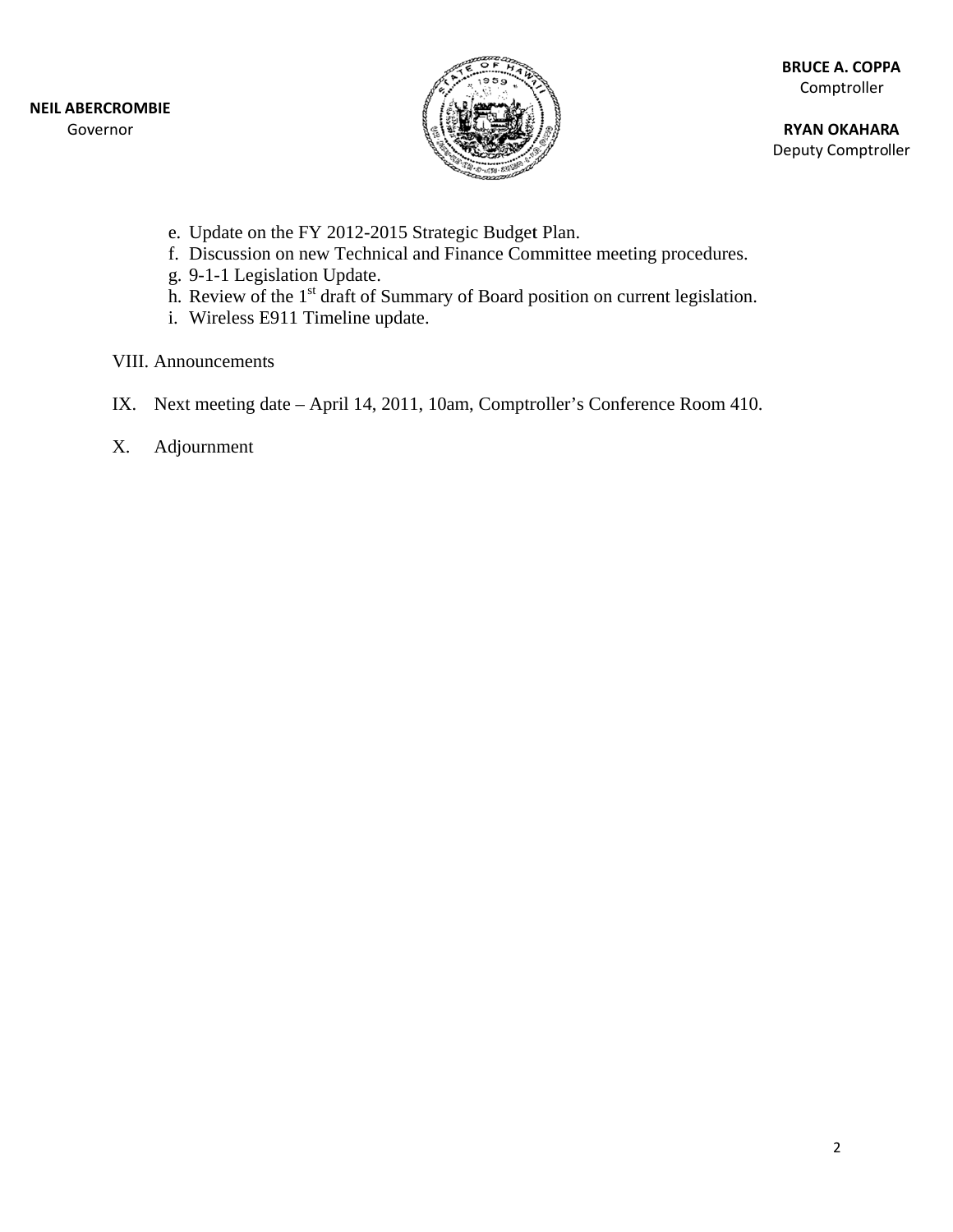**NEIL ABE RCROMBIE** Gov ernor



**BR RUCE A. COPP PA** Comptroller

**RY YAN OKAHAR A** Deputy Comptroller

### **STAT TE OF HAWAI II WIRELESS EN NHANCED 911 1 BOARD**

**Ka lanimoku Bu ilding Confer rence Room Boa ard Meeting Thursday y, March 10, 2011 R Room 410 1151 Pu unchbowl Str reet Hono olulu, HI 9681 13 10:00 am**

### **MINUTES**

Board Members in Attendance: Paul Ferreira, Russell Lundberg, Bruce Coppa, Clayton Tom, Victor Ramos, Mark Begley, Goldie Cross, Gordon Bruce, Jeffrey Ono.

Board Members Absent: Cedric Apaka, James LaClair

Board Members Absent: Cedric Apaka, James LaClair<br>Staff in Attendance: Thera Bradshaw, Courtney Tagupa

Others in Attendance: Tony Ramirez, Becky Lance, Janet Crotteau, Kenison Tejada, Clement Chan

### **I. Cal ll to order**

The meeting was called to order at 10:00am, Thursday, March 10, 2011

### **II. Int roductions**

Introductions were made of all attendees.

III. Review and Approval of Minutes from February 10, 2011 Board Meeting There was a motion to approve the minutes by Mr. Russell Lundberg and it was seconded by Mr. Bruce Coppa. The motion was approved unanimously by voice vote.

### IV. Committee Updates by Chairs.

- **a . Finance C Committee – Russell Lu undberg** Mr. Russell Lundberg stated that there were no updates to report.
- **b . Technical Committee e Victor R Ramos**  Mr. Victor Ramos stated that there were no updates to report.

# **c.** Communications Committee – Gordon Bruce

Mr. Gordon Bruce stated that there were no updates to report. Mr. Bruce also mentioned that he will be scheduling a meeting in March or early April.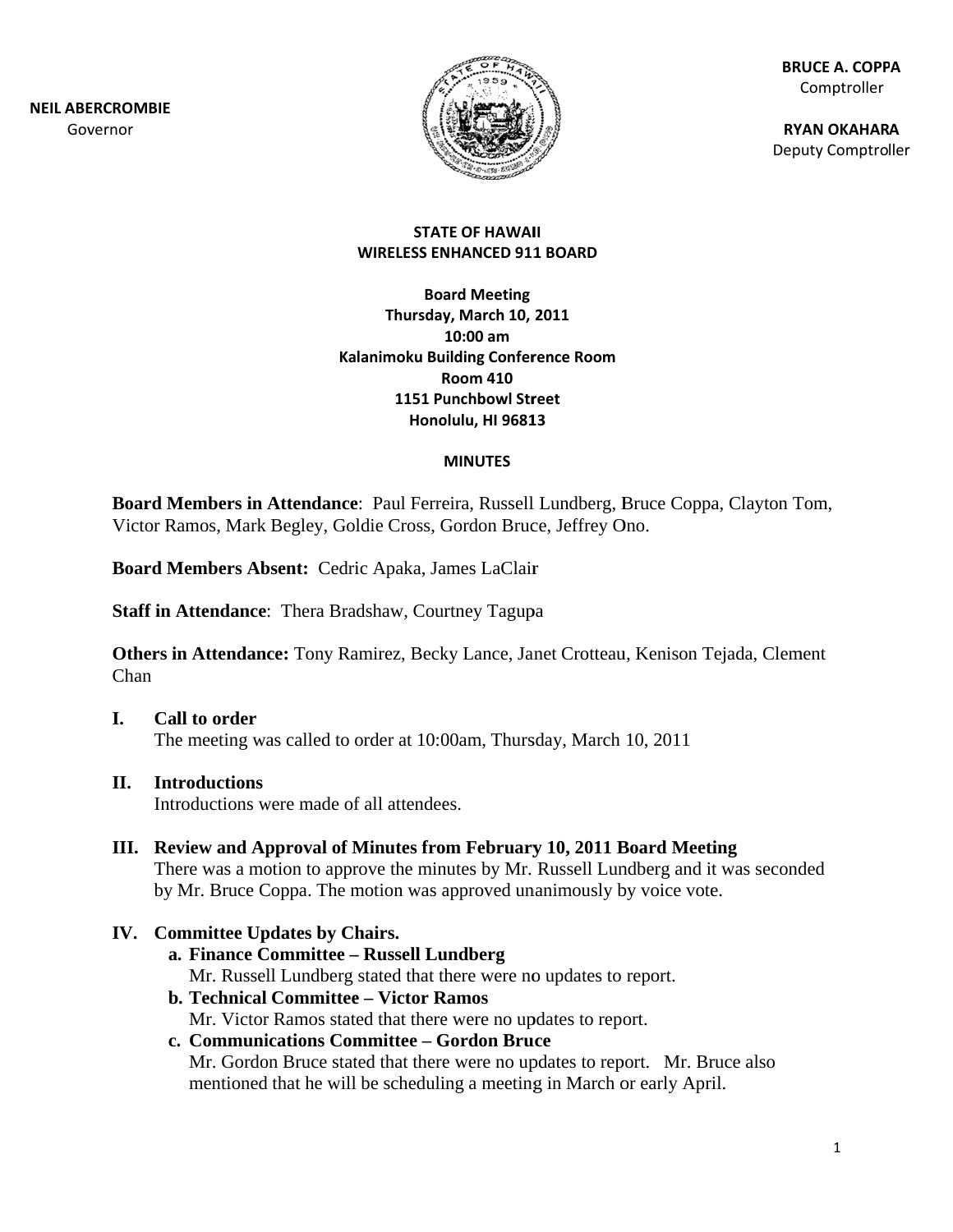

**RY YAN OKAHAR A** Deputy Comptroller

# **V.** PSAP Status Updates

## **a . Kauai – M Mark Begley y**

Mr. Mark Begley announced that Kauai has issued a recommendation of award for Mr. Mark Begley announced that Kauai has issued a recommendation of award for<br>their procurement of a new CAD system. There should be an award issued in March 2011.

## **b.** Oahu – Gordon Bruce

Mr. Gordon Bruce had nothing to report.

**c. . Molokai – – Victor Ram mos**  Mr. Victor Ramos had nothing to report.

## **d. Maui – Cl layton Tom**

Mr. Clayton Tom had nothing to report.

**e. . Hawaii – P Paul Ferrei ra** 

Mr. Paul Ferreira had nothing to report.

# VI. Items for Discussion, Consideration and Action

# a. Review of the Monthly Cash Flow Report for the month of January 2011.

Mr. Courtney Tagupa stated the following:

- Cash Receipts for the month of February- \$673,763
- Cash Receipts for the FY-to-Date February- \$5,515,074
- Cash Disbursements for the month of February- \$432,877
- Cash Disbursements for the FY-to-Date February- \$1,603,909

Mr. Bruce Coppa requested an explanation of the WSP cost recovery expense. Ms. Goldie Cross stated that the Wireless Service Providers (WSPs) are entitled to cost recovery of administrative expenses associated with the Wireless E911. Only Sprint has opted to request reimbursement while the other WSPs have elected to absorb the cost.

Mr. Tagupa explained that the Wireless E911 fund is paying the State revenue and administrative assessments quarterly that is estimated for FY 2011 to amount to \$600K.

Mr. Tagupa also forecasted a shortfall in cash receipts for FY 2011 due mainly to a mere 0.58% increase in mobile phone users. The cause of the almost flat increase may be attributable to economic times.

**b.** Update on status of PSAP projects with funds pending expenditure.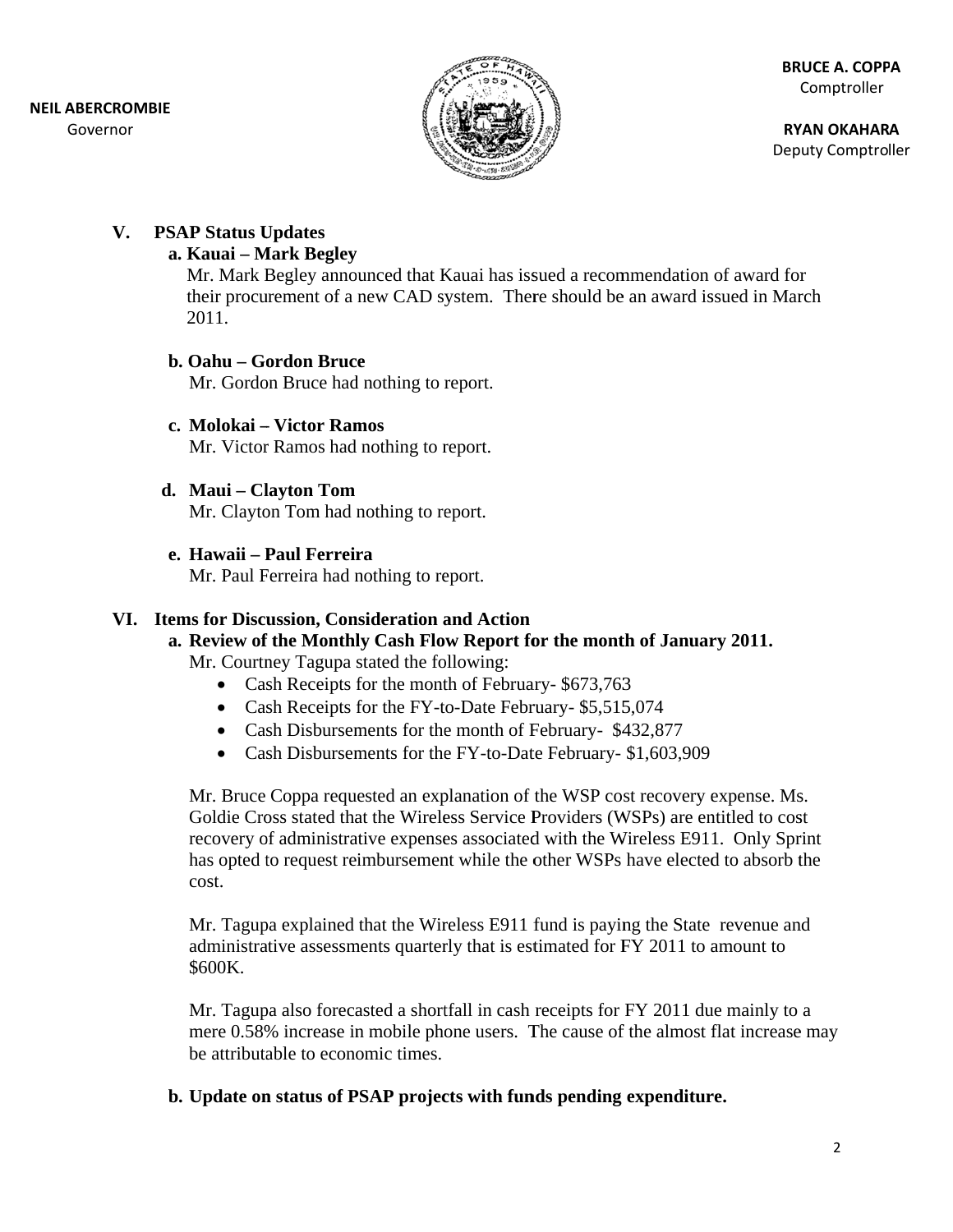

**RY YAN OKAHAR A** Deputy Comptroller

- Kauai CAD upgrade procurement. Mr. Mark Begley stated that he did not have anything from what was said in item V(a).
- Honolulu Fire Dept.- Pictometry imagery software procurement. Mr. Paul Ferreira stated that the item is deferred until next month.
- Honolulu Police Dept. Akimeka, LLC services. Ms. Janet Crotteau stated the procurement process is continuing with Akimeka, LL LC.
- Others: There were no additional items.
- **c. . Request a pproval for r GIS suppo ort in the am mount \$44K K that was p reviously** approved by the Board for the Maui PSAP but was not included in the FY 2011 **Strategic B Budget Plan n.**

This matter is deferred until next month.

**d.** Request approval for Geo-Comm training for HPD, HFD, EMS and Ocean **Safety.** 

This matter is deferred until next month.

## **e.** Update on the FY 2012-2015 Strategic Budget Plan.

Mr. Courtney Tagupa stated that the Strategic Budgeting process remains a work-inprogress. We received inputs from the PSAPs and Operations and the total submissions exceeded the available funding by over \$8.0M over 4 years.

The Finance Committee requested that each PSAP review their budget and return next month with budget reductions that may contribute to offsetting the budget deficit.

## **f.** Discussion on new Technical and Finance Committee meeting procedures.

Mr. Courtney Tagupa stated that Technical and Finance Committee meeting procedures are as follows:

- All committee members will sit at the main table with the Technical and Finance Committees at separate ends so there is a clear division.
- The Technical meeting convenes first and the Finance meeting convenes immediately following the adjournment of the Technical meeting.
- Each committee Chair will lead their respective meetings.
- There will only be one agenda, however, the Technical and Finance Committees will have separate and distinct sections.
- Technical and Finance committee members are requested to be present throughout the meetings

## g. 9-1-1 Legislation Update.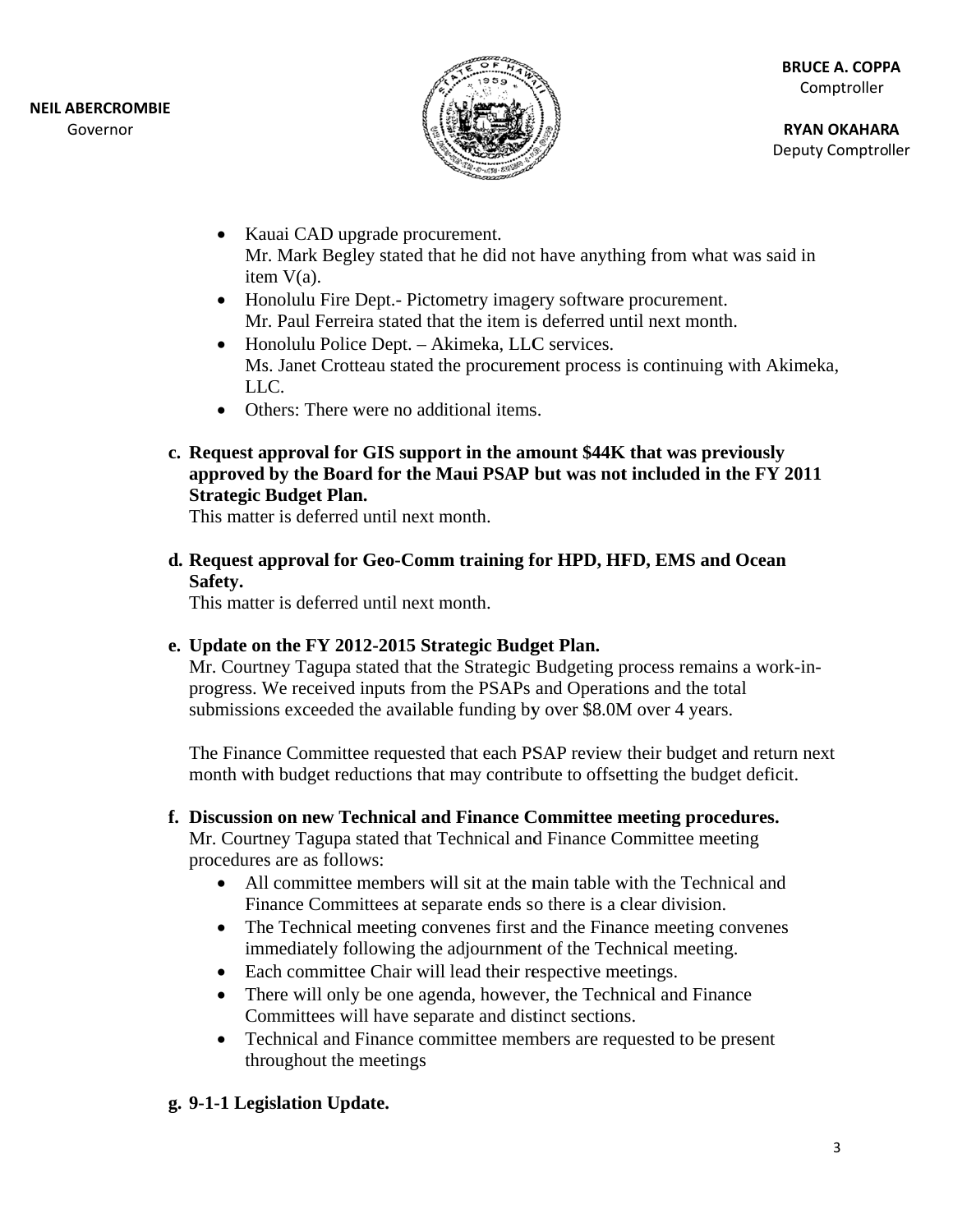

**BR RUCE A. COPP PA** Comptroller

**RY YAN OKAHAR A** Deputy Comptroller

Mr. Paul Ferreira stated the following:

- SB 1227/HB 1000 have both made the crossover
- SB 783 did not make it out of committee.
- SB 120 Wireless language was stricken.
- SB 640 (audit) made the crossover
- HB 79 did make crossover assigned to the WAM.
- SB 893 (raids \$80K from the Wireless Fund) did make crossover

Ms. Thera Bradshaw recommended that the Board recognize key champions in the House and Senate because they listen to each other and want to hear from their constituents. Ms. Thera Bradshaw recommended that the Board recognize key champions in the<br>House and Senate because they listen to each other and want to hear from their<br>constituents.<br>Mr. Tony Ramirez stated that SB 893's language may c

legislature needs to be reminded of the law through the Attorney General's office.

**h.** Review of the 1<sup>st</sup> draft of Summary of Board position on current legislation.

Ms. Thera Bradshaw stated that the Wireless E911 Website is updated with a legislative link.

Ms. Bradshaw indicated that the Board needs to take a position that says that the Board is either in support or opposition of the various legislation.

Mr. Paul Ferreira stated that in the last Board meeting a vote was taken to support SB 1227/HB1 000 and the annual audi t and to opp ose the two raid bills.

### **i.** Wireless E911 Timeline update.

Iiving document. Here are her suggestions of what needs to be done to update the<br>
Timeline:<br>
• Place the timeline as a recurring agenda item.<br>
• Will need both WSP and PSAP help<br>
Mr. Bruce Coppa stated that the Timeline ma Ms. Thera Bradshaw stated that the Timeline are the accomplishments of Wireless E911. It is represent a historical document from the beginning of the Board and is a living document. Here are her suggestions of what needs to be done to update the Timeline:

- Place the timeline as a recurring agenda item.
- Will need both WSP and PSAP help

Wireless E911 and educate the legislature and the community on the accomplishments of th he Board.

Mr. Paul Ferreira had recommended that the Timeline be summarized by appropriate categories and separate the success stories from the technical items which will paint a better picture of what Wireless E911 is doing for the community.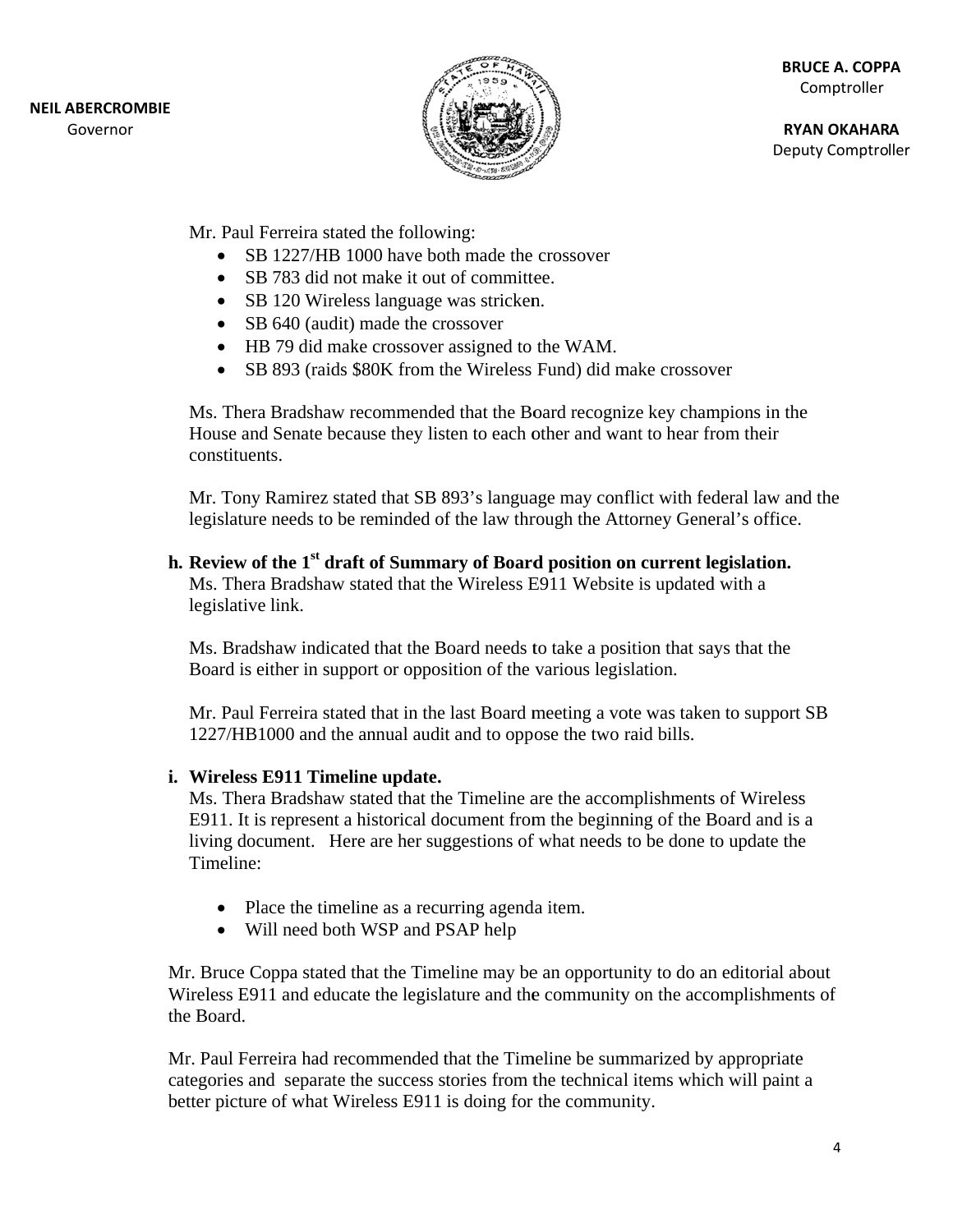

**RY YAN OKAHAR A** Deputy Comptroller

Mr. Gordon Bruce recommended that the Communications meeting be convened as soon as possible to do an editorial and discuss other means for the Board to get more visibility with the community and legislature.

The timeline update and possible editorials will be agenda items for next month.

### **VIII.** Announcements

Testimonies on the various bills of interest to the Wireless E911 bill will be forthcoming n ext week.

The Council on Revenues will be releasing the revenue projections which may encourage raiding by the legislature.

### IX. Next meeting date – April 14, 2011, 10am, Comptroller's Conference Room 410.

### **X. Adj journment**

There was a motion to adjourn by Clayton Tom and seconded by Goldie Cross. The motion was approved unanimously by voice vote. The meeting was adjourned at 12 noon, Thursday, March 10, 2011.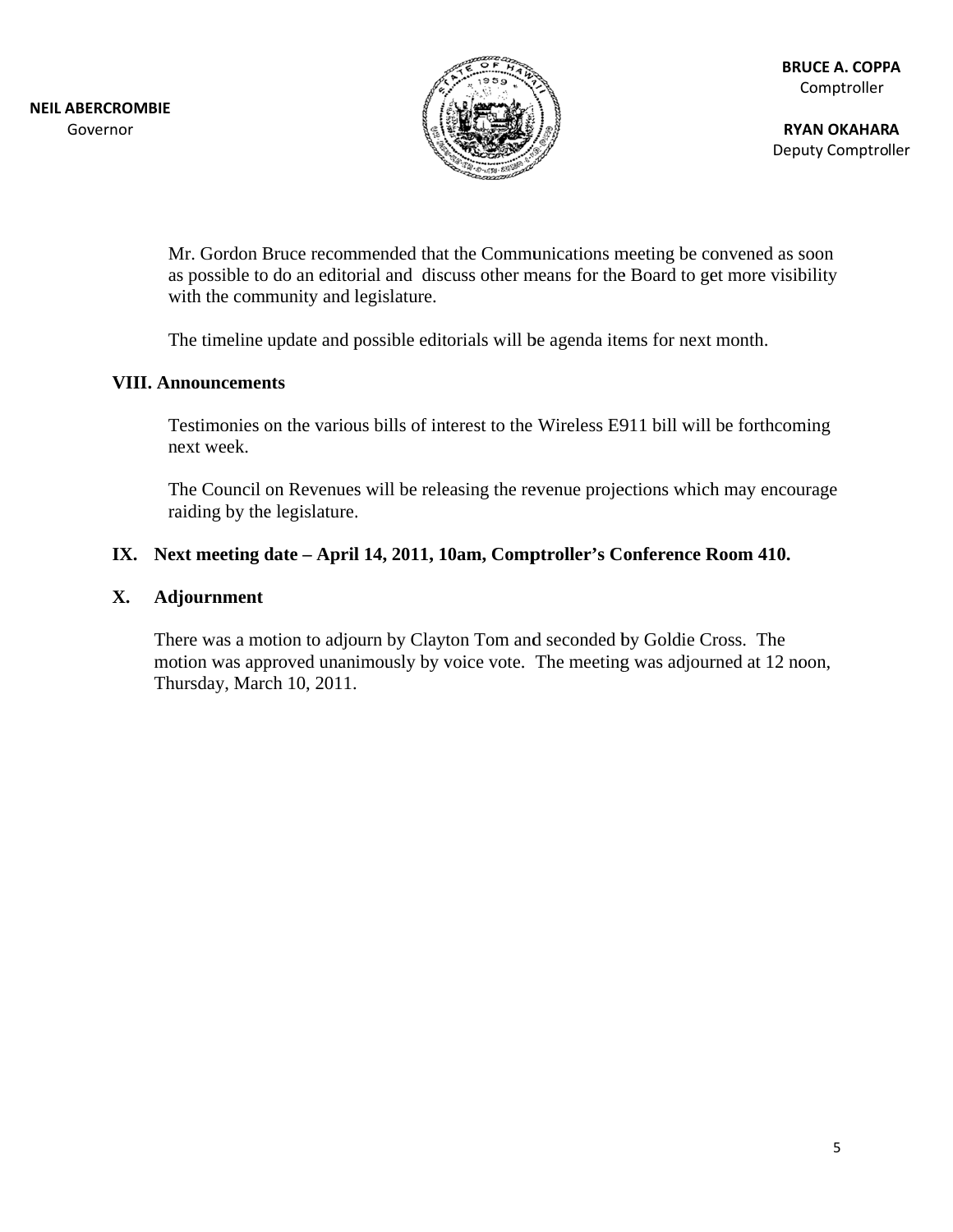| FIRST HAW AIIAN BANK ACCOUNT:                      |                         |             |                |                         |  |  |  |  |  |                   |
|----------------------------------------------------|-------------------------|-------------|----------------|-------------------------|--|--|--|--|--|-------------------|
| <b>General Fund</b>                                | <b>Prior Month</b>      |             | <b>Month</b>   | <b>Ending</b>           |  |  |  |  |  |                   |
|                                                    | Inception-to-Date       | Cash        |                |                         |  |  |  |  |  | Inception-to-Date |
|                                                    | <b>Cash Flow</b>        | <b>Flow</b> |                | <b>Cash Flow</b>        |  |  |  |  |  |                   |
| <b>ITEM</b>                                        | <b>Balance</b>          |             | <b>Balance</b> | <b>Balance</b>          |  |  |  |  |  |                   |
|                                                    |                         |             |                |                         |  |  |  |  |  |                   |
| <b>Cash Inflow:</b>                                |                         |             |                |                         |  |  |  |  |  |                   |
|                                                    |                         |             |                |                         |  |  |  |  |  |                   |
| <b>Wireless Surcharge Collection</b>               | \$<br>47,926,674.29     | \$          | 672,757.24     | \$<br>48,599,431.53     |  |  |  |  |  |                   |
|                                                    |                         |             |                |                         |  |  |  |  |  |                   |
| Interest Income                                    | \$<br>1,820,951.24      | \$          | 1,005.56       | \$<br>1,821,956.80      |  |  |  |  |  |                   |
| <b>Prior Period Interest Income Adjustment</b>     | \$<br>(257, 236.01)     |             |                | \$<br>(257, 236.01)     |  |  |  |  |  |                   |
| Net Interest Income                                | \$<br>1,563,715.23      | \$          | 1,005.56       | \$<br>1,564,720.79      |  |  |  |  |  |                   |
|                                                    |                         |             |                |                         |  |  |  |  |  |                   |
| <b>Subtotal Cash Inflow</b>                        | \$<br>49,490,389.52     | \$          | 673,762.80     | \$<br>50, 164, 152. 32  |  |  |  |  |  |                   |
| <b>Cash Outflow:</b>                               |                         |             |                |                         |  |  |  |  |  |                   |
| Act 79 Fund Transfer to State                      | \$<br>(16,000,000.00)   |             |                | \$<br>(16,000,000.00)   |  |  |  |  |  |                   |
| <b>PSAP Reimbursement</b>                          | \$<br>(16, 123, 059.14) | \$          | (222, 142.04)  | \$<br>(16, 345, 201.18) |  |  |  |  |  |                   |
| <b>Board Member Travel Expense</b>                 | \$<br>(81, 244.75)      | \$          | (1,724.83)     | \$<br>(82,969.58)       |  |  |  |  |  |                   |
| <b>DB&amp;F Revenue Assessments</b>                | \$<br>(2,316,460.36)    | \$          | (95, 943.16)   | \$<br>(2,412,403.52)    |  |  |  |  |  |                   |
| <b>DB&amp;F Administrative Expense Assessments</b> | \$<br>(449, 566.87)     | \$          | (8,699.50)     | \$<br>(458, 266.37)     |  |  |  |  |  |                   |
| <b>WSP Reimbursement</b>                           | \$<br>(742, 632.78)     | \$          | (77, 691.44)   | \$<br>(820, 324.22)     |  |  |  |  |  |                   |
| Consultant-Intrado, Inc.                           | \$<br>(439, 260.41)     |             |                | \$<br>(439, 260.41)     |  |  |  |  |  |                   |
| <b>Consultant-Exec Director</b>                    | \$<br>(1,641,338.33)    | \$          | (27,083.33)    | \$<br>(1,668,421.66)    |  |  |  |  |  |                   |
| <b>Audit Expense</b>                               | \$<br>(24, 545.00)      |             |                | \$<br>(24, 545.00)      |  |  |  |  |  |                   |
| <b>Board Strategic Planning Expenses</b>           | \$<br>(1,721.81)        |             |                | \$<br>(1,721.81)        |  |  |  |  |  |                   |
| Membership                                         | \$<br>(100.00)          |             |                | \$<br>(100.00)          |  |  |  |  |  |                   |
| <b>Subtotal Cash Outflow</b>                       | \$<br>(37, 819, 929.45) | \$          | (433, 284.30)  | \$<br>(38, 253, 213.75) |  |  |  |  |  |                   |
|                                                    |                         |             |                |                         |  |  |  |  |  |                   |
| <b>Total Cash Balance</b>                          | \$<br>11,670,460.07     | \$          | 240,478.50     | \$<br>11,910,938.57     |  |  |  |  |  |                   |
|                                                    |                         |             |                |                         |  |  |  |  |  |                   |
| Encumbrances                                       |                         |             |                |                         |  |  |  |  |  |                   |
|                                                    |                         |             |                |                         |  |  |  |  |  |                   |
| <b>Total Unencumbered Cash Balance</b>             | \$<br>11,670,460.07     | \$          | 240,478.50     | \$<br>11,910,938.57     |  |  |  |  |  |                   |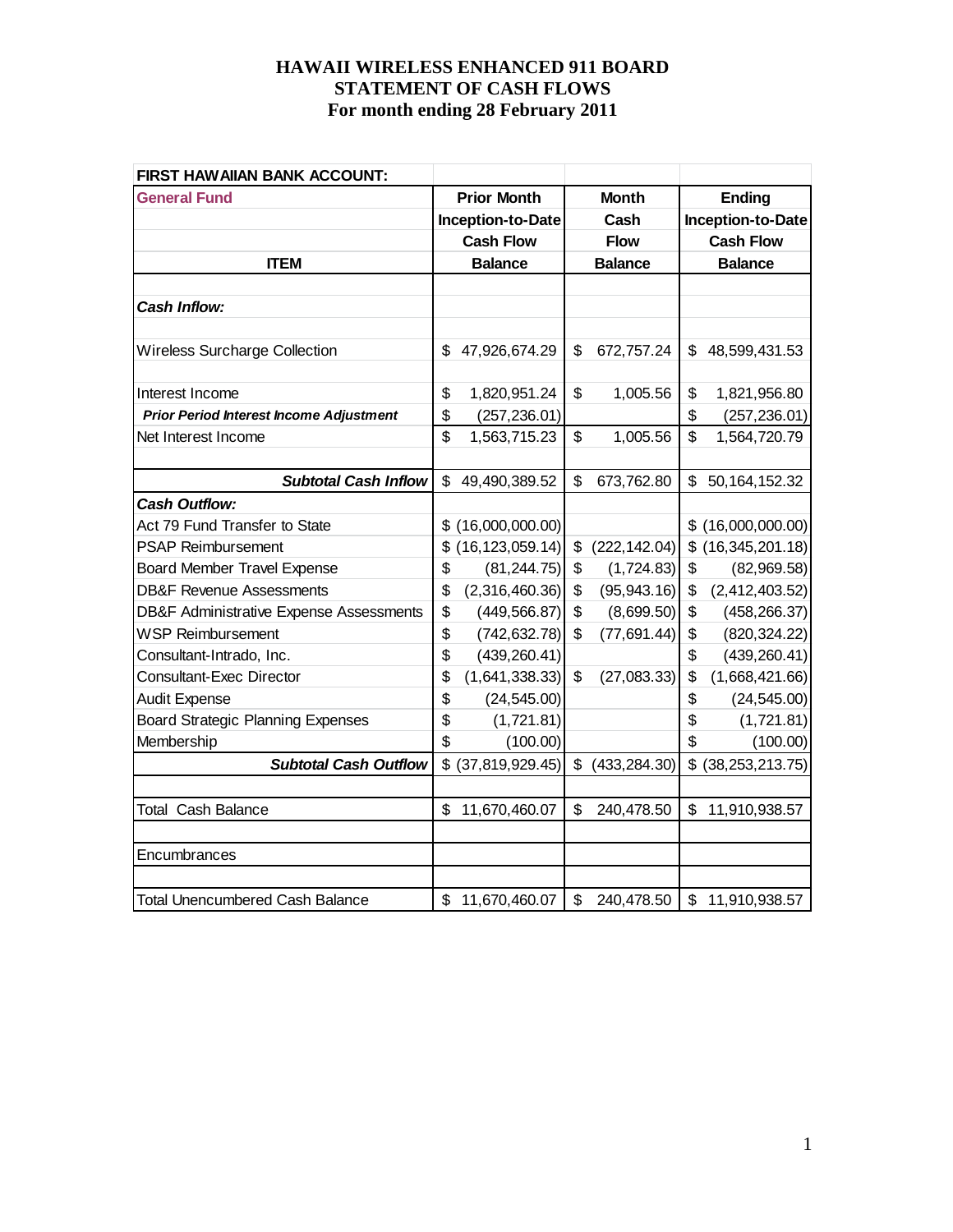| <b>MONTH OF February 2011</b>              | <b>TOTAL</b> |
|--------------------------------------------|--------------|
| <b>RECEIPTS:</b>                           |              |
| <b>Interest Inc</b>                        | 1,006        |
| <b>Total Wireless Surcharge Collection</b> | 672,757      |
| <b>Total RECEIPTS</b>                      | 673,763      |
|                                            |              |
| <b>DISBURSEMENTS</b>                       |              |
| <b>Board Member Travel</b>                 | 1,725        |
| <b>Consulting Expense</b>                  |              |
| <b>TKC Consulting Group, LLC</b>           | 27,083       |
| <b>Total Consulting Expense</b>            | 27,083       |
|                                            |              |
| <b>DB&amp;F Assessments</b>                |              |
| <b>DB&amp;F Admin. Exp. Assess</b>         | 8,700        |
| <b>DB&amp;F Revenue Assessment</b>         | 95,943       |
| <b>Total DB&amp;F Assessments</b>          | 104,643      |
|                                            |              |
| <b>PSAP Expenses</b>                       |              |
| <b>Akimeka Program Mgmt</b>                | 215,528      |
| <b>Hawaiian Telcom Charges</b>             |              |
| <b>HawTelcom Network</b>                   | 6,207        |
| <b>Total Hawaiian Telcom Charges</b>       | 6,207        |
|                                            |              |
| <b>Total PSAP Expenses</b>                 | 221,735      |
|                                            |              |
| <b>WSP Cost Recovery</b>                   |              |
| <b>Sprint/Nextel</b>                       | 77,691       |
| <b>Total WSP Cost Recovery</b>             | 77,691       |
| <b>Total DISBURSEMENTS</b>                 | 432,877      |
|                                            |              |
| <b>NET RECEIPTS/(DISBURSEMENTS)</b>        | 240,886      |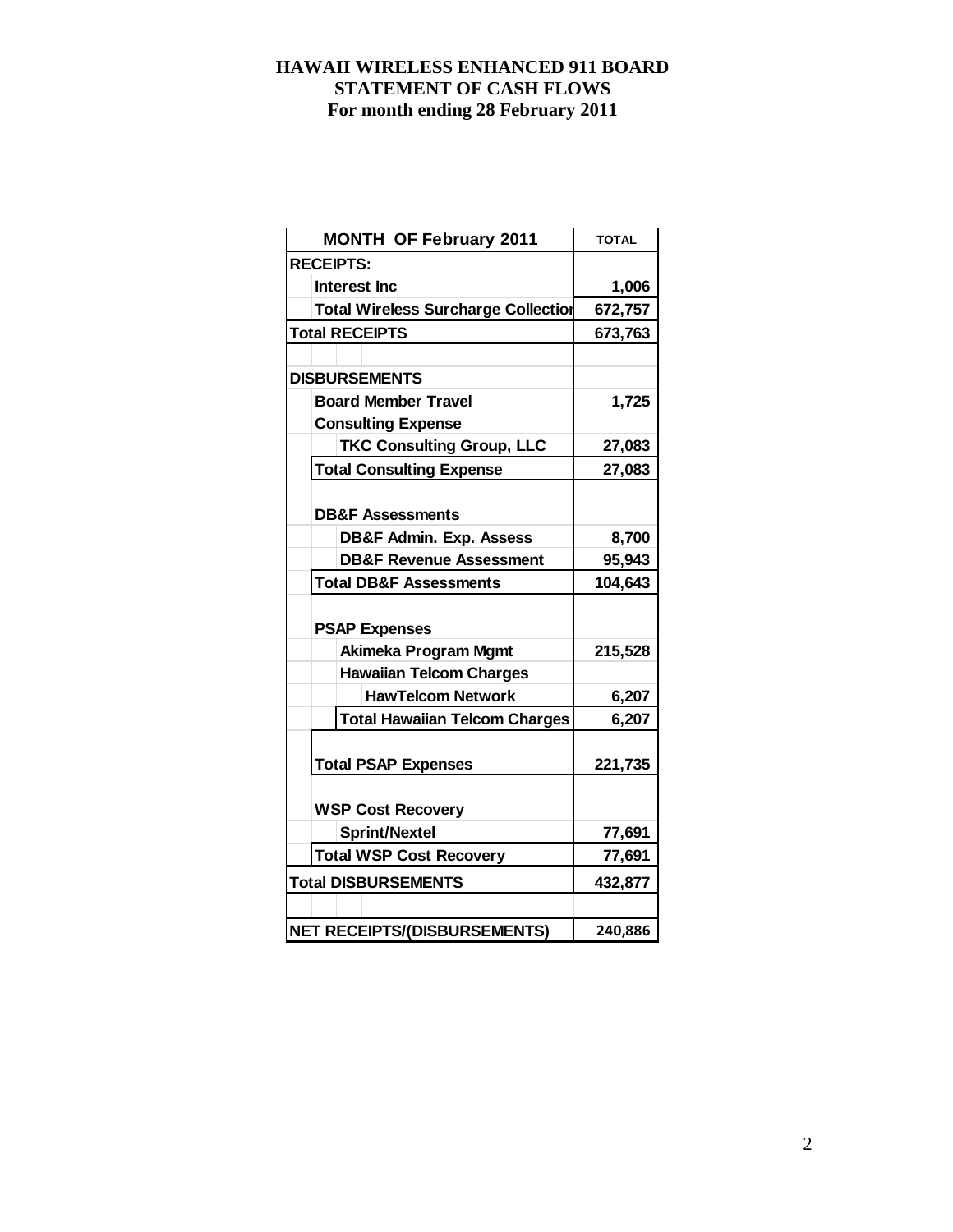| <b>FY-T-Date February (8 Months)</b> | <b>TOTAL</b>       |  |
|--------------------------------------|--------------------|--|
| <b>RECEIPTS</b>                      |                    |  |
| Interest Inc                         | 6,799.56           |  |
| <b>Wireless Surcharge Collection</b> | 5,508,274.40       |  |
| Total RECEIPTS                       | 5,515,073.96 64.9% |  |

| FY 2010 WSP Surcharge RECEIPTS                     |              | \$8,564,000 |           |       |        |
|----------------------------------------------------|--------------|-------------|-----------|-------|--------|
| Total Extra Payments (13 Payments vs. 12 Payments) |              | (510,000)   |           |       |        |
| Total Increase in Mobile Phone Users:              |              |             |           |       |        |
| FY 2011 Estimated Users                            |              |             | 1,042,000 |       |        |
| FY 2010 Average Users                              |              | 1,036,000   |           |       |        |
|                                                    | Net Increase |             | 6,000     | 0.58% | 46,000 |
|                                                    |              |             |           |       |        |
| FY 2011 ESTIMATED SURCHARGE RECEIPTS               |              | \$8,100,000 |           |       |        |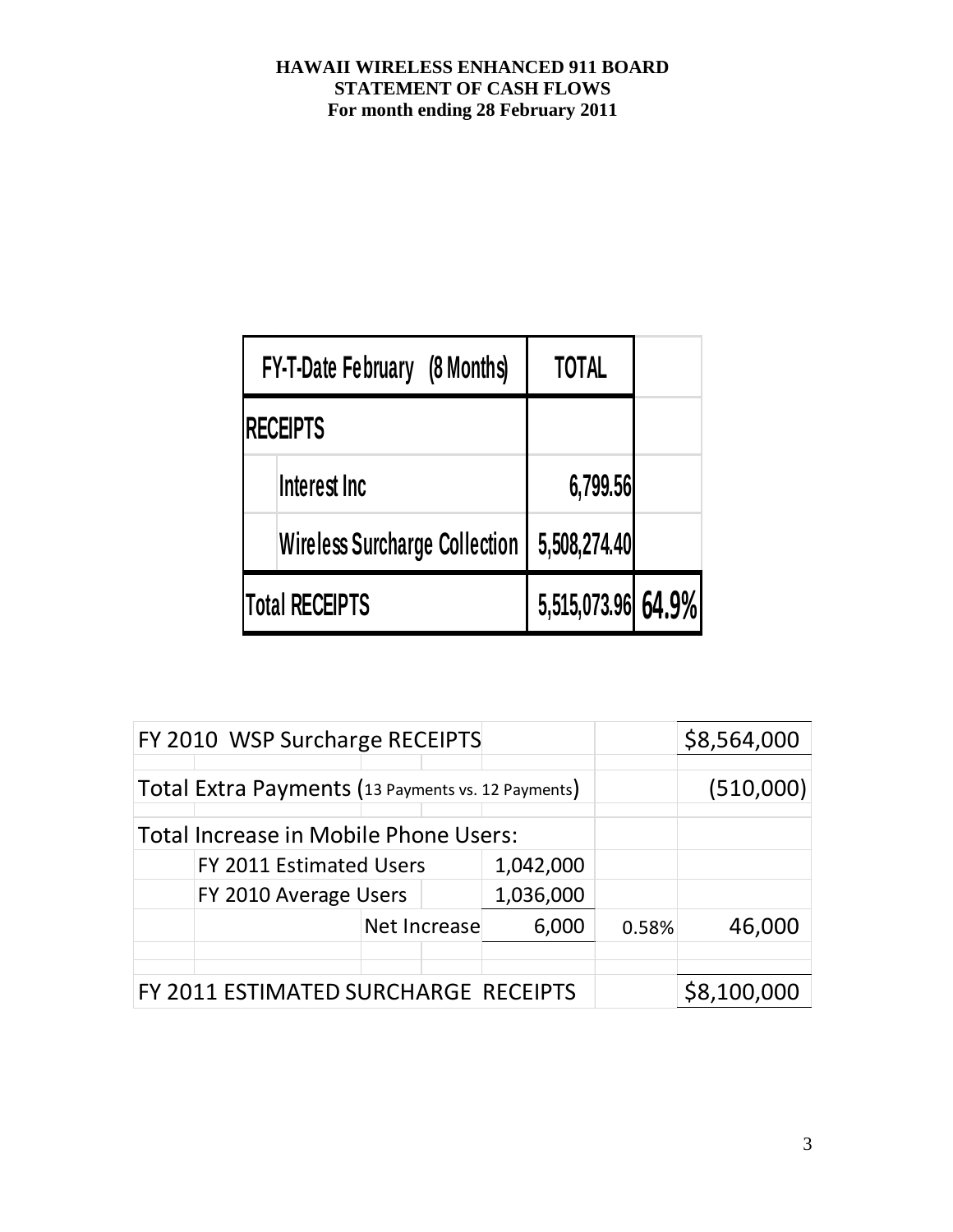|                        | FY 2011<br><b>8 MONTHS</b>             |                     | <b>TOTAL</b>     |                                  |     |
|------------------------|----------------------------------------|---------------------|------------------|----------------------------------|-----|
|                        | Item                                   | Jul '10 -<br>Feb 11 | Annual<br>Budget | \$ Over/(Under)<br><b>Budget</b> |     |
|                        | <b>DISBURSEMENTS:</b>                  |                     |                  |                                  |     |
|                        | <b>Board Member Travel</b>             | 9,075               | 27,000           | (17, 925)                        |     |
|                        | <b>Consulting Expense</b>              |                     |                  |                                  |     |
|                        | <b>TKC Consulting Group, LLC</b>       | 216,667             | 325,000          | (108, 333)                       |     |
|                        | <b>Total Consulting Expense</b>        | 216,667             | 325,000          | (108, 333)                       | 67% |
|                        | <b>DB&amp;F Assessments</b>            |                     |                  |                                  |     |
|                        | DB&F Admin. Exp. Assess                | 44,360              | 236,207          | (191, 847)                       |     |
|                        | <b>DB&amp;F Revenue Assessment</b>     | 264,317             | 415,000          | (150, 683)                       |     |
|                        | <b>Total DB&amp;F Assessments</b>      | 308,677             | 651,207          | (342, 530)                       | 47% |
|                        | <b>NASNA Dues</b>                      | 100                 | 100              |                                  |     |
|                        | <b>PSAP Expenses</b>                   |                     |                  |                                  |     |
|                        | Akimeka Program Mgmt                   | 463,856             | 1,665,138        | (1,201,282)                      | 28% |
|                        | <b>CAD Related Expenses</b>            |                     | 3,800,000        | (3,800,000)                      | 0%  |
|                        | <b>Computers</b>                       |                     |                  |                                  |     |
|                        | <b>KVM Switches</b>                    | 3,971               | 4,100            | (129)                            |     |
|                        | <b>Positron Equip SW Maintenance</b>   |                     | 40,000           | (40,000)                         |     |
|                        | <b>UPS Battery-HPD</b>                 | 24,112              | 24,136           | (24)                             |     |
| <b>Total Computers</b> |                                        | 28,083              | 68,236           | (40, 153)                        | 41% |
| <b>Conferences</b>     |                                        |                     |                  |                                  |     |
|                        | <b>APCO Conference</b>                 | 25,997              | 51,000           | (25,003)                         |     |
|                        | <b>Intergraph Conference</b>           | 3,007               |                  | 3,007                            |     |
|                        | <b>NASNA Conference</b>                | 776                 |                  | 776                              |     |
|                        | <b>Nena Conference</b>                 | 25,734              | 51,000           | (25, 266)                        |     |
|                        | <b>Pictometry Future View Confer</b>   | 3,273               |                  | 3,273                            |     |
|                        | <b>Total Conferences</b>               | 58,787              | 102,000          | (43, 213)                        | 58% |
|                        | <b>Excom911 Logging Recorder Maint</b> |                     | 31,650           | (31, 650)                        |     |
|                        | <b>Hawaiian Telcom Charges</b>         |                     |                  |                                  |     |
|                        | Haw Tel Frame Relay & CIR              | 1                   |                  | 1                                |     |
|                        | <b>Haw Telcom Network</b>              | 23,548              | 60,000           | (36, 452)                        |     |
|                        | <b>Hawaiian Telcom Trunk</b>           | 110,561             | 111,398          | (837)                            |     |
|                        | <b>Total Hawaiian Telcom Charges</b>   | 134,110             | 171,398          | (37, 288)                        | 78% |
|                        | <b>Pictometry License Agreement</b>    | 207,218             | 1,929,685        | (1,722,467)                      |     |
|                        | <b>Software Maintenance</b>            |                     |                  |                                  |     |
|                        | <b>GeoComm Maintenance</b>             | 18,586              | 48,586           | (30,000)                         |     |
|                        | <b>Total Software Maintenance</b>      | 18,586              | 48,586           | (30,000)                         |     |
|                        | <b>Total PSAP Expenses</b>             | 910,640             | 7,816,693        | (6,906,053)                      | 12% |
|                        | <b>WSP Cost Recovery</b>               |                     |                  |                                  |     |
|                        | Sprint/Nextel                          | 158,751             | 180,000          | (21, 249)                        |     |
|                        | <b>Total WSP Cost Recovery</b>         | 158,751             | 180,000          | (21, 249)                        |     |
|                        | <b>Total DISBURSEMENTS</b>             | 1,603,909           | 9,000,000        | (7,396,091)                      | 18% |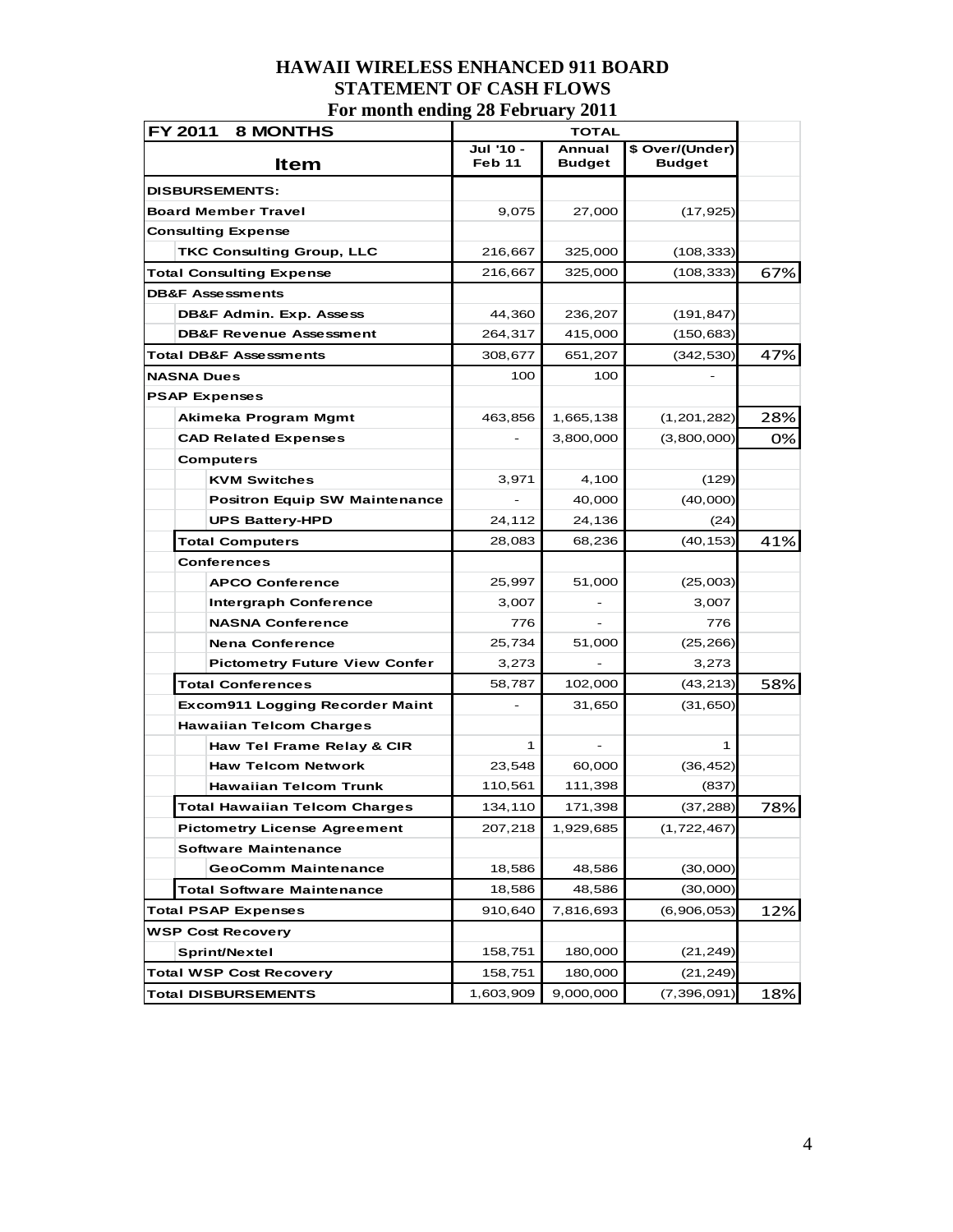| FY 2011 FORECASTED SPENDING         |               |                 |         |                                     |         |                |          |                     |           |           |           |                 |                 |              |               |
|-------------------------------------|---------------|-----------------|---------|-------------------------------------|---------|----------------|----------|---------------------|-----------|-----------|-----------|-----------------|-----------------|--------------|---------------|
|                                     |               |                 |         |                                     |         |                |          |                     |           |           |           |                 |                 |              | (Over)/       |
|                                     | FY2011        |                 |         |                                     |         | <b>ACTUALS</b> |          |                     |           |           |           | <b>FORECAST</b> |                 |              | <b>Under</b>  |
| <b>DESCRIPTION</b>                  | <b>Budget</b> | <b>Jul 2010</b> |         | Aug 2010 Sep 2010 Oct 2010 Nov 2010 |         |                | Dec 2010 | <b>Jan 2011</b>     | Feb 2011  | Mar 2011  | Apr 2011  | May 2011        | <b>Jun 2011</b> | <b>Total</b> | <b>Budget</b> |
| <b>Disbursements:</b>               |               |                 |         |                                     |         |                |          |                     |           |           |           |                 |                 |              |               |
| <b>Board Member Travel</b>          | 27,000        | 1,357           | 480     | 970                                 | 1,673   |                | 1,956    | 915                 | 1,725     | 1,500     | 1,500     | 1,500           | 13,650          | 27,226       | (226)         |
| <b>TKC Consulting Group, LLC</b>    | 325,000       | 54,167          | 27,083  | 54,167                              |         |                |          | 54,167              | 27,083    | 27,083    | 27,083    | 27,083          | 27,085          | 325,001      | (1)           |
| <b>DB&amp;F Admin. Exp. Assess</b>  | 236,207       | 71,450          |         |                                     |         |                | 3,275    |                     | 8,700     |           | 112,269   |                 | 40,513          | 236,207      | $\mathbf{0}$  |
| <b>DB&amp;F Revenue Assessment</b>  | 415,000       | 32,386          |         |                                     |         |                | 96,923   |                     | 95,943    |           | 85,890    |                 | 103,858         | 415,000      | $\mathbf 0$   |
| <b>NASNA Dues</b>                   | 100           | 100             |         |                                     |         |                |          |                     |           |           |           |                 |                 | 100          |               |
| Akimeka Program Mgmt                | 1,665,138     |                 |         | 70,282                              | 72,623  |                |          | 105,423             | 215,528   | 175,073   | 175,073   | 175,073         | 295,879         | 1,284,955    | 380,183       |
| <b>CAD Related Expenses</b>         | 3,800,000     |                 |         |                                     |         |                |          |                     |           |           |           | 3,800,000       |                 | 3,800,000    |               |
| <b>Computers</b>                    |               |                 |         |                                     |         |                |          |                     |           |           |           |                 |                 |              |               |
| <b>KVM Switches</b>                 | 4,100         | 3,971           |         |                                     |         |                |          |                     |           |           |           |                 |                 | 3,971        | 129           |
| Positron Equip SW Maint.            | 40,000        |                 |         |                                     |         |                |          |                     |           |           |           |                 | 40.000          | 40,000       |               |
| <b>UPS Battery-HPD</b>              | 24,136        |                 |         | 24,112                              |         |                |          |                     |           |           |           |                 |                 | 24,112       | 24            |
| Other                               |               |                 |         |                                     |         |                |          |                     |           |           |           |                 |                 |              |               |
| <b>Conferences</b>                  |               |                 |         |                                     |         |                |          |                     |           |           |           |                 |                 |              |               |
| <b>APCO Conference</b>              | 51,000        |                 | 1,801   | 17,730                              | 6,467   |                |          |                     |           |           |           |                 |                 | 25,998       | 25,002        |
| <b>Nena Conference</b>              | 51,000        | 19,631          |         |                                     | 6,103   |                |          |                     |           |           |           |                 | 25,266          | 51,000       | (0)           |
| <b>NASNA</b>                        |               |                 |         |                                     |         |                | 776      |                     |           |           |           |                 |                 | 776          | (776)         |
| 9-1-1 Goes to Wash.DC               |               |                 |         |                                     |         |                |          |                     |           |           | 40.000    |                 |                 | 40,000       | (40,000)      |
| <b>Integraph Users Conference</b>   |               |                 |         |                                     |         |                |          | 3,007               |           |           |           |                 | 5.400           | 8,407        | (8, 407)      |
| Pictometry Future View Conf.        |               |                 |         |                                     |         |                |          | 3,273               |           |           |           |                 |                 | 3,273        | (3, 273)      |
| Excom911 Logging Recorder Maint     | 31,650        |                 |         |                                     |         |                |          |                     |           |           | 40.000    |                 |                 | 40,000       | (8, 350)      |
| <b>Hawaiian Telcom Charges</b>      |               |                 |         |                                     |         |                |          |                     |           |           |           |                 |                 |              |               |
| Haw Tel Frame Relay & CIR           |               | 1               |         |                                     |         |                |          |                     |           |           |           |                 |                 | 1            | (1)           |
| <b>Haw Telcom Network</b>           | 60,000        | 406             |         | 13,202                              |         |                | 3,325    |                     | 6,614     | 5.000     | 5,000     | 10.000          | 16,860          | 60,407       | (407)         |
| <b>Hawaiian Telcom Trunk</b>        | 111,398       | 110,562         |         |                                     |         |                |          |                     |           |           |           |                 |                 | 110,562      | 836           |
| <b>Pictometry License Agreement</b> | 1,929,685     |                 |         | 207,217                             |         |                |          |                     |           | 757,626   |           |                 | 1,004,842       | 1,969,685    | (40,000)      |
| Pictometry Imagery Software (HPD)   |               |                 |         |                                     |         |                |          |                     |           |           |           |                 | 60,000          | 60,000       | (60,000)      |
| <b>GeoComm Maintenance</b>          | 48,586        | 18,586          |         |                                     |         |                |          |                     |           |           |           |                 | 30,000          | 48,586       |               |
| <b>WSP Cost Recovery</b>            | 180,000       |                 |         | 81,059                              |         |                |          |                     | 77,691    |           |           |                 |                 | 158,750      | 21,250        |
| <b>Total Disbursements</b>          | 9,000,000     | 312,617         | 29,364  | 468,739                             | 86,866  | $\blacksquare$ | 106,255  | 166.785             | 433,284   | 966,282   | 486.815   | 4,013,656       | 1,663,353       | 8,734,016    | 265,984       |
| <b>Cum Total</b>                    |               | 312,617         | 341,981 | 810,720                             | 897,586 | 897,586        |          | 1,003,841 1,170,626 | 1,603,910 | 2,570,192 | 3,057,007 | 7,070,663       | 8,734,016       |              |               |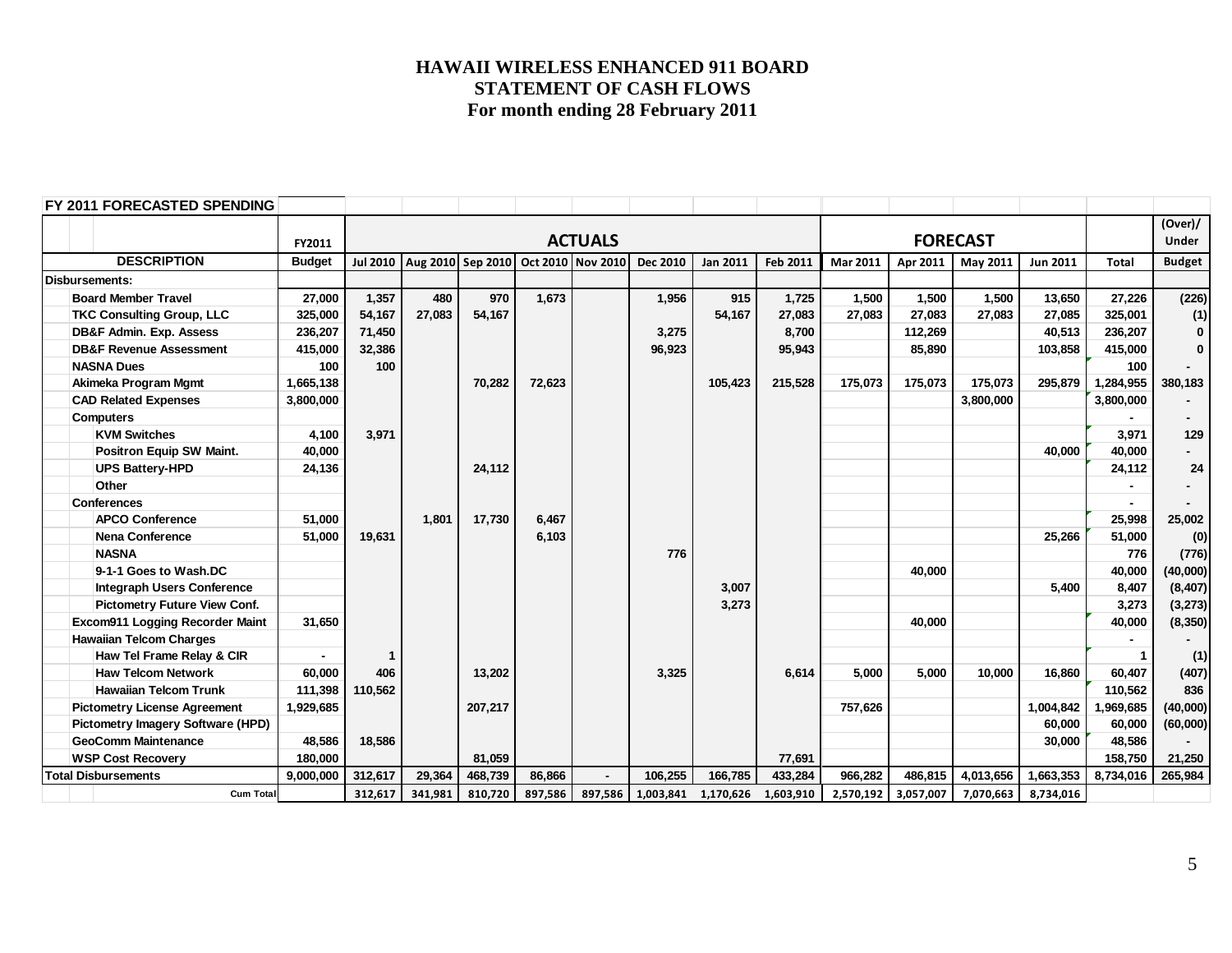| FY 2011<br><b>8 MONTHS</b>             | Hawaii PSAP              |               |                 |  |
|----------------------------------------|--------------------------|---------------|-----------------|--|
|                                        | Jul '10 - Feb            | Annual        | \$ Over/(Under) |  |
| <b>Item</b>                            | 11                       | <b>Budget</b> | <b>Budget</b>   |  |
| <b>DISBURSEMENTS:</b>                  |                          |               |                 |  |
| <b>Board Member Travel</b>             |                          |               |                 |  |
| <b>Consulting Expense</b>              |                          |               |                 |  |
| <b>TKC Consulting Group, LLC</b>       |                          |               |                 |  |
| <b>Total Consulting Expense</b>        |                          |               |                 |  |
| <b>DB&amp;F Assessments</b>            |                          |               |                 |  |
| DB&F Admin. Exp. Assess                |                          |               |                 |  |
| <b>DB&amp;F Revenue Assessment</b>     |                          |               |                 |  |
| <b>Total DB&amp;F Assessments</b>      |                          |               |                 |  |
| <b>NASNA Dues</b>                      | $\overline{\phantom{m}}$ |               |                 |  |
| <b>PSAP Expenses</b>                   |                          |               |                 |  |
| Akimeka Program Mgmt                   | 217,870                  | 435,739       | (217, 869)      |  |
| <b>CAD Related Expenses</b>            |                          |               |                 |  |
| <b>Computers</b>                       |                          |               |                 |  |
| <b>KVM Switches</b>                    |                          |               |                 |  |
| <b>Positron Equip SW Maintenance</b>   |                          | 40,000        | (40,000)        |  |
| <b>UPS Battery-HPD</b>                 |                          |               |                 |  |
| <b>Total Computers</b>                 |                          | 40,000        | (40,000)        |  |
| Conferences                            |                          |               |                 |  |
| <b>APCO Conference</b>                 | 6,467                    | 6,000         | 467             |  |
| <b>Intergraph Conference</b>           | 3,007                    |               | 3,007           |  |
| <b>NASNA Conference</b>                |                          |               |                 |  |
| <b>Nena Conference</b>                 | 6,103                    | 6,000         | 103             |  |
| <b>Pictometry Future View Confer</b>   |                          |               |                 |  |
| <b>Total Conferences</b>               | 15,577                   | 12,000        | 3,577           |  |
| <b>Excom911 Logging Recorder Maint</b> |                          |               |                 |  |
| <b>Hawaiian Telcom Charges</b>         |                          |               |                 |  |
| Haw Tel Frame Relay & CIR              |                          |               |                 |  |
| <b>Haw Telcom Network</b>              |                          |               |                 |  |
| <b>Hawaiian Telcom Trunk</b>           |                          |               |                 |  |
| <b>Total Hawaiian Telcom Charges</b>   | $\overline{\phantom{a}}$ |               |                 |  |
| <b>Pictometry License Agreement</b>    |                          | 1,039,000     | (1,039,000)     |  |
| <b>Software Maintenance</b>            |                          |               |                 |  |
| <b>GeoComm Maintenance</b>             |                          |               |                 |  |
| <b>Total Software Maintenance</b>      | $\overline{\phantom{a}}$ |               |                 |  |
| <b>Total PSAP Expenses</b>             | 233,446                  | 1,526,739     | (1, 293, 293)   |  |
| <b>WSP Cost Recovery</b>               |                          |               |                 |  |
| Sprint/Nextel                          |                          |               |                 |  |
| <b>Total WSP Cost Recovery</b>         | $\frac{1}{2}$            |               |                 |  |
| <b>Total DISBURSEMENTS</b>             | 233,446                  | 1,526,739     | (1, 293, 293)   |  |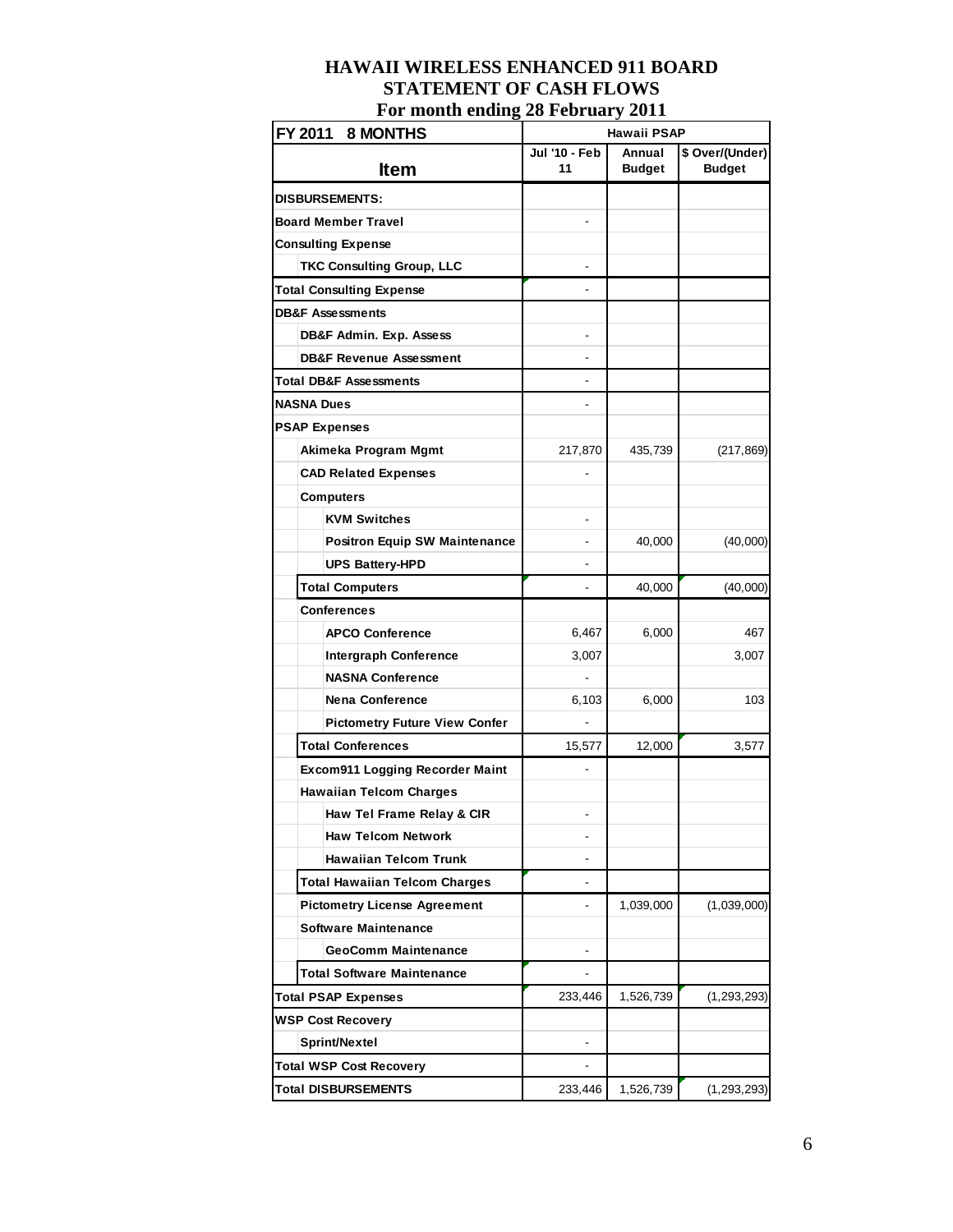| FY 2011<br><b>8 MONTHS</b>             | Kauai PSAP          |                         |                                  |  |  |
|----------------------------------------|---------------------|-------------------------|----------------------------------|--|--|
| <b>Item</b>                            | Jul '10 - Feb<br>11 | Annual<br><b>Budget</b> | \$ Over/(Under)<br><b>Budget</b> |  |  |
| <b>DISBURSEMENTS:</b>                  |                     |                         |                                  |  |  |
| <b>Board Member Travel</b>             |                     |                         |                                  |  |  |
| <b>Consulting Expense</b>              |                     |                         |                                  |  |  |
| <b>TKC Consulting Group, LLC</b>       |                     |                         |                                  |  |  |
| <b>Total Consulting Expense</b>        |                     |                         |                                  |  |  |
| <b>DB&amp;F Assessments</b>            |                     |                         |                                  |  |  |
| DB&F Admin. Exp. Assess                |                     |                         |                                  |  |  |
| <b>DB&amp;F Revenue Assessment</b>     |                     |                         |                                  |  |  |
| Total DB&F Assessments                 |                     |                         |                                  |  |  |
| <b>NASNA Dues</b>                      |                     |                         |                                  |  |  |
| <b>PSAP Expenses</b>                   |                     |                         |                                  |  |  |
| Akimeka Program Mgmt                   | 0                   | 300,076                 | (300, 076)                       |  |  |
| <b>CAD Related Expenses</b>            |                     | 3,800,000               | (3,800,000)                      |  |  |
| <b>Computers</b>                       |                     |                         |                                  |  |  |
| <b>KVM Switches</b>                    |                     |                         |                                  |  |  |
| <b>Positron Equip SW Maintenance</b>   |                     |                         |                                  |  |  |
| <b>UPS Battery-HPD</b>                 |                     |                         |                                  |  |  |
| <b>Total Computers</b>                 |                     |                         |                                  |  |  |
| <b>Conferences</b>                     |                     |                         |                                  |  |  |
| <b>APCO Conference</b>                 |                     | 6,000                   | (6,000)                          |  |  |
| <b>Intergraph Conference</b>           |                     |                         |                                  |  |  |
| <b>NASNA Conference</b>                |                     |                         |                                  |  |  |
| <b>Nena Conference</b>                 | 2,521               | 6,000                   | (3, 479)                         |  |  |
| <b>Pictometry Future View Confer</b>   | 3,273               |                         | 3,273                            |  |  |
| <b>Total Conferences</b>               | 5,794               | 12,000                  | (6, 206)                         |  |  |
| <b>Excom911 Logging Recorder Maint</b> | ٠                   |                         |                                  |  |  |
| <b>Hawaiian Telcom Charges</b>         |                     |                         |                                  |  |  |
| Haw Tel Frame Relay & CIR              |                     |                         |                                  |  |  |
| <b>Haw Telcom Network</b>              |                     |                         |                                  |  |  |
| <b>Hawaiian Telcom Trunk</b>           | 110,561             | 111,398                 | (837)                            |  |  |
| <b>Total Hawaiian Telcom Charges</b>   | 110,561             | 111,398                 | (837)                            |  |  |
| <b>Pictometry License Agreement</b>    | 207,218             | 198,930                 | 8,288                            |  |  |
| <b>Software Maintenance</b>            |                     |                         |                                  |  |  |
| <b>GeoComm Maintenance</b>             |                     |                         |                                  |  |  |
| <b>Total Software Maintenance</b>      | ۰                   |                         |                                  |  |  |
| <b>Total PSAP Expenses</b>             | 323,574             | 4,422,404               | (4,098,830)                      |  |  |
| <b>WSP Cost Recovery</b>               |                     |                         |                                  |  |  |
| Sprint/Nextel                          |                     |                         |                                  |  |  |
| <b>Total WSP Cost Recovery</b>         |                     |                         |                                  |  |  |
| <b>Total DISBURSEMENTS</b>             | 323,574             | 4,422,404               | (4,098,830)                      |  |  |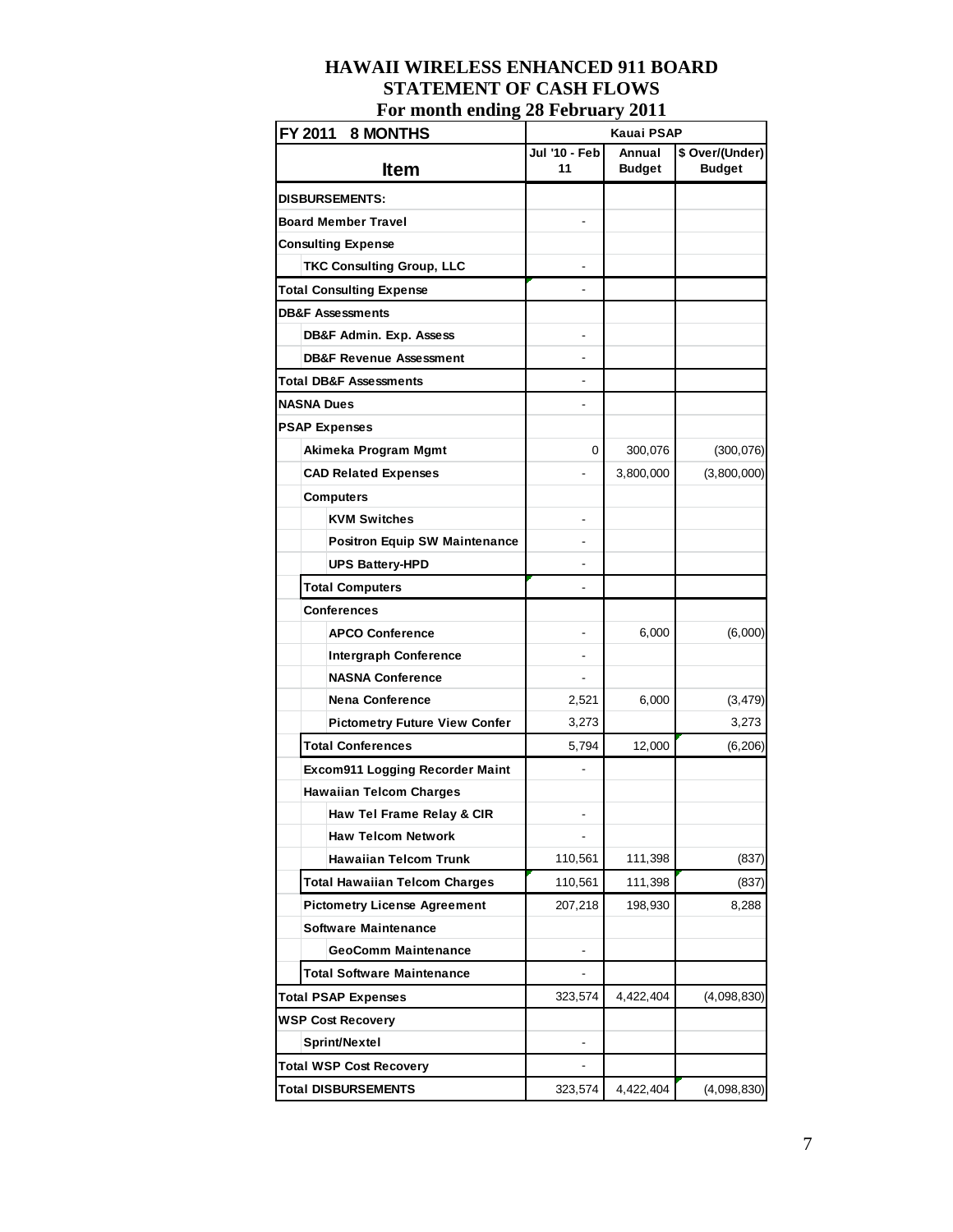# **HAWAII WIRELESS ENHANCED 911 BOARD STATEMENT OF CASH FLOWS**

| For month ending 28 February 2011    |                     |                         |                                  |  |  |  |  |
|--------------------------------------|---------------------|-------------------------|----------------------------------|--|--|--|--|
| FY 2011 8 MONTHS                     | <b>Maui PSAP</b>    |                         |                                  |  |  |  |  |
| <b>Item</b>                          | Jul '10 -<br>Feb 11 | Annual<br><b>Budget</b> | \$ Over/(Under)<br><b>Budget</b> |  |  |  |  |
| <b>DISBURSEMENTS:</b>                |                     |                         |                                  |  |  |  |  |
| Board Member Travel                  | 766                 |                         | 766                              |  |  |  |  |
| <b>Consulting Expense</b>            |                     |                         |                                  |  |  |  |  |
| <b>TKC Consulting Group, LLC</b>     |                     |                         |                                  |  |  |  |  |
| <b>Total Consulting Expense</b>      |                     |                         |                                  |  |  |  |  |
| <b>DB&amp;F Assessments</b>          |                     |                         |                                  |  |  |  |  |
| DB&F Admin. Exp. Assess              |                     |                         |                                  |  |  |  |  |
| <b>DB&amp;F Revenue Assessment</b>   |                     |                         |                                  |  |  |  |  |
| <b>Total DB&amp;F Assessments</b>    |                     |                         |                                  |  |  |  |  |
| NASNA Dues                           |                     |                         |                                  |  |  |  |  |
| <b>PSAP Expenses</b>                 |                     |                         |                                  |  |  |  |  |
| Akimeka Program Mgmt                 | 245,987             | 421,692                 | (175, 705)                       |  |  |  |  |
| <b>CAD Related Expenses</b>          |                     |                         |                                  |  |  |  |  |
| <b>Computers</b>                     |                     |                         |                                  |  |  |  |  |
| <b>KVM Switches</b>                  |                     |                         |                                  |  |  |  |  |
| <b>Positron Equip SW Maintenance</b> |                     |                         |                                  |  |  |  |  |
| <b>UPS Battery-HPD</b>               |                     |                         |                                  |  |  |  |  |
| <b>Total Computers</b>               |                     |                         |                                  |  |  |  |  |
| <b>Conferences</b>                   |                     |                         |                                  |  |  |  |  |
| <b>APCO Conference</b>               |                     | 6,000                   | (6,000)                          |  |  |  |  |
| <b>Intergraph Conference</b>         |                     |                         |                                  |  |  |  |  |
| <b>NASNA Conference</b>              |                     |                         |                                  |  |  |  |  |
| <b>Nena Conference</b>               |                     | 6,000                   | (6,000)                          |  |  |  |  |
| <b>Pictometry Future View Confer</b> |                     |                         |                                  |  |  |  |  |
| <b>Total Conferences</b>             |                     | 12,000                  | (12,000)                         |  |  |  |  |
| Excom911 Logging Recorder Maint      |                     |                         |                                  |  |  |  |  |
| <b>Hawaiian Telcom Charges</b>       |                     |                         |                                  |  |  |  |  |
| Haw Tel Frame Relay & CIR            |                     |                         |                                  |  |  |  |  |
| <b>Haw Telcom Network</b>            |                     |                         |                                  |  |  |  |  |
| <b>Hawaiian Telcom Trunk</b>         |                     |                         |                                  |  |  |  |  |
| <b>Total Hawaiian Telcom Charges</b> |                     |                         |                                  |  |  |  |  |
| <b>Pictometry License Agreement</b>  |                     | 396,750                 | (396, 750)                       |  |  |  |  |
| <b>Software Maintenance</b>          |                     |                         |                                  |  |  |  |  |
| <b>GeoComm Maintenance</b>           |                     |                         |                                  |  |  |  |  |
| <b>Total Software Maintenance</b>    |                     |                         |                                  |  |  |  |  |
| <b>Total PSAP Expenses</b>           | 245,987             | 830,442                 | (584,455)                        |  |  |  |  |
| <b>WSP Cost Recovery</b>             |                     |                         |                                  |  |  |  |  |
| Sprint/Nextel                        |                     |                         |                                  |  |  |  |  |
| Total WSP Cost Recovery              |                     |                         |                                  |  |  |  |  |

**Total DISBURSEMENTS** 246,753 830,442 (583,689)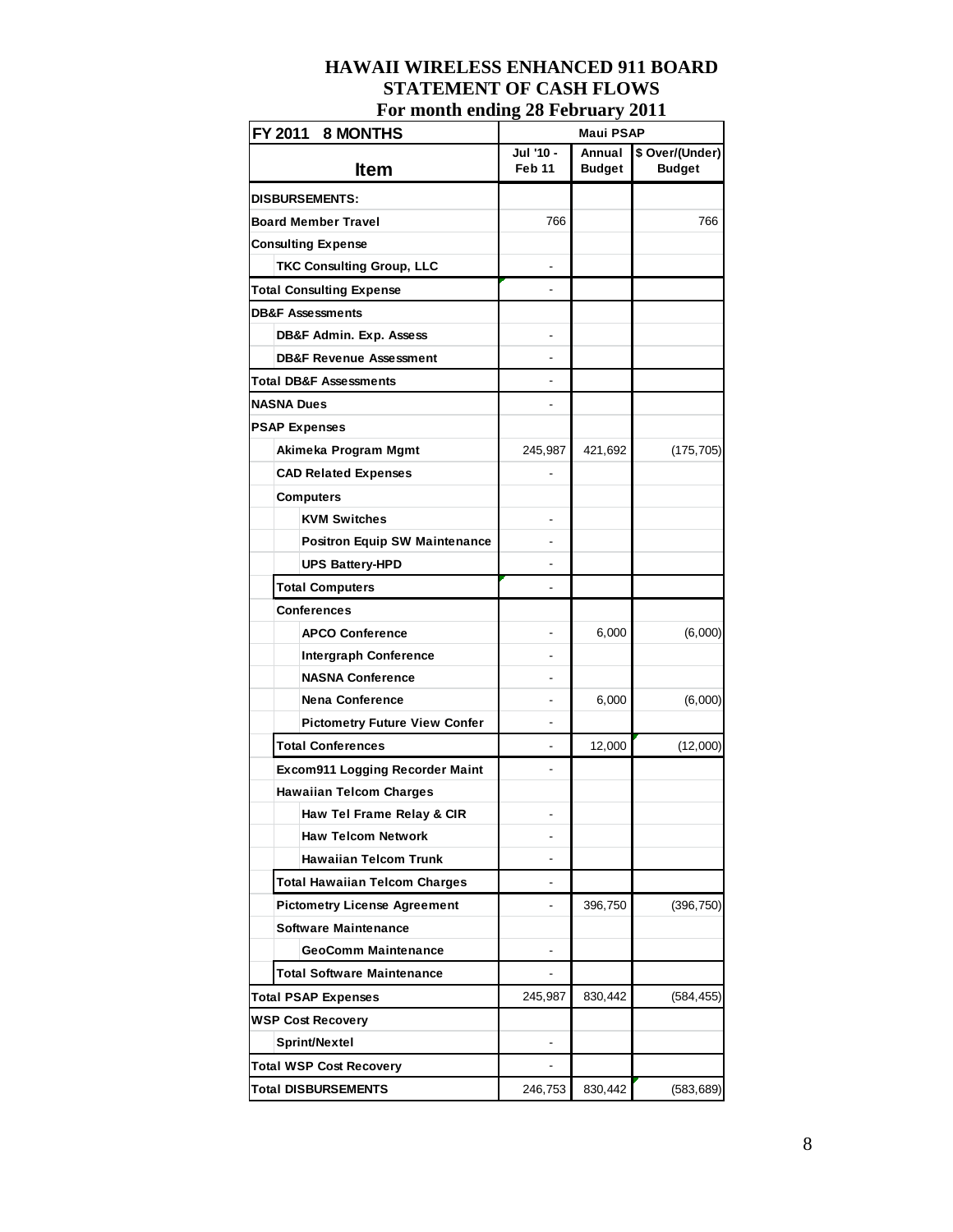# **HAWAII WIRELESS ENHANCED 911 BOARD STATEMENT OF CASH FLOWS**

| FY 2011<br>8 MONTHS                    | Oahu PSAP     |               |                 |  |
|----------------------------------------|---------------|---------------|-----------------|--|
|                                        | Jul '10 - Feb | Annual        | \$ Over/(Under) |  |
| Item                                   | 11            | <b>Budget</b> | <b>Budget</b>   |  |
| <b>DISBURSEMENTS:</b>                  |               |               |                 |  |
| Board Member Travel                    |               |               |                 |  |
| Consulting Expense                     |               |               |                 |  |
| <b>TKC Consulting Group, LLC</b>       |               |               |                 |  |
| <b>Total Consulting Expense</b>        |               |               |                 |  |
| <b>DB&amp;F Assessments</b>            |               |               |                 |  |
| DB&F Admin. Exp. Assess                |               |               |                 |  |
| <b>DB&amp;F Revenue Assessment</b>     |               |               |                 |  |
| <b>Total DB&amp;F Assessments</b>      |               |               |                 |  |
| <b>NASNA Dues</b>                      |               |               |                 |  |
| <b>PSAP Expenses</b>                   |               |               |                 |  |
| Akimeka Program Mgmt                   |               | 507,631       | (507, 631)      |  |
| <b>CAD Related Expenses</b>            |               |               |                 |  |
| <b>Computers</b>                       |               |               |                 |  |
| <b>KVM Switches</b>                    | 3,971         | 4,100         | (129)           |  |
| <b>Positron Equip SW Maintenance</b>   |               |               |                 |  |
| <b>UPS Battery-HPD</b>                 | 24,112        | 24,136        | (24)            |  |
| <b>Total Computers</b>                 | 28,083        | 28,236        | (153)           |  |
| <b>Conferences</b>                     |               |               |                 |  |
| <b>APCO Conference</b>                 | 17,730        | 30,000        | (12, 270)       |  |
| <b>Intergraph Conference</b>           |               |               |                 |  |
| <b>NASNA Conference</b>                |               |               |                 |  |
| <b>Nena Conference</b>                 | 17,109        | 30,000        | (12, 891)       |  |
| <b>Pictometry Future View Confer</b>   |               |               |                 |  |
| <b>Total Conferences</b>               | 34,839        | 60,000        | (25, 161)       |  |
| <b>Excom911 Logging Recorder Maint</b> |               | 31,650        | (31, 650)       |  |
| <b>Hawaiian Telcom Charges</b>         |               |               |                 |  |
| Haw Tel Frame Relay & CIR              | 1             |               |                 |  |
| <b>Haw Telcom Network</b>              | 23,548        | 60,000        | (36, 452)       |  |
| <b>Hawaiian Telcom Trunk</b>           |               |               |                 |  |
| <b>Total Hawaiian Telcom Charges</b>   | 23,548        | 60,000        | (36, 452)       |  |
| <b>Pictometry License Agreement</b>    |               | 295,005       | (295,005)       |  |
| Software Maintenance                   |               |               |                 |  |
| <b>GeoComm Maintenance</b>             | 18,586        | 48,586        | (30,000)        |  |
| <b>Total Software Maintenance</b>      | 18,586        | 48,586        | (30,000)        |  |
| Total PSAP Expenses                    | 105,057       | 1,031,108     | (926, 051)      |  |
| <b>WSP Cost Recovery</b>               |               |               |                 |  |
| Sprint/Nextel                          |               |               |                 |  |
| <b>Total WSP Cost Recovery</b>         |               |               |                 |  |
| <b>Total DISBURSEMENTS</b>             | 105,057       | 1,031,108     | (926, 051)      |  |

## **For month ending 28 February 2011**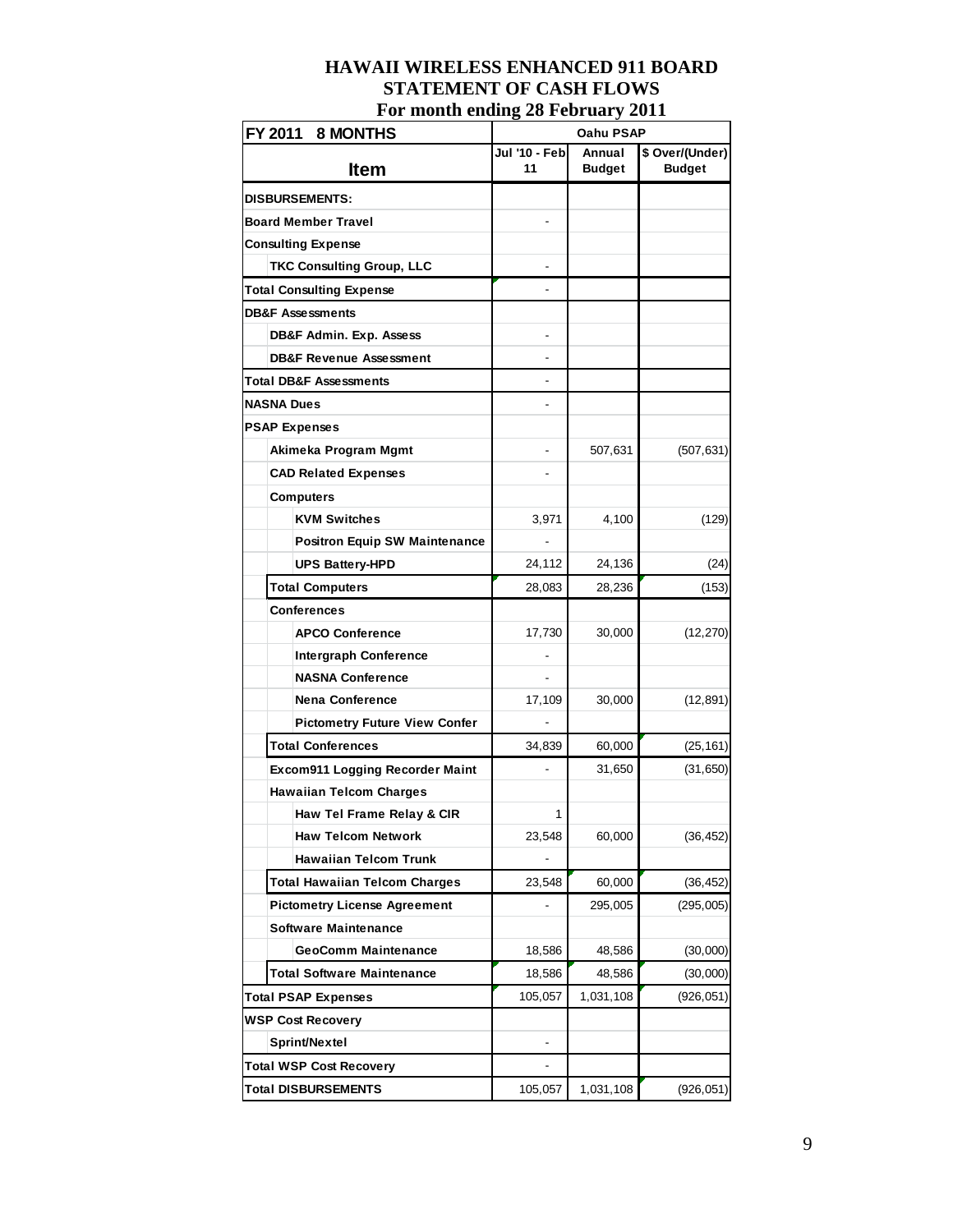| FY 2011 8 MONTHS                     | <b>Operations</b>        |                         |                                  |
|--------------------------------------|--------------------------|-------------------------|----------------------------------|
| <b>Item</b>                          | Jul '10 -<br>Feb 11      | Annual<br><b>Budget</b> | \$ Over/(Under)<br><b>Budget</b> |
| <b>DISBURSEMENTS:</b>                |                          |                         |                                  |
| <b>Board Member Travel</b>           | 8,309                    | 27,000                  | (18, 691)                        |
| <b>Consulting Expense</b>            |                          |                         |                                  |
| <b>TKC Consulting Group, LLC</b>     | 216,667                  | 325,000                 | (108, 333)                       |
| <b>Total Consulting Expense</b>      | 216,667                  | 325,000                 | (108, 333)                       |
| <b>DB&amp;F Assessments</b>          |                          |                         |                                  |
| DB&F Admin. Exp. Assess              | 44,360                   | 236,207                 | (191, 847)                       |
| <b>DB&amp;F Revenue Assessment</b>   | 264,317                  | 415,000                 | (150, 683)                       |
| Total DB&F Assessments               | 308,677                  | 651,207                 | (342, 530)                       |
| <b>NASNA Dues</b>                    | 100                      | 100                     |                                  |
| <b>PSAP Expenses</b>                 |                          |                         |                                  |
| Akimeka Program Mgmt                 |                          |                         |                                  |
| <b>CAD Related Expenses</b>          |                          |                         |                                  |
| <b>Computers</b>                     |                          |                         |                                  |
| <b>KVM Switches</b>                  |                          |                         |                                  |
| <b>Positron Equip SW Maintenance</b> |                          |                         |                                  |
| <b>UPS Battery-HPD</b>               |                          |                         |                                  |
| <b>Total Computers</b>               |                          |                         |                                  |
| <b>Conferences</b>                   |                          |                         |                                  |
| <b>APCO Conference</b>               | 1,801                    | 3,000                   | (1, 199)                         |
| <b>Intergraph Conference</b>         |                          |                         |                                  |
| <b>NASNA Conference</b>              | 776                      |                         | 776                              |
| <b>Nena Conference</b>               |                          | 3,000                   | (3,000)                          |
| <b>Pictometry Future View Confer</b> |                          |                         |                                  |
| <b>Total Conferences</b>             | 2,576                    | 6,000                   | (3, 424)                         |
| Excom911 Logging Recorder Maint      | $\overline{\phantom{0}}$ |                         |                                  |
| <b>Hawaiian Telcom Charges</b>       |                          |                         |                                  |
| Haw Tel Frame Relay & CIR            |                          |                         |                                  |
| <b>Haw Telcom Network</b>            |                          |                         |                                  |
| <b>Hawaiian Telcom Trunk</b>         |                          |                         |                                  |
| <b>Total Hawaiian Telcom Charges</b> |                          |                         |                                  |
| <b>Pictometry License Agreement</b>  |                          |                         |                                  |
| <b>Software Maintenance</b>          |                          |                         |                                  |
| <b>GeoComm Maintenance</b>           |                          |                         |                                  |
| <b>Total Software Maintenance</b>    |                          |                         |                                  |
| <b>Total PSAP Expenses</b>           | 2,576                    | 6,000                   | (3, 424)                         |
| <b>WSP Cost Recovery</b>             |                          |                         |                                  |
| Sprint/Nextel                        | 158,751                  | 180,000                 | (21, 249)                        |
| <b>Total WSP Cost Recovery</b>       | 158,751                  | 180,000                 | (21, 249)                        |
| <b>Total DISBURSEMENTS</b>           | 695,080                  | 1,189,307               | (494, 227)                       |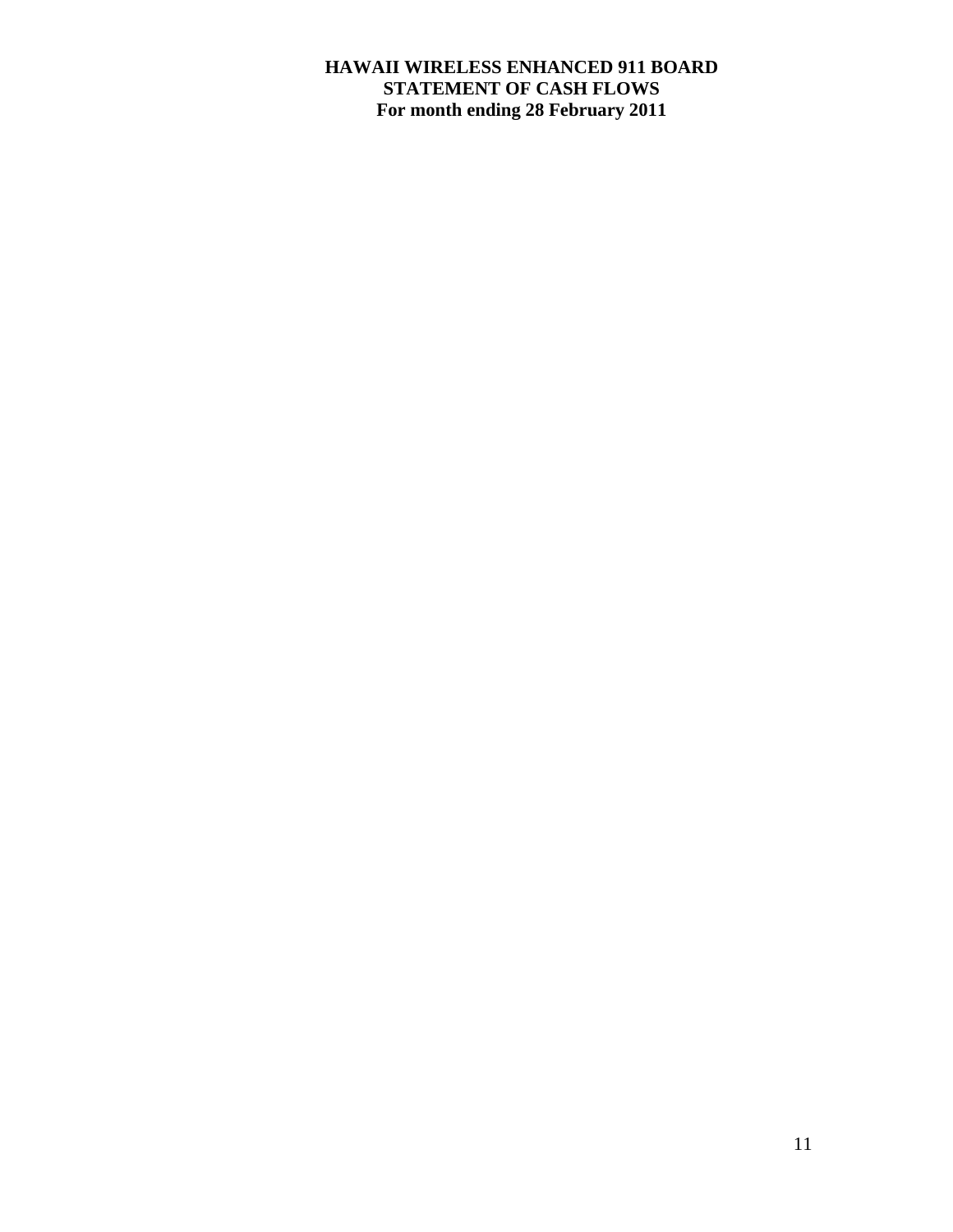# **PSAP Operations**

## **9-1-1 Call Volume – February 2011**

| <b>PSAP</b> | Total | <b>Wireline</b> | %     | <b>Wireless</b> | %     |
|-------------|-------|-----------------|-------|-----------------|-------|
| HAWAII (*)  | 9,340 | 3,453           | 37.0% | 5,886           | 63.0% |

*(\*) Totals are based on calls to Primary PSAP.* 

|                   | <b>HAWAII</b>                                                            |            |                                            |            | TOTAL PSAP 9-1-1 CALL VOLUME        |            |                    |            |                         |
|-------------------|--------------------------------------------------------------------------|------------|--------------------------------------------|------------|-------------------------------------|------------|--------------------|------------|-------------------------|
|                   |                                                                          | Wireline   |                                            |            | <b>Wireless</b>                     | Admin      |                    | Abandoned  |                         |
| 2011              | <b>Total</b>                                                             | # of Calls | %to Total<br>Wireline &<br><b>Wireless</b> | # of Calls | %to Total<br>Wireline &<br>Wireless | # of Calls | %to Total<br>Calls | # of Calls | % Abandoned<br>to Total |
| December          |                                                                          |            |                                            |            |                                     |            |                    |            |                         |
| November          |                                                                          |            |                                            |            |                                     |            |                    |            |                         |
| October           |                                                                          |            |                                            |            |                                     |            |                    |            |                         |
| September         |                                                                          |            |                                            |            |                                     |            |                    |            |                         |
| August            |                                                                          |            |                                            |            |                                     |            |                    |            |                         |
| July              |                                                                          |            |                                            |            |                                     |            |                    |            |                         |
| June              |                                                                          |            |                                            |            |                                     |            |                    |            |                         |
| May               |                                                                          |            |                                            |            |                                     |            |                    |            |                         |
| April             |                                                                          |            |                                            |            |                                     |            |                    |            |                         |
| March             |                                                                          |            |                                            |            |                                     |            |                    |            |                         |
| February          | 9,340                                                                    | 3,453      | 37.0%                                      | 5,886      | 63.0%                               |            | 0.0%               | 997        | 10.7%                   |
| January           | 10,183                                                                   | 3,755      | 36.9%                                      | 6,428      | 63.1%                               | 0          | 0.0%               | 1,140      | 11.2%                   |
| <b>TOTAL YTD</b>  | 19,523                                                                   | 7,208      | 36.9%                                      | 12,314     | 63.1%                               | 1          | 0.0%               | 2,137      | 10.9%                   |
| <b>AVG PER MO</b> | 9,762                                                                    | 3,604      |                                            | 6,157      |                                     | 1          |                    | 1,069      |                         |
| Note:             | Total Calls include Administrative calls that are not direct 9-1-1 calls |            |                                            |            |                                     |            |                    |            |                         |

Note: Total Calls include Administrative calls that are not direct 9-1-1 calls.

|                   | <b>HAWAII</b>                                                           |            |                                     |                        | <b>TRANSFERRED TO FIRE</b> |                                     |                        |              |                    |            |                        |
|-------------------|-------------------------------------------------------------------------|------------|-------------------------------------|------------------------|----------------------------|-------------------------------------|------------------------|--------------|--------------------|------------|------------------------|
|                   |                                                                         |            | Wireline                            |                        |                            | Wireless                            |                        | Admin        |                    | Abandoned  |                        |
| 2011              | <b>Total</b>                                                            | # of Calls | %to Total<br>Wireline &<br>Wireless | % of Total<br>Wireline | # of Calls                 | %to Total<br>Wireline &<br>Wireless | % of Total<br>Wireless | # of Calls   | %to Total<br>Calls | # of Calls | %Abandoned<br>to Total |
| December          |                                                                         |            |                                     |                        |                            |                                     |                        |              |                    |            |                        |
| November          |                                                                         |            |                                     |                        |                            |                                     |                        |              |                    |            |                        |
| October           |                                                                         |            |                                     |                        |                            |                                     |                        |              |                    |            |                        |
| September         |                                                                         |            |                                     |                        |                            |                                     |                        |              |                    |            |                        |
| August            |                                                                         |            |                                     |                        |                            |                                     |                        |              |                    |            |                        |
| July              |                                                                         |            |                                     |                        |                            |                                     |                        |              |                    |            |                        |
| June              |                                                                         |            |                                     |                        |                            |                                     |                        |              |                    |            |                        |
| May               |                                                                         |            |                                     |                        |                            |                                     |                        |              |                    |            |                        |
| April             |                                                                         |            |                                     |                        |                            |                                     |                        |              |                    |            |                        |
| March             |                                                                         |            |                                     |                        |                            |                                     |                        |              |                    |            |                        |
| February          | 1,809                                                                   | 892        | 49.3%                               | 25.8%                  | 917                        | 50.7%                               | 15.6%                  |              | 0.0%               | 37         | 2.0%                   |
| January           | 1,914                                                                   | 909        | 47.5%                               | 24.2%                  | 1,004                      | 52.5%                               | 15.6%                  |              | 0.1%               | 22         | 1.1%                   |
| <b>TOTAL YTD</b>  | 3,723                                                                   | 1,801      | 48.4%                               | 25.0%                  | 1,921                      | 51.6%                               | 15.6%                  |              | 0.0%               | 59         | 1.6%                   |
| <b>AVG PER MO</b> | 1,862                                                                   | 901        |                                     |                        | 961                        |                                     |                        | $\mathbf{1}$ |                    | 30         |                        |
| Note:             | Total Calls include Administrative calls that are not direct 911 calls. |            |                                     |                        |                            |                                     |                        |              |                    |            |                        |

**Notes:**

(1) "Abandoned" calls represent the number of incoming 9-1-1 calls for which the caller had hung up before a call-taker answered.

(2) "Abandoned" calls are included in the "Wireline" and "Wireless" counts respectively. The standard CML reports do not provide a break-out of "Abandoned" calls between "Wireline" and "Wireless" calls.

(3) Total call volumes include Administrative calls. (Administrative calls = Calls made between 911 positions but are not 911 calls.)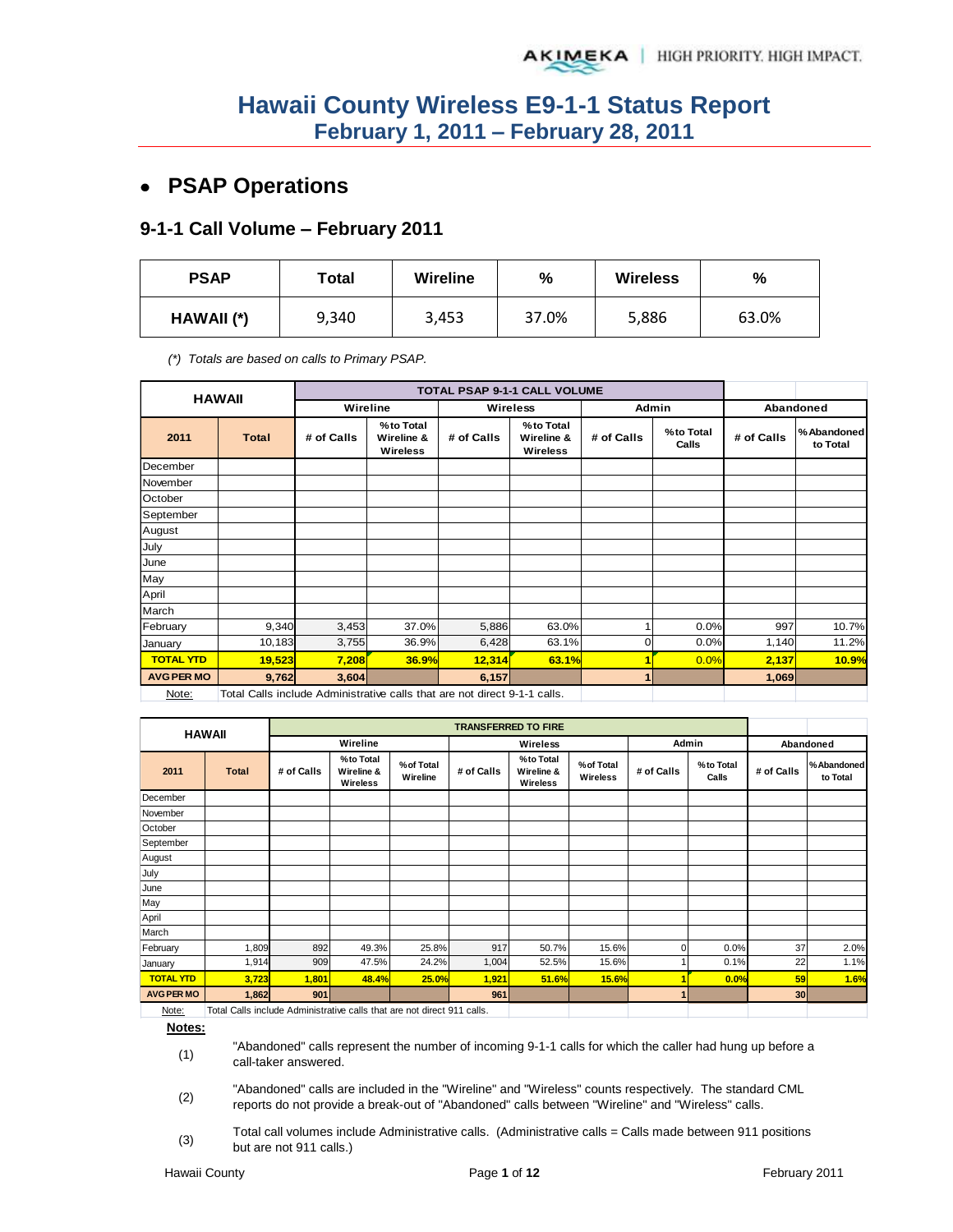## **PSAP Operations (continued)**

### **Wireless Test – February 2011**

| Date                  | WSP           | <b>Sites</b><br><b>Tested</b> | <b>Sectors</b><br><b>Tested</b> | <b>Tested By</b>        | Test<br>Pass/Fail |
|-----------------------|---------------|-------------------------------|---------------------------------|-------------------------|-------------------|
| $02/16/11 - 02/17/11$ | AT&T Mobility | 9                             | 32                              | Hawaii PSAP/<br>Akimeka | Pass              |

### **Current Month PSAP Operations Activities – February 2011**

01/07/11 -- Ongoing Akimeka prepared a 2011 Holiday Testing Schedule and sent it to the Neighbor Island PSAPs for review on January 7, 2011. The document was subsequently updated and re-issued to the Neighbor Island PSAPs on March 1, 2011 for review and approval.

> Once approval is received from the Hawai`i County PSAP, the schedule will be released to all Service Providers doing business in the State of Hawai`i.

- 02/04/11 -- 02/16/11 Hawai`i County Police, AT&T Mobility and Akimeka personnel prepared, validated and tested an emergency Cell on Wheels (COW). The COW was needed for a special conference to serve being held at a Big Island resort.
- 02/04/11 Akimeka personnel prepared documentation and sample testimony for Senate Bill (SB) 783 which called for the elimination of the \$0.66 surcharge for wireless telephone accounts. The bill has currently been deferred.
- 02/04/11 Akimeka personnel reviewed over 850 pages of testimony for Senate Bill (SB) 120. This bill repeals certain special funds and transfers balances to the State General Fund which would also include the Wireless surcharge funds.
- 02/10/11 Akimeka personnel distributed information regarding a webinar on SMS messaging for 9-1-1 scheduled to be held on February 17, 2011.
- 02/11/11 Akimeka personnel distributed information regarding a webinar on LEAPS TV highlighting Next Generation 9-1-1 scheduled to be held on March 23, 2011.
- 02/14/11 Akimeka personnel provided Lieutenant Wana with an informational bulletin for the legislative bills relating to 9-1-1 in the State of Hawaii Legislature.

1) SB 1227/HB 1000 -- Establishes a single entity to establish 9-1-1 service for the State of Hawaii and expands the membership and responsibilities of the Wireless Enhanced 9-1-1 Board.

2) SB 783/HB 60 -- Eliminates the \$0.66 monthly surcharge on wireless telephone accounts and terminates the Wireless Enhanced 9-1-1 fund once all monies in the fund are expended. This bill has currently been deferred.

3) SB 120 -- Repeals certain special funds and transfers balances to the State General Fund.

4) HB 79 -- Repeals and terminates or closes certain revolving and trust funds.

5) SB 640 -- Requires an annual independent audit of the Wireless Enhanced 9-1-1 Fund rather than a bi-annual audit.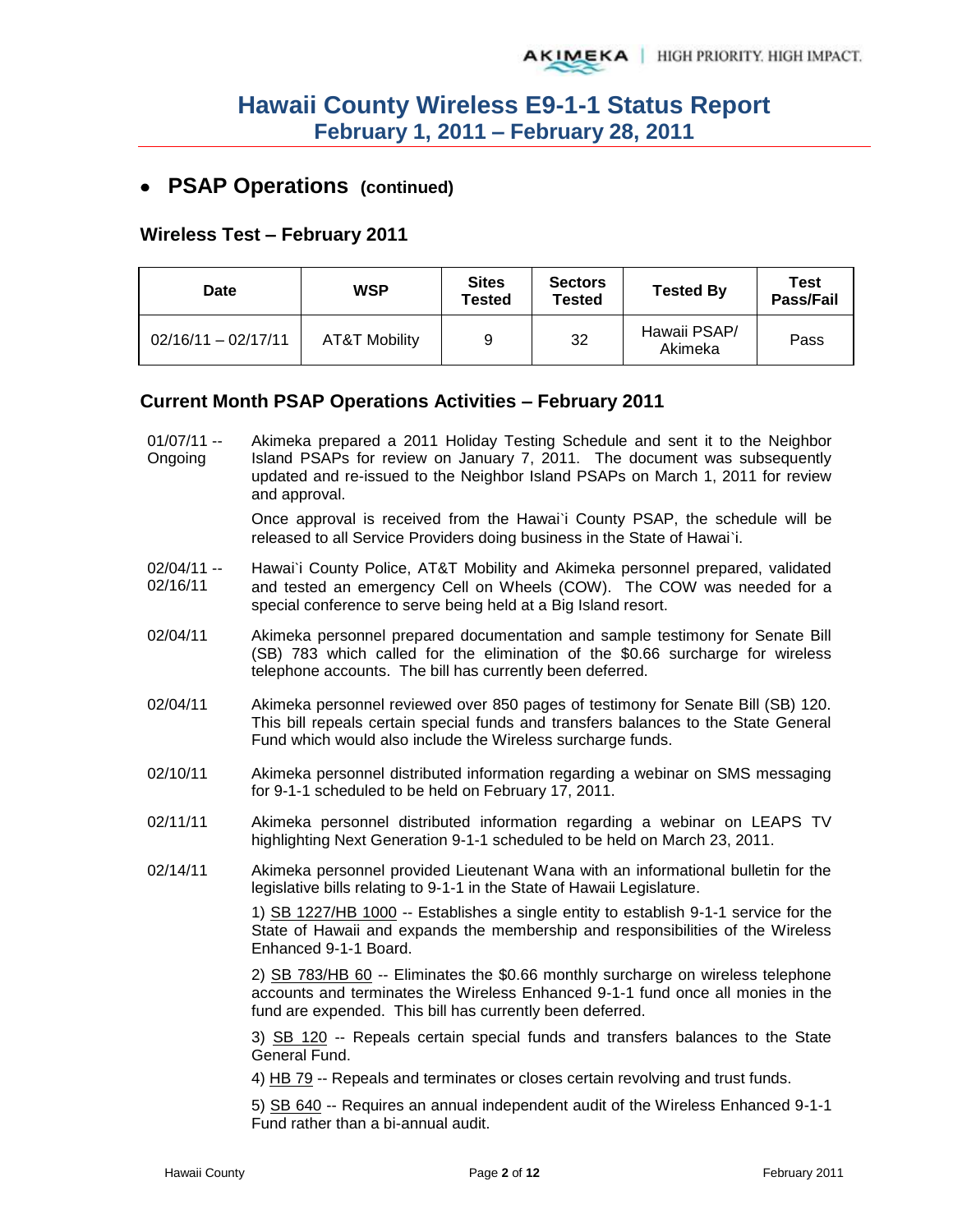## **PSAP Operations (continued)**

### **Current Month PSAP Operations Activities – February 2011 (continued)**

 $02/15/11 -$ 02/25/11 A special CRS was processed to resolve AT&T Mobility's shared ESRN issue. Akimeka completed and returned the CRS to Intrado. Additional testing will not be required.

### **Open Issues (To be Monitored and Tracked by Akimeka)**

#### *No further updates as of February 28, 2011.*

11/21/09 Akimeka will continue to monitor and track AT&T Mobility's open trouble ticket (11/21/09) for missing house number (HN), street and community information when transferring a WPH2 call or rebidding a WPH2 call. This issue was escalated to the State of Hawaii Wireless Enhanced 9-1-1 Board for action (August 2010). There have been no updates received to date. Unfortunately, the trouble is still occurring.

> Akimeka will provide status updates via the Monthly Status Report (MSR) when there are significant changes or updates as provided by the State of Hawaii Wireless Enhanced 9-1-1 Board and/or AT&T Mobility.

01/14/10 Akimeka will continue to monitor and track the work with Telematics providers, OnStar, Hughes, and ATX. The Executive Director of the State of Hawaii Enhanced Wireless 9-1-1 Board volunteered to coordinate and chair implementation calls (August 2010). There have been no updates or further testing scheduled by the Telematics providers.

> Akimeka will provide status updates via the Monthly Status Report (MSR) when there are significant changes or updates as provided by the State of Hawaii Wireless Enhanced 9-1-1 Board and/or Telematics providers.

04/16/10 Akimeka personnel worked on a flowchart for the Neighbor Island PSAPs to document the flow of a Call Routing Spreadsheet (CRS) and Testing Validation Worksheet (TVW). It was discovered that different processes exist among the carriers.

> Akimeka created and submitted for review a DRAFT Call Routing Spreadsheet (CRS) and Testing Validation Worksheet (TVW) process flowchart to the Neighbor Island PSAPs on December 20, 2010.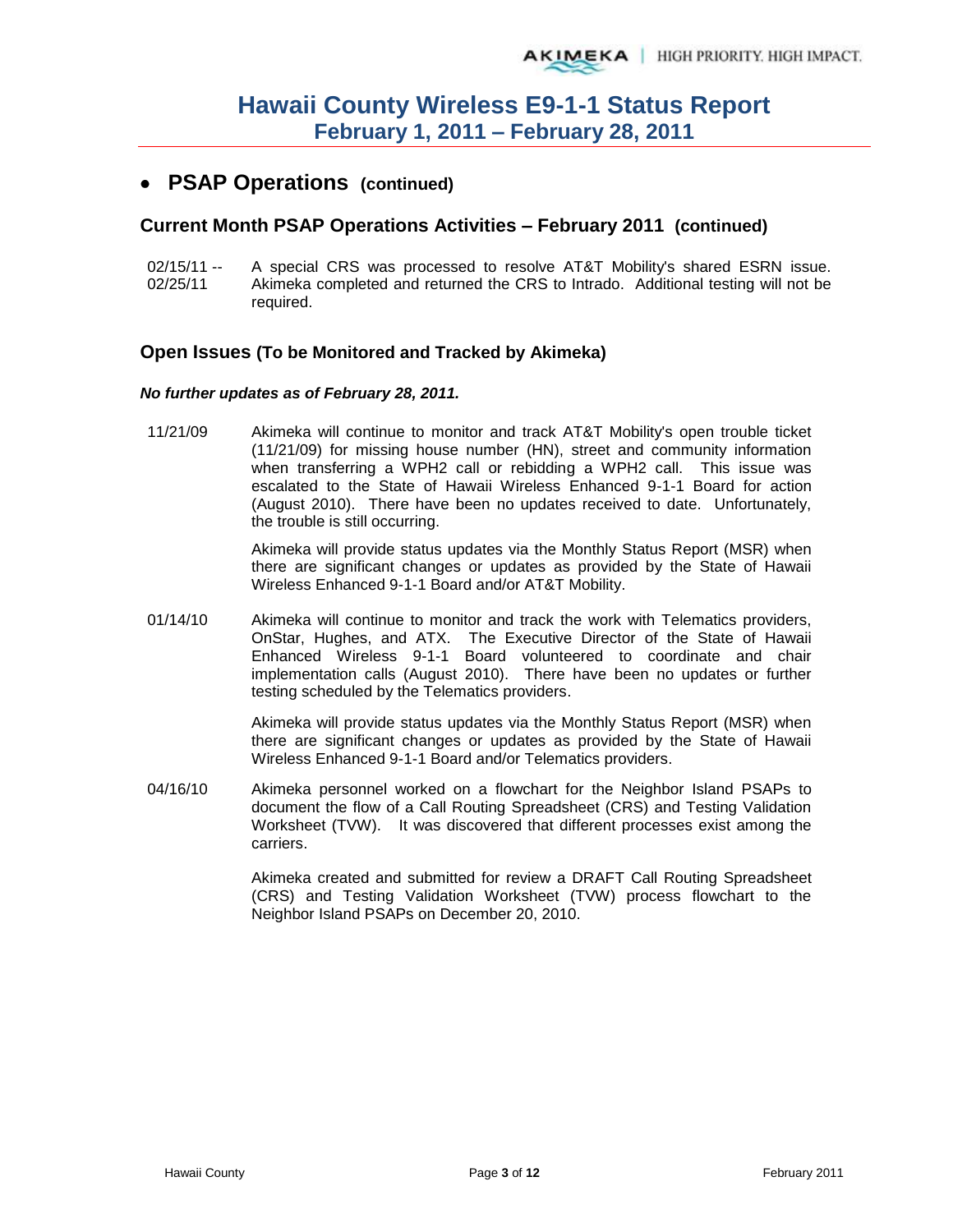# **MSAG**

### **Current Month – February 2011**

|                           |              |       |                                                                    |    |                              |                      |                               |                     | (a) | (b)                              |              |              |                              |                          |                        |  |
|---------------------------|--------------|-------|--------------------------------------------------------------------|----|------------------------------|----------------------|-------------------------------|---------------------|-----|----------------------------------|--------------|--------------|------------------------------|--------------------------|------------------------|--|
| 9-1-1NET REQUESTS<br>2011 |              |       |                                                                    |    |                              |                      | <b>Customer</b>               | In Suspended Status |     |                                  |              |              |                              |                          |                        |  |
|                           |              |       | <b>Customer</b>                                                    |    |                              |                      |                               |                     |     | <b>Combined</b><br><b>Delete</b> | Insert       | <b>Split</b> | Addresses<br><b>Affected</b> | <b>Address</b><br>Change | as of Report Month End |  |
| <b>PSAP</b>               | <b>TOTAL</b> | Total | Change                                                             |    | <b>Requests</b><br>Submitted | # of<br>Transactions | <b>TNs</b><br><b>Affected</b> |                     |     |                                  |              |              |                              |                          |                        |  |
| <b>HAWAII</b>             | 173          | 144   | 97                                                                 | 12 | 3                            | 9                    | 23                            | 1,150               | 29  | $\bf{0}$                         | $\mathbf{0}$ |              |                              |                          |                        |  |
|                           |              |       | Revised categories and report format changes effective April 2009. |    |                              |                      |                               |                     |     |                                  |              |              |                              |                          |                        |  |

During the month of February 2011, 144 9-1-1Net requests were completed relating to the MSAG database, with 1,150 customer ANI/ALI records updated as a direct result. Twenty-nine (29) ALI discrepancy reports were submitted to 9-1-1Net for updates and corrections as needed, and monitored for completion. See attached spreadsheet for a detailed description of changes and additions.

*There are no records in Suspended status as of February 28, 2011.* 

|                   |               |       |        |                                                 |                   |        |    |                                                     | (a)                             | (b)                         |                        |  |
|-------------------|---------------|-------|--------|-------------------------------------------------|-------------------|--------|----|-----------------------------------------------------|---------------------------------|-----------------------------|------------------------|--|
|                   | <b>HAWAII</b> |       |        |                                                 | 9-1-1NET REQUESTS |        |    |                                                     | <b>Customer</b>                 | In Suspended Status         |                        |  |
|                   |               |       |        |                                                 |                   |        |    |                                                     |                                 | <b>Address</b>              | as of Report Month End |  |
| 2011              | <b>TOTAL</b>  | Total | Change | Combined                                        | <b>Delete</b>     | Insert |    | <b>Customer</b><br><b>Addresses</b><br>Affected (*) | Change<br>Requests<br>Submitted | # of<br><b>Transactions</b> | <b>TNs Affected</b>    |  |
| December          |               |       |        |                                                 |                   |        |    |                                                     |                                 |                             |                        |  |
| November          |               |       |        |                                                 |                   |        |    |                                                     |                                 |                             |                        |  |
| October           |               |       |        |                                                 |                   |        |    |                                                     |                                 |                             |                        |  |
| September         |               |       |        |                                                 |                   |        |    |                                                     |                                 |                             |                        |  |
| August            |               |       |        |                                                 |                   |        |    |                                                     |                                 |                             |                        |  |
| July              |               |       |        |                                                 |                   |        |    |                                                     |                                 |                             |                        |  |
| June              |               |       |        |                                                 |                   |        |    |                                                     |                                 |                             |                        |  |
| May               |               |       |        |                                                 |                   |        |    |                                                     |                                 |                             |                        |  |
| April             |               |       |        |                                                 |                   |        |    |                                                     |                                 |                             |                        |  |
| March             |               |       |        |                                                 |                   |        |    |                                                     |                                 |                             |                        |  |
| February          | 173           | 144   | 97     | 12                                              | 3                 | 9      | 23 | 1,150                                               | 29                              | 0                           | 0                      |  |
| January           | 310           | 293   | 155    | 83                                              | 4                 | 8      | 43 | 2,548                                               | 17                              | 0                           | $\Omega$               |  |
| <b>TOTAL YTD</b>  | 483           | 437   | 252    | 95                                              | $\overline{7}$    | 17     | 66 | 3,698                                               | 46                              |                             |                        |  |
| <b>AVG PER MO</b> | 242           | 219   | 126    | 48                                              | 4                 | 9      | 33 | 1,849                                               | 23                              |                             |                        |  |
|                   |               | $(*)$ |        | Applies to Change, Delete and Insert categories |                   |        |    |                                                     |                                 |                             |                        |  |

## **Year-to-Date (YTD) Summary – 2011**

*Note: Revised categories and report format changes effective April 2009.* 

| <b>Definitions:</b> | (a) | Represents customer address change requests submitted to Intrado to correct customer ANI/ALI<br>records, including those identified by Akimeka. |
|---------------------|-----|-------------------------------------------------------------------------------------------------------------------------------------------------|
|                     | (b) | Represents what is in suspension status at the end of the report month -- awaiting further action<br>by County, Telco, or Akimeka.              |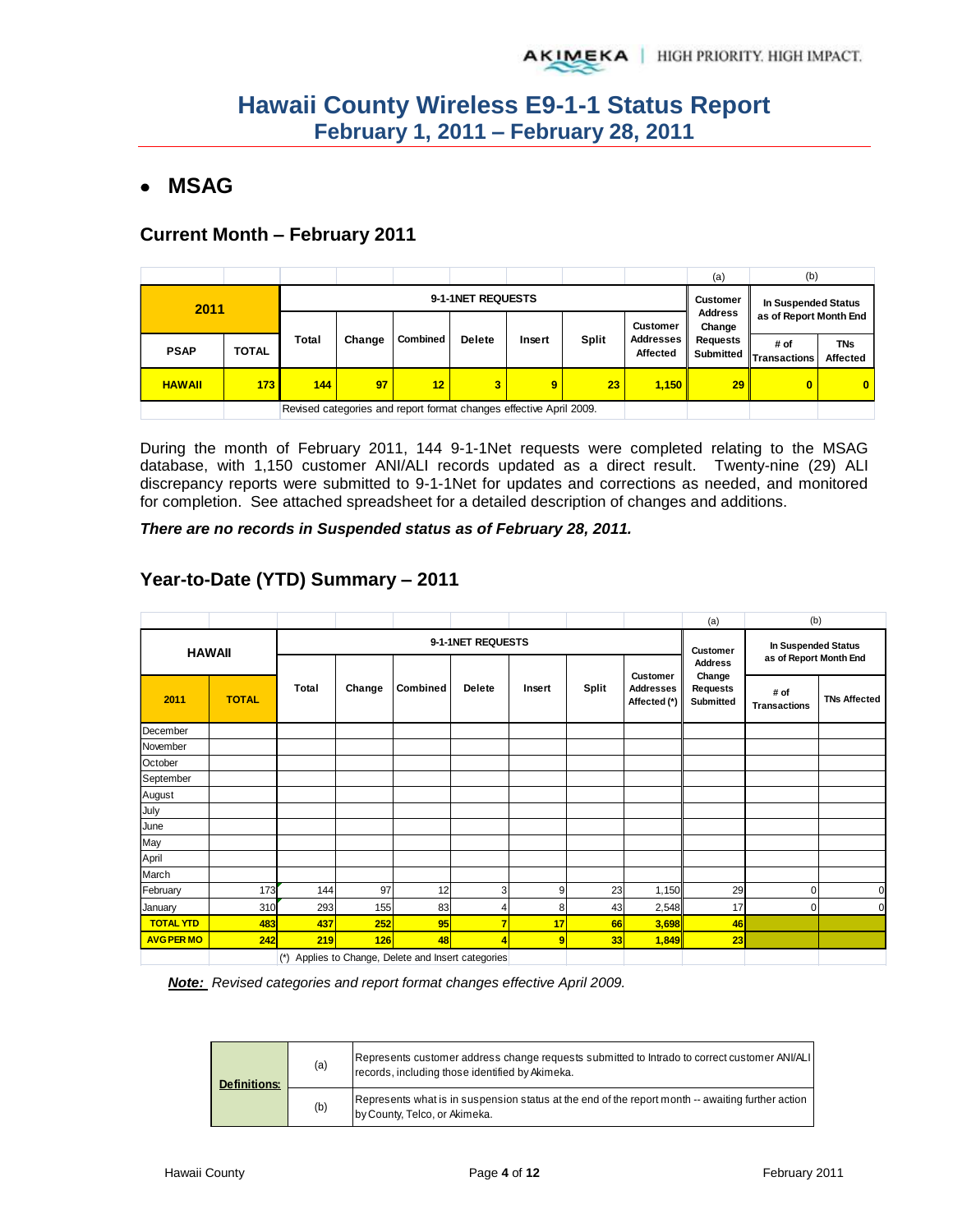# **Mapping Layers Updated/Loaded Into GIS – February 2011**

### *9-1-1 GIS layers provided by Akimeka to the PSAP are designed for use on E9-1-1 systems.*

|                           |                                         |                            | <b>HAWAII</b>                              |                                                                                                   |
|---------------------------|-----------------------------------------|----------------------------|--------------------------------------------|---------------------------------------------------------------------------------------------------|
|                           | Akimeka GIS Server                      |                            |                                            |                                                                                                   |
| <b>Type of Layer</b>      | Date Created/<br><b>Edits Performed</b> | Date Uploaded<br>to Server | Date Loaded Into<br><b>PSAP GIS Server</b> | <b>Other/Remarks</b>                                                                              |
|                           | 02/24/11                                |                            |                                            | Per VZW CRS                                                                                       |
|                           | 02/23/11                                |                            |                                            | Per AT&T Mobility CRS                                                                             |
| <b>WSP Cell Towers</b>    | 02/11/11                                |                            |                                            | Per Sprint CRS                                                                                    |
|                           | 02/10/11                                |                            |                                            | Per AT&T Mobility CRS                                                                             |
|                           |                                         |                            | 02/08/11                                   |                                                                                                   |
|                           | 02/07/11                                |                            |                                            | Per VZW CRS                                                                                       |
| <b>Street Centerline</b>  | 02/24/11                                |                            |                                            | Corrected several 1-999999 address ranges                                                         |
| <b>Address Points</b>     |                                         |                            |                                            |                                                                                                   |
| <b>MSAG Address</b>       |                                         |                            |                                            |                                                                                                   |
| Points (aka Pseudo        |                                         |                            |                                            |                                                                                                   |
| <b>Address Points)</b>    |                                         |                            |                                            |                                                                                                   |
| <b>MSAG Communities</b>   | 02/25/11                                |                            |                                            | Updated MSAG Communities list which included<br>deleting invalid names and misspelled communities |
|                           |                                         |                            |                                            |                                                                                                   |
| <b>Parcels</b>            |                                         |                            |                                            |                                                                                                   |
| <b>Churches</b>           |                                         |                            |                                            |                                                                                                   |
| <b>Coastal Names</b>      |                                         |                            |                                            |                                                                                                   |
| <b>Critical</b>           |                                         |                            |                                            |                                                                                                   |
| Infrastructure            |                                         |                            |                                            |                                                                                                   |
| Emergency                 |                                         |                            |                                            |                                                                                                   |
| <b>Callboxes</b>          |                                         |                            |                                            |                                                                                                   |
| <b>Fire Beats</b>         |                                         |                            |                                            |                                                                                                   |
|                           |                                         |                            |                                            |                                                                                                   |
| <b>Fire Districts</b>     |                                         |                            |                                            |                                                                                                   |
| <b>Fire ESZ</b>           |                                         |                            |                                            |                                                                                                   |
| <b>Fire Stations</b>      |                                         |                            |                                            |                                                                                                   |
|                           |                                         |                            |                                            |                                                                                                   |
| Food & Beverage           |                                         |                            |                                            |                                                                                                   |
| Hospitals                 |                                         |                            |                                            |                                                                                                   |
| <b>Hotels</b>             |                                         |                            |                                            |                                                                                                   |
| <b>Major Roads</b>        |                                         |                            |                                            |                                                                                                   |
|                           |                                         |                            |                                            |                                                                                                   |
| <b>Medical Facilities</b> |                                         |                            |                                            |                                                                                                   |
| <b>Milepost Markers</b>   |                                         |                            |                                            |                                                                                                   |

(\*) *Every time the GIS Update tool is used, Indexes and Cache have to be built. The Positron system configurator is adjusted every time a layer is loaded in the PowerMap database. Each PSAP position is updated accordingly.*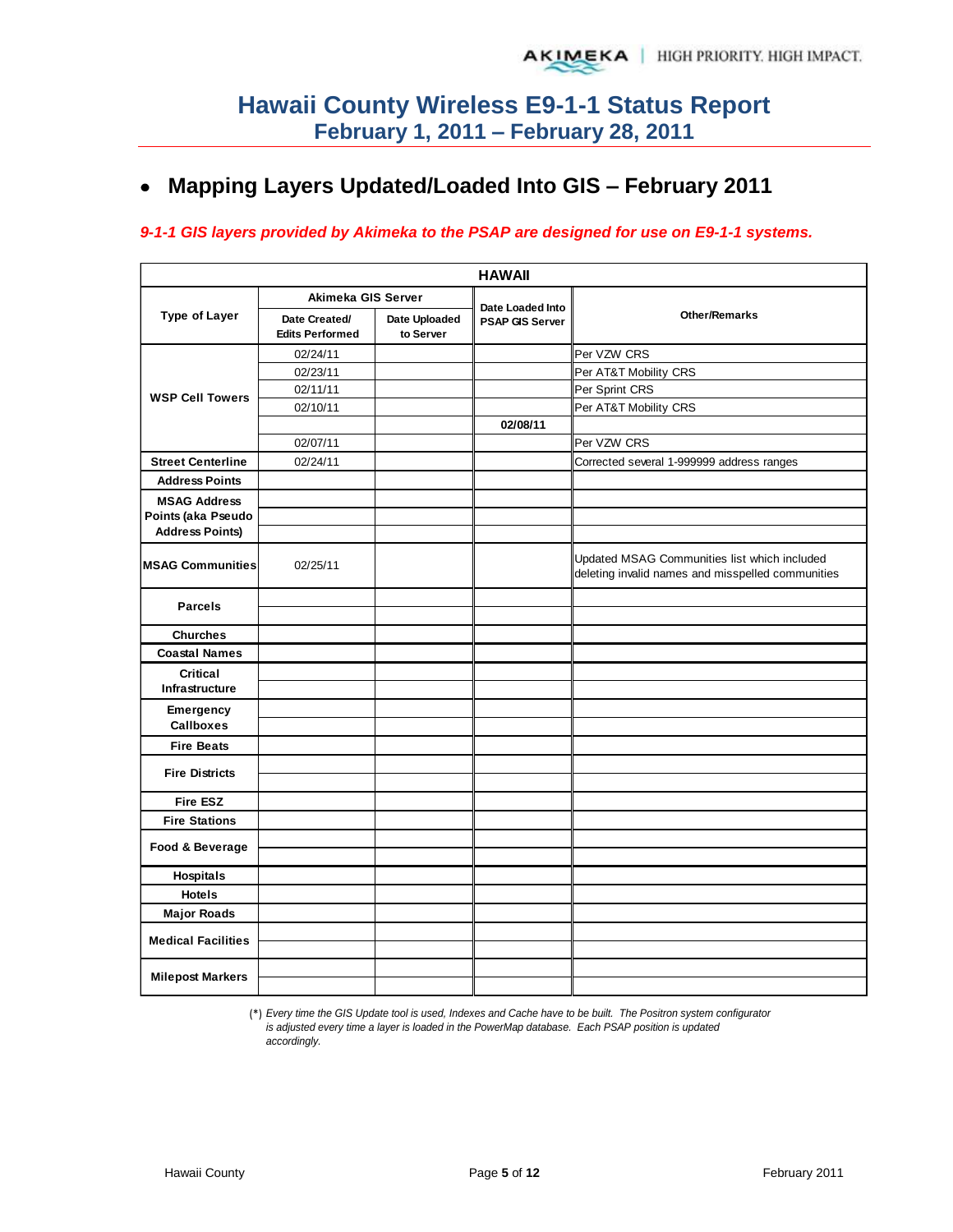# **Mapping Layers Updated/Loaded Into GIS – February 2011 (continued)**

### *9-1-1 GIS layers provided by Akimeka to the PSAP are designed for use on E9-1-1 systems.*

|                           |                                         |                            | <b>HAWAII</b>          |                      |
|---------------------------|-----------------------------------------|----------------------------|------------------------|----------------------|
|                           | Akimeka GIS Server                      |                            | Date Loaded Into       |                      |
| <b>Type of Layer</b>      | Date Created/<br><b>Edits Performed</b> | Date Uploaded<br>to Server | <b>PSAP GIS Server</b> | <b>Other/Remarks</b> |
| <b>National and State</b> |                                         |                            |                        |                      |
| <b>Parks</b>              |                                         |                            |                        |                      |
| <b>Ocean Rescue</b>       |                                         |                            |                        |                      |
| <b>Points of Interest</b> |                                         |                            |                        |                      |
|                           |                                         |                            |                        |                      |
| <b>Police Beat</b>        |                                         |                            |                        |                      |
| <b>Boundaries</b>         |                                         |                            |                        |                      |
| <b>Police Districts</b>   |                                         |                            |                        |                      |
| <b>Police ESZ</b>         |                                         |                            |                        |                      |
| <b>Police Stations</b>    |                                         |                            |                        |                      |
| <b>Post Office</b>        |                                         |                            |                        |                      |
| <b>Schools</b>            |                                         |                            |                        |                      |
| <b>Service Station</b>    |                                         |                            |                        |                      |
| <b>Subdivisions</b>       |                                         |                            |                        |                      |
| <b>Trails</b>             |                                         |                            |                        |                      |
| Tsunami                   |                                         |                            |                        |                      |
| <b>Evacuation Zones</b>   |                                         |                            |                        |                      |
| Tsunami                   |                                         |                            |                        |                      |
| <b>Roadblocks</b>         |                                         |                            |                        |                      |

(\*) *Every time the GIS Update tool is used, Indexes and Cache have to be built. The Positron system configurator is adjusted every time a layer is loaded in the PowerMap database. Each PSAP position is updated accordingly.*

|       | Street Centerline, Address Points, and Parcels layers are provided by Hawaii County.                                                                                                                         |
|-------|--------------------------------------------------------------------------------------------------------------------------------------------------------------------------------------------------------------|
| Note: | Akimeka has been instructed to not perform any edits on the Parcels layers as provided.<br>Akimeka uploads the layer into the Akimeka GIS Server and PSAP GIS Server accordingly.                            |
|       | For the Street Centerline and Address Points layers, effective November 25, 2009, Akimeka<br>will compare and incorporate the County's changes into Akimeka's Street Centerline and<br>Address Points layer. |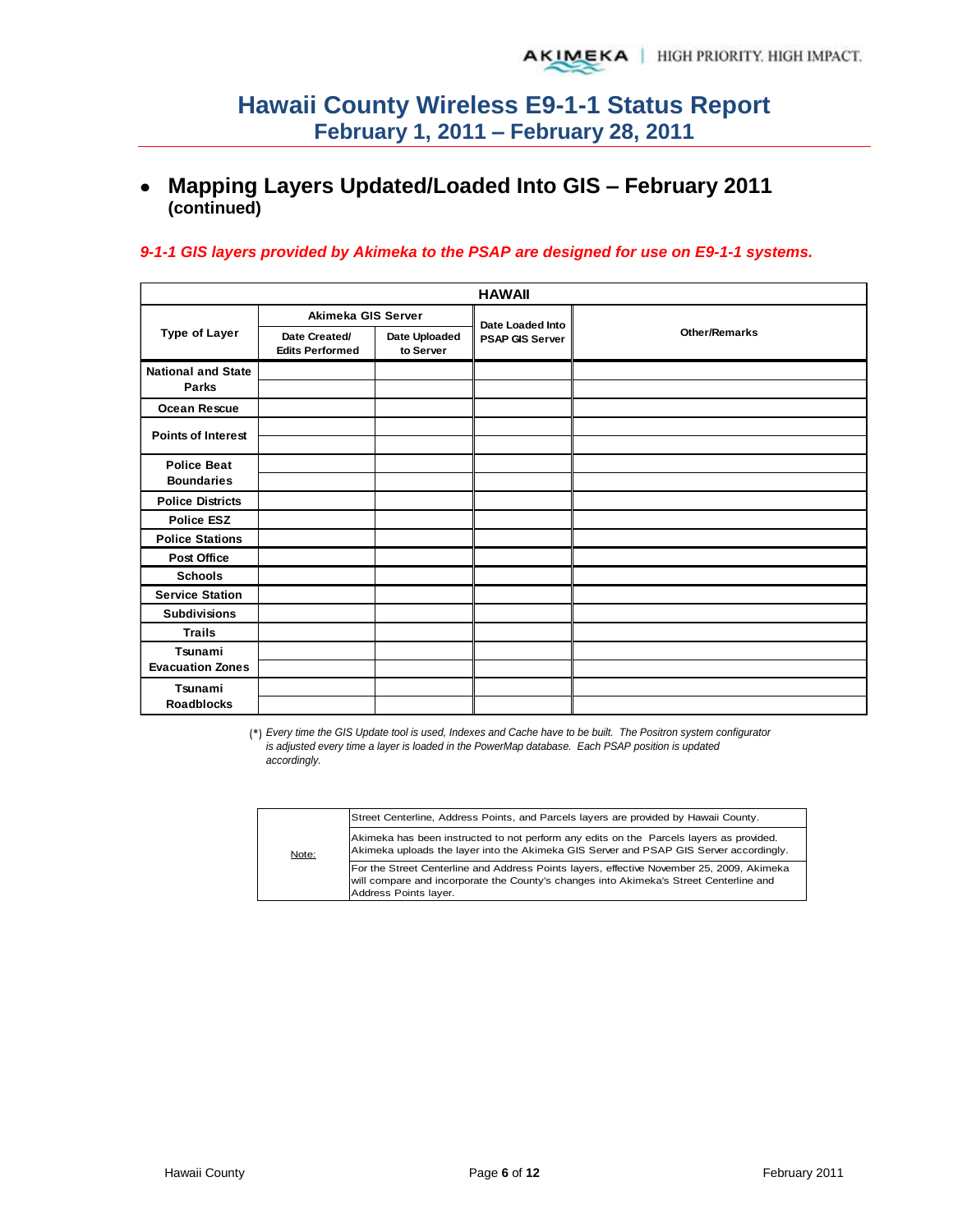## **Mapping Layers Updated/Loaded Into GIS – February 2011 (continued)**

### **Current Month GIS Activities – February 2011**

02/08/11 -- 02/28/11 Akimeka personnel worked on creating police beat maps for Hawai`i County at their request.

> -- North Kohala Police beat maps (Beats 530 - 535) were finalized and sent to Captain Miyamoto for review and approval. Captain Miyamoto approved the North Kohala beat maps on February 16, 2011. These maps will be printed and displayed in the North Kohala Police Station.

> -- Akimeka continued to work on police beat maps for Kona. Kona Police beat maps (Beats 630, 631, 632, 633, 634, 635 and 636 -- Part 1 & 2) were sent to Sergeant Souther for his review and approval on February 17, 2011 and February 23, 2011. Feedback and more detailed instructions were received from Sergeant Souther on February 25, 2011.

> -- Akimeka continued to create police beat maps for Kona Beats 638, 640 and 641.

- 02/16/11 It was discovered during testing that the WSP Cell Tower layer was corrupt. Akimeka personnel logged on remotely and replaced the layer. Testing confirmed that the towers were plotting correctly.
- 2/22/11 Akimeka personnel worked with Linda Nako, Hawai`i County IT, to figure out the long on issue for the Hawai'i County Fire Department Dispatch Positron Admin machine. It was discovered that there was a change in the administrator password on the machine. Fortunately, we were able to change back the password and restore the log on for the machine as well as the remotely anywhere software.

With this fix, Hawai`i County was able to close out a trouble ticket that was submitted to Positron.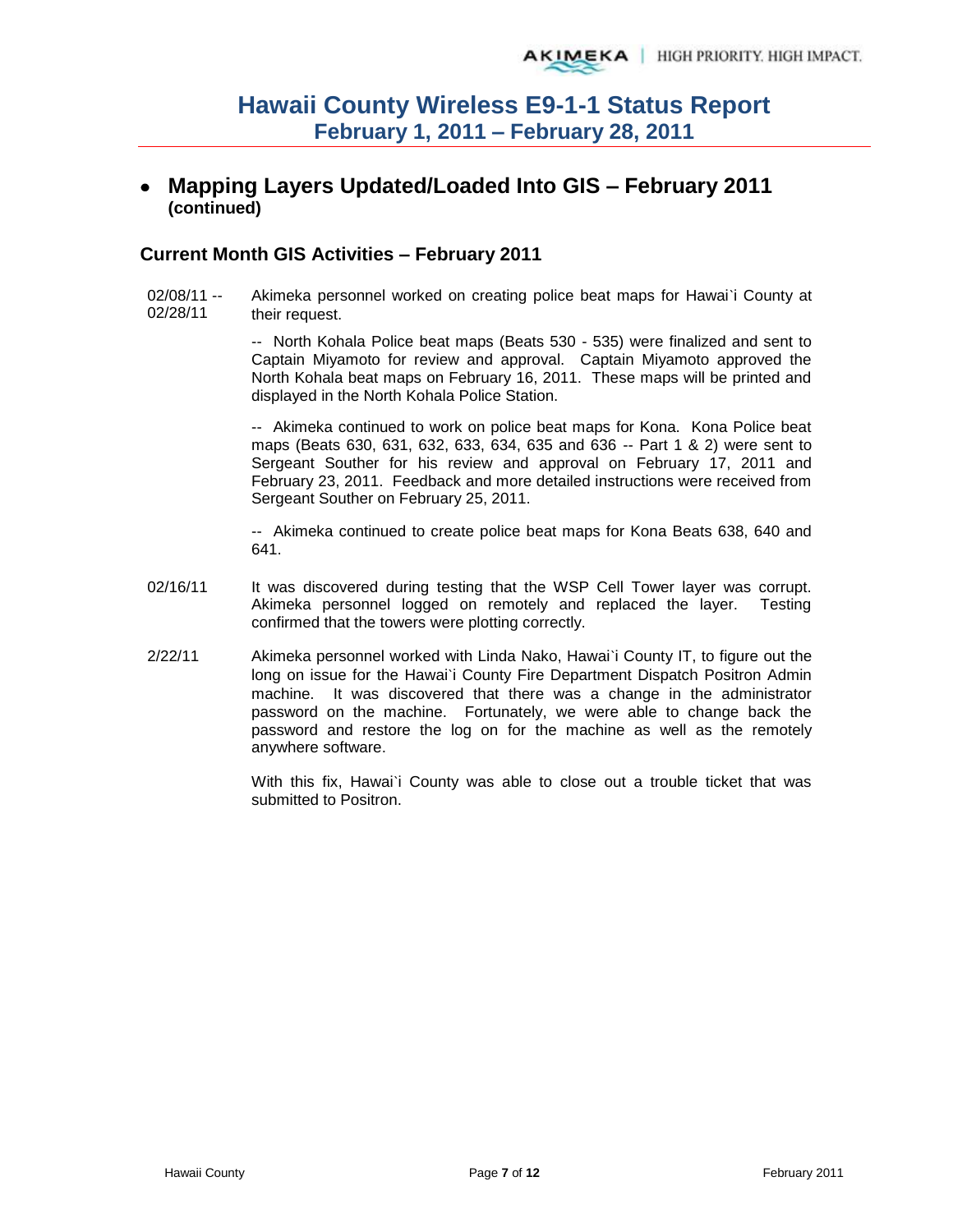# **Service Requests Transactions**

## **Open Service Requests – February 2011 (January 28, 2011 – February 24, 2011)**

| #              | Date     | Ticket# | <b>Description</b>                   | Category                                                | Urgency | <b>Comments</b>                                                                                                                                                                                                                                                       |
|----------------|----------|---------|--------------------------------------|---------------------------------------------------------|---------|-----------------------------------------------------------------------------------------------------------------------------------------------------------------------------------------------------------------------------------------------------------------------|
| 1              | 05/25/10 | 220     | <b>MSAG Community Layer</b>          | 911 Map -- Other                                        | Low     | Hawai'i County Police reviewed Akimeka's 2008<br>MSAG Community layer data and would like to<br>redefine them. New boundaries for West Hawai'i<br>was received on May 16, 2010.                                                                                       |
|                |          |         |                                      |                                                         |         | Akimeka contacted the Hawai'i County PSAP to<br>set up a meeting to discuss, define and agree upon<br>the MSAG Communities to be used. Meeting date<br>is still pending.                                                                                              |
| 2              | 06/03/10 | 225     | Verify addresses on Puako Beach Road | <b>MSAG - ANI/ALI</b><br>Discrepancy                    | Normal  | Customer records were researched and update<br>requests were sent to Sprint via Intrado and<br>Hawaiian Telcom, Inc. (HTI).<br>Record pending with telcos.                                                                                                            |
| 3              | 11/12/10 | 270     | Incorrect Address: TN = 808/968-6721 | MSAG - ANI/ALI<br>Discrepancy                           | Normal  | Customer records were researched and correction<br>request submitted on November 15, 2010.                                                                                                                                                                            |
| 4              | 02/11/11 | 310     | Incorrect Address: TN = 808/985-7479 | MSAG - ANI/ALI<br>Discrepancy                           | Normal  | Customer records were researched and correction<br>request submitted on February 28, 2011.                                                                                                                                                                            |
| 5              | 02/11/11 | 311     | No Record Found: TN = 808/939-7109   | <b>MSAG - ANI/ALI</b><br>Discrepancy                    | Normal  | Customer records were researched and correction<br>request submitted on February 28, 2011.                                                                                                                                                                            |
| 6              | 02/11/11 | 312     | Incorrect Information Displayed      | <b>MSAG - ANVALI</b><br>Discrepancy                     | Normal  | Sent inquiry to Intrado regarding street name<br>change and potential community name change.                                                                                                                                                                          |
|                |          |         |                                      | Documented Items Per April 9 Intergraph Conference Call |         |                                                                                                                                                                                                                                                                       |
| $\overline{7}$ | 04/21/10 | 192     | Police/Fire Districts                | 911 Map -- Other                                        | High    | Akimeka received written descriptions of the police<br>and fire beats from the Hawaii County PSAPs.<br>Screenshots illustrating the changes were sent to<br>the Hawaii PSAPs and Akimeka is awaiting<br>approval of the modifications.<br>Pending since May 25, 2010. |

*Note: Open Service Requests reflect what is in pending status at the end of the report month.*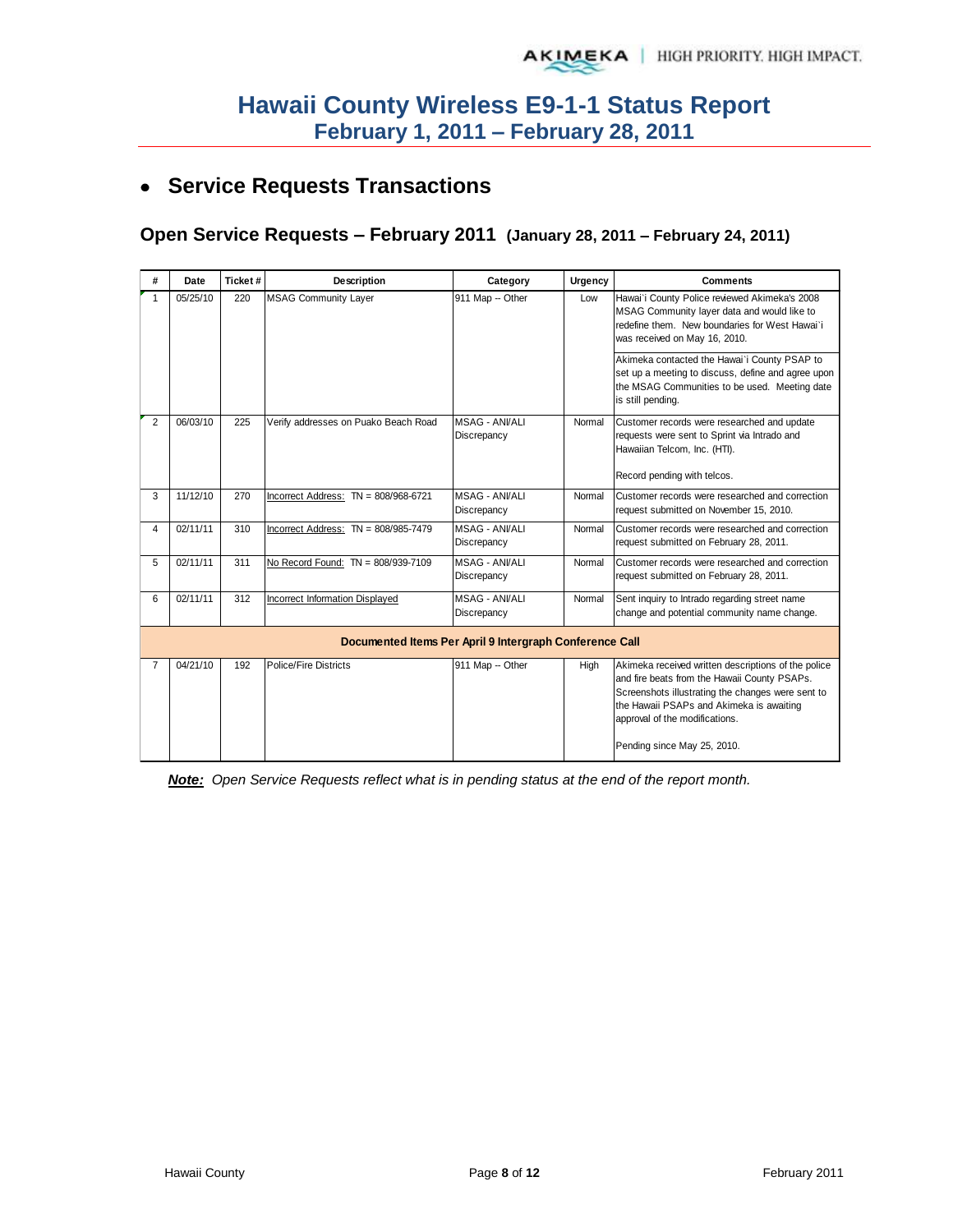# **Service Requests Transactions (continued)**

**Year-to-Date (YTD) Summary – 2011**

| <b>HAWAII</b>  |                |        |         | <b>SERVICE REQUEST CATEGORIES</b> |             |         |                         |                         |                    |          |          |
|----------------|----------------|--------|---------|-----------------------------------|-------------|---------|-------------------------|-------------------------|--------------------|----------|----------|
| 2011           | <b>TOTAL</b>   |        | 911 Map |                                   | <b>MSAG</b> |         | <b>Request Training</b> |                         | <b>Suggestions</b> |          |          |
|                | <b>Created</b> | Closed | Open    | <b>Created</b>                    | Closed      | Created | Closed                  | Created                 | Closed             | Created  | Closed   |
| December       |                |        |         |                                   |             |         |                         |                         |                    |          |          |
| November       |                |        |         |                                   |             |         |                         |                         |                    |          |          |
| October        |                |        |         |                                   |             |         |                         |                         |                    |          |          |
| September      |                |        |         |                                   |             |         |                         |                         |                    |          |          |
| August         |                |        |         |                                   |             |         |                         |                         |                    |          |          |
| July           |                |        |         |                                   |             |         |                         |                         |                    |          |          |
| June           |                |        |         |                                   |             |         |                         |                         |                    |          |          |
| May            |                |        |         |                                   |             |         |                         |                         |                    |          |          |
| April          |                |        |         |                                   |             |         |                         |                         |                    |          |          |
| March          |                |        |         |                                   |             |         |                         |                         |                    |          |          |
| February       | 3              |        |         | $\Omega$                          | 0           | 3       |                         | 0                       | 0                  | $\Omega$ | 0        |
| January        | 19             | 21     | 5       | $\Omega$                          | $\Omega$    | 19      | 21                      | 0                       | 0                  | C        | $\Omega$ |
| 2010 Carryover | 7              | 0      |         | 2                                 | 0           | 5       | $\Omega$                | 0                       | 0                  | $\Omega$ | 0        |
| <b>TOTAL</b>   | 29             | 22     | 7       | 2                                 | Ō           | 27      | 22                      | $\overline{\mathbf{0}}$ | O                  | $\bf{0}$ | O        |

*Note: Open Service Requests reflect what is in pending status at the end of the report month.* 

|                     | Category                | <b>Description</b>                                      |  |  |  |
|---------------------|-------------------------|---------------------------------------------------------|--|--|--|
|                     | 911 Map                 | Mapping computer not functioning or displaying properly |  |  |  |
| <b>Definitions:</b> | <b>MSAG</b>             | Discrepancies with 9-1-1 MSAG addresses                 |  |  |  |
|                     | <b>Request Training</b> | E-911 Operations training needs                         |  |  |  |
|                     | Suggestions             | Vehicle to share suggestions                            |  |  |  |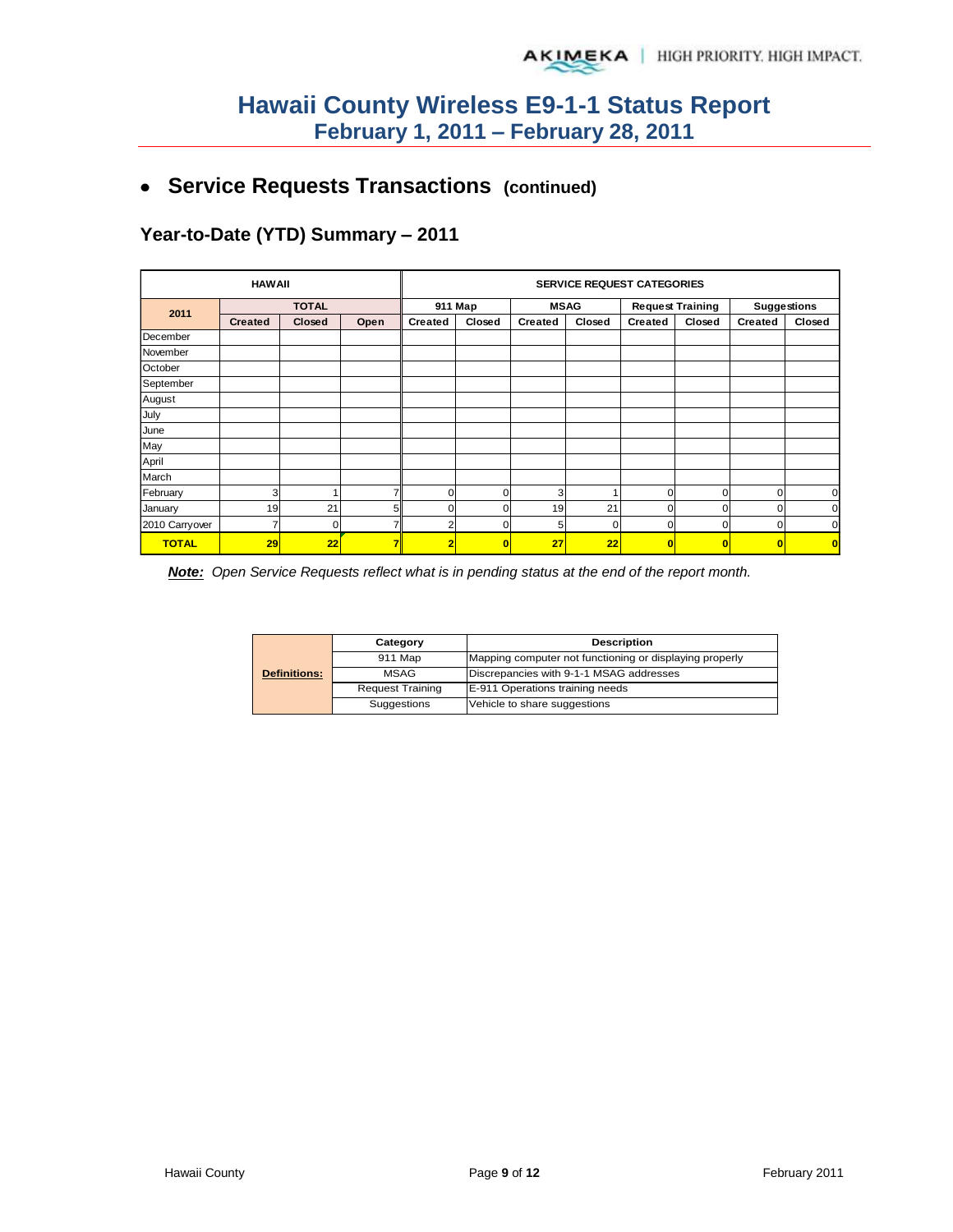### **E9-1-1 Database Synchronization (continued) (Reference: NENA 71-501, Version 1.1 – NENA Information Document for Synchronizing Geographic Information System databases with MSAG & ALI)**

As part of Akimeka's value added services, Akimeka conducted a database synchronization audit for Hawai`i County in February 2011.

The database synchronization effort included comparing Hawai`i County's 9-1-1 MSAG (dated February 1, 2011) against its GIS Street Centerline data. A total number of 4,624 9-1-1 MSAG records were reviewed in the audit and analyzed. Results of the database synchronization audit completed on February 11, 2011 for Hawai`i County is reported below and include comparative audit results between 2008 and 2011.

Database synchronization should be part of an ongoing and continuous process to ensure that the databases remain current and synchronized. Since neither database is static in nature, the synchronization process will never yield a 100 percent match rate. As such, NENA's recommended minimum match rate is 98%.

The database synchronization process is essential to monitor and ensure the level of accuracy of the E9-1-1 databases and to prepare for Next Generation 9-1-1 (NG9-1-1). As such, Akimeka will perform database synchronization audits on a quarterly basis as part of its ongoing maintenance process. Results of the database synchronization audit will be included and reported in the Monthly Status Report (MSR) accordingly.





## **Audit Summary Results – 2008 vs. 2011**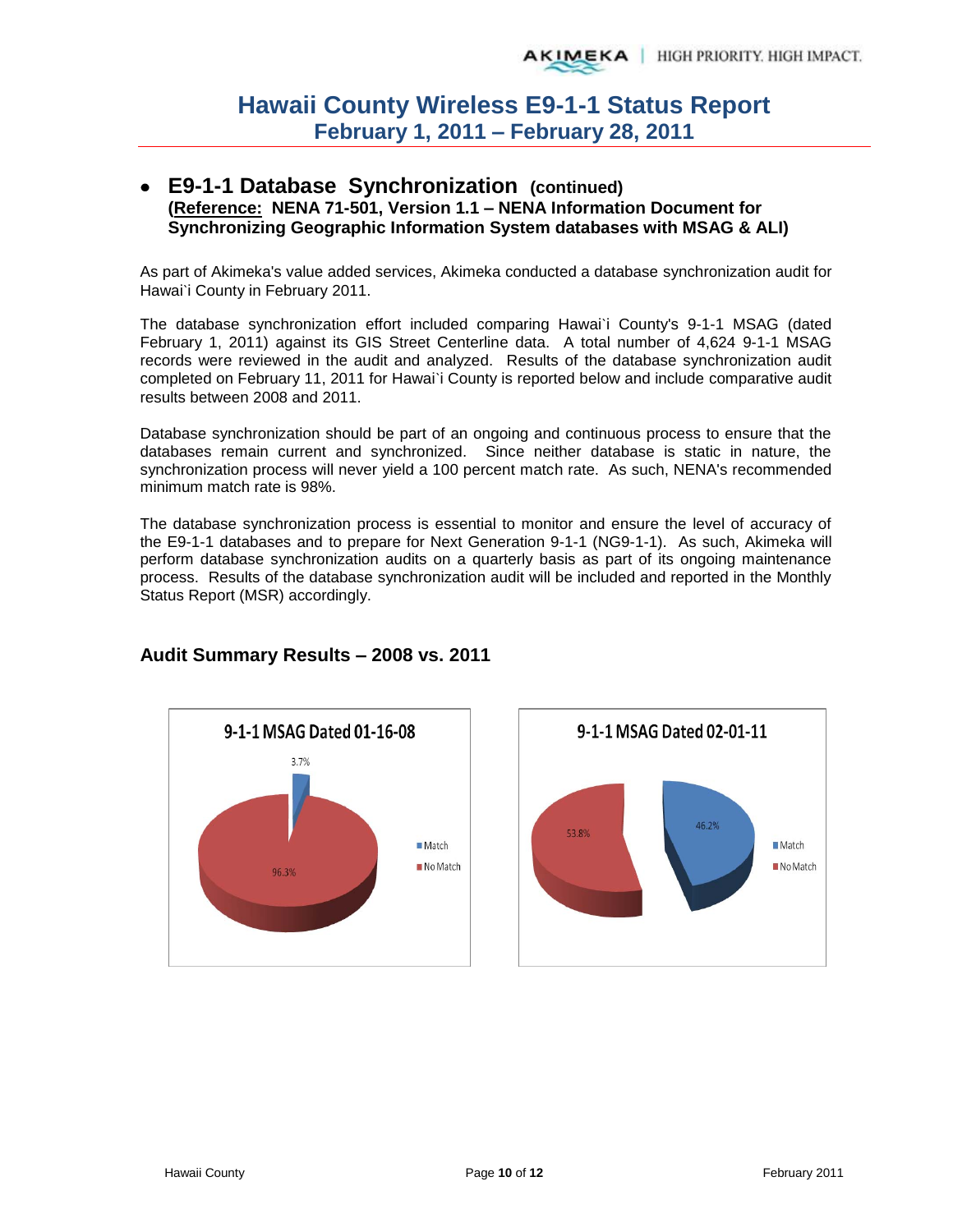**E9-1-1 Database Synchronization (continued) (Reference: NENA 71-501, Version 1.1 – NENA Information Document for Synchronizing Geographic Information System databases with MSAG & ALI)** 

### **Audit Summary Results – 2008 vs. 2011 (continued)**

|                                                                                        |              |                        | As of January 16, 2008   | As of February 11, 2011 |               |  |
|----------------------------------------------------------------------------------------|--------------|------------------------|--------------------------|-------------------------|---------------|--|
| 9-1-1 MSAG TO GIS STREET CENTERLINE                                                    | <b>Notes</b> |                        | 9-1-1 MSAG Dated 1-16-08 | 9-1-1 MSAG Dated 2-1-11 |               |  |
| <b>AUDIT COMPARISON RESULTS</b>                                                        |              | # of<br><b>Records</b> | %                        | # of<br><b>Records</b>  | $\frac{9}{6}$ |  |
| <b>Total 9-1-1 MSAG Records Reviewed</b>                                               |              | 7,346                  |                          | 4,624                   |               |  |
| Less: 9-1-1 MSAG Exception Records                                                     | (1)          |                        |                          | 9                       | 0.2%          |  |
| Net 9-1-1 MSAG Records Eligible for Comparison                                         |              | 7,346                  |                          | 4,615                   |               |  |
| Total 9-1-1 MSAG Records Match<br>(9-1-1 MSAG -- GIS Match -- No Corrections Required) |              | 269                    | 3.7%                     | 2,133                   | 46.2%         |  |
| 9-1-1 MSAG -- GIS No Match - Minor Correction Required                                 | (2)          |                        |                          | 1,689                   | 36.6%         |  |
| 9-1-1 MSAG -- GIS No Match - Major Correction Required                                 | (3)          |                        |                          | $\Omega$                | $0.0\%$       |  |
| l9-1-1 MSAG Record With No GIS Record                                                  | (4)          |                        |                          | 793                     | 17.2%         |  |
| Total 9-1-1 MSAG Records No Match                                                      |              | 7,077                  | 96.3%                    | 2,482                   | 53.8%         |  |

*Objective: NENA Recommended Match Rate = 98%* 

#### **Notes:**

- (1) An MSAG Record that will not have a corresponding GIS Street Centerline Record but is required for the routing of E9-1-1 calls (i.e., Emergency Call Box, Foreign Exchange Records, Wireless Shell Records, etc.). No further action is required.
- (2) An MSAG Record that requires minor MSAG attention in 9-1-1Net to correct MSAG Records (i.e., Reassignment of an MSAG Community, modification of the House Number Range, assignment of an ESN, performing a combine or insert of an existing MSAG Record, etc.).
- (3) A Major Correction is one in which the correction will/or has resulted in an ALI fallout (Orphan ALI Record) and will require additional work effort to correct the problem.
- (4) An MSAG Record that does not have a corresponding GIS Record and will require additional research and validation. The GIS Section will assist with this effort.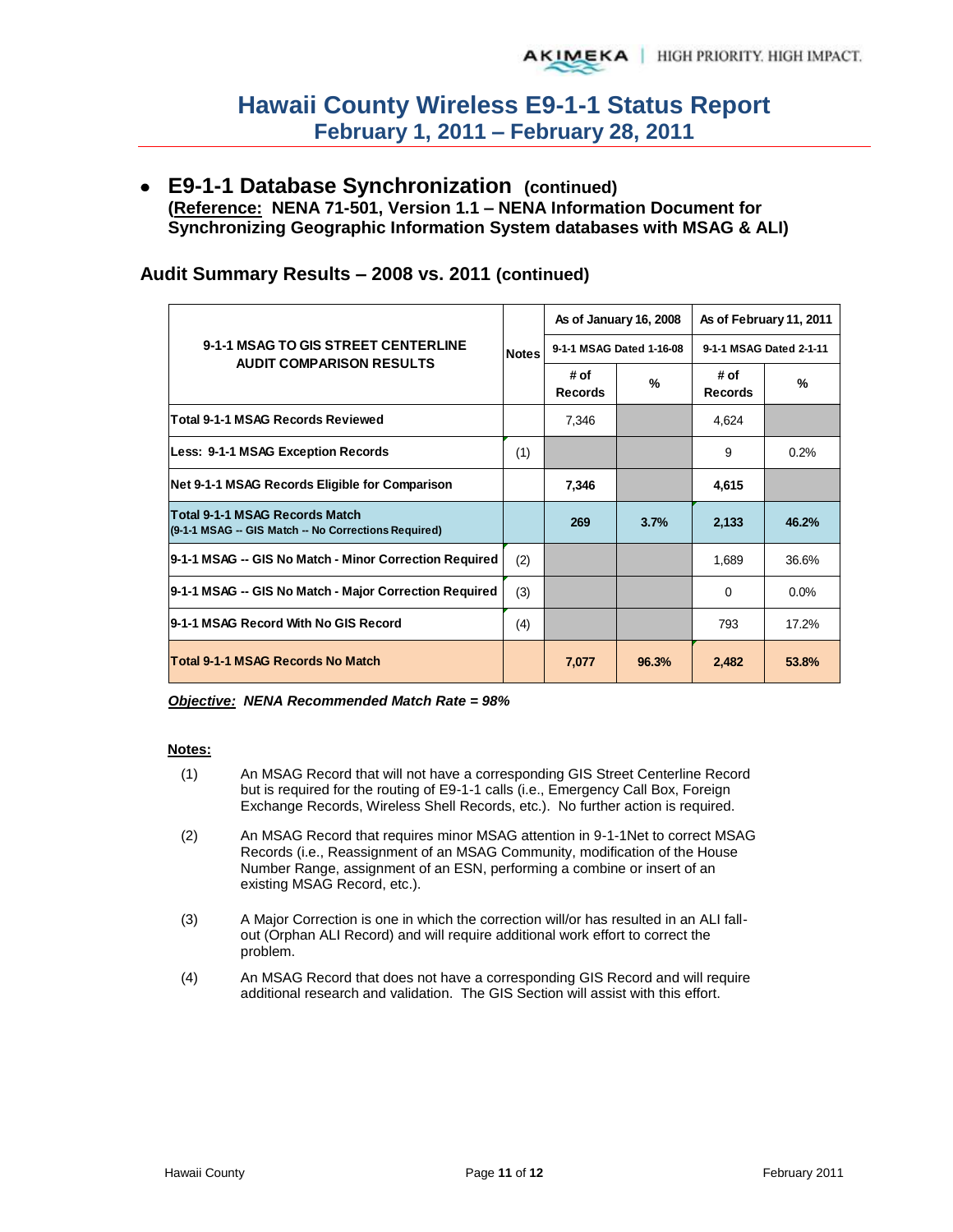**E9-1-1 Database Synchronization (continued) (Reference: NENA 71-501, Version 1.1 – NENA Information Document for Synchronizing Geographic Information System databases with MSAG & ALI)** 

### **Audit Summary Results – 2008 vs. 2011 (continued)**

 The total number of 9-1-1 MSAG Records decreased by **37.1%** (from 7,346 to 4,624 records) covering the period from January 16, 2008 to February 1, 2011 due primarily to the clean-up effort involving correcting street address names and spelling, correcting community names and spelling, and adding address ranges to street segments along with valid ESN and MSAG Communities attributes.

|              | <b>HAWAII</b> | 9-1-1NET REQUESTS                                                  |        |          |               |        |       |                                              | Customer<br><b>Address</b>                    |
|--------------|---------------|--------------------------------------------------------------------|--------|----------|---------------|--------|-------|----------------------------------------------|-----------------------------------------------|
| <b>YEAR</b>  | <b>TOTAL</b>  | Total                                                              | Change | Combined | <b>Delete</b> | Insert | Split | Customer<br><b>Addresses</b><br>Affected (*) | Change<br><b>Requests</b><br><b>Submitted</b> |
| 2008         | 4.337         | 1,858                                                              | 1,122  |          | 282           | 454    |       |                                              | 2,479                                         |
| 2009         | 5.224         | 4,415                                                              | 520    | 109      | 3,152         | 531    | 103   | 676                                          | 809                                           |
| 2010         | 3.000         | 2.664                                                              | 977    | 949      | 261           | 225    | 252   | 22.622                                       | 336                                           |
| <b>TOTAL</b> | 12.561        | 8.937                                                              | 2.619  | 1.058    | 3,695         | 1,210  | 355   | 23.298                                       | 3,624                                         |
| Notes:       |               | Revised categories and report format changes effective April 2009. |        |          |               |        |       |                                              |                                               |

9-1-1Net MSAG Requests Processed by Akimeka since January 1, 2008 are as follows:

- The total number of 701/709 MSAG Error Reports decreased by **95.0%** from April 30, 2008 to December 31, 2010 (from 639 to 32).
- The total number of address ranges ending with either 999998 or 999999 decreased by **73.9%** from January 16, 2008 to February 1, 2011 (from 5,963 to 1,559).
- The total number of blank to blank address ranges decreased by **32.0%** from January 16, 2008 to February 1, 2011 (from 125 to 85).
- \* As a result of Akimeka's work effort on the 9-1-1 MSAG and GPSing Hawai'i County major roads, Hawai'i County's level of accuracy or 9-1-1 MSAG Match percentage improved from 3.7% as of January 16, 2008 to 46.2% as of February 1, 2011 -- *which represents a 42.5 percentage point improvement and/or 693% improvement in address accuracy.*
- Additional work is needed to investigate and correct the identified No Match opportunities and database synchronization efforts will continue.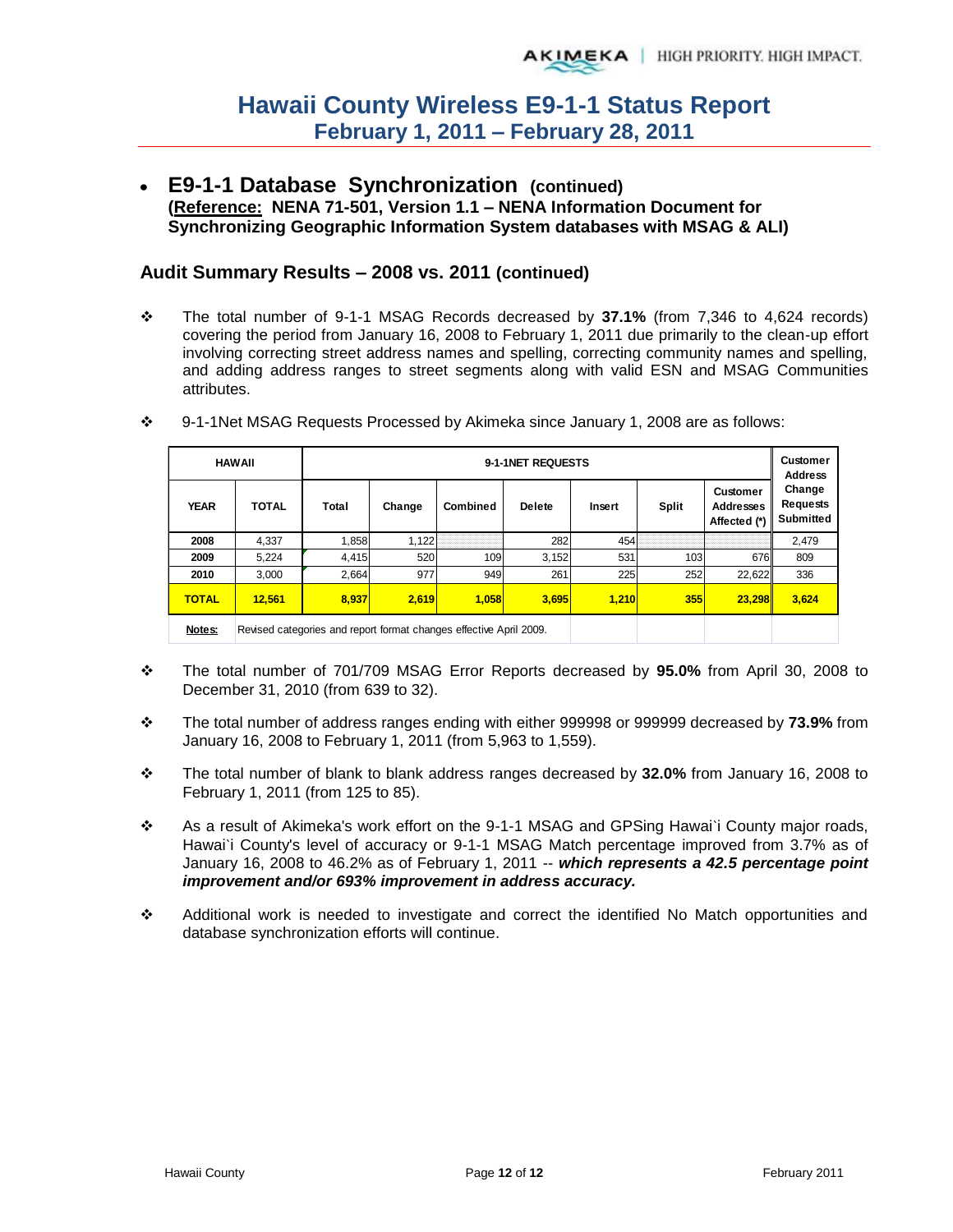# **PSAP Operations**

### **9-1-1 Call Volume – February 2011**

| <b>PSAP</b>  | Total | Wireline | $\frac{9}{6}$ | <b>Wireless</b> | %     |  |
|--------------|-------|----------|---------------|-----------------|-------|--|
| <b>KAUAI</b> | 2,875 | 1,049    | 36.5%         | 1,822           | 63.5% |  |

### **9-1-1 Call Volume – Calendar Year 2011**

| <b>KAUAI</b>      |              |            |                                            |            | TOTAL PSAP 9-1-1 CALL VOLUME               |                |                    |            |            |
|-------------------|--------------|------------|--------------------------------------------|------------|--------------------------------------------|----------------|--------------------|------------|------------|
|                   |              | Wireline   |                                            |            | Wireless                                   | Admin          |                    |            | Abandoned  |
| 2011              | <b>Total</b> | # of Calls | %to Total<br>Wireline &<br><b>Wireless</b> | # of Calls | %to Total<br>Wireline &<br><b>Wireless</b> | # of Calls     | %to Total<br>Calls | # of Calls | %Abandoned |
| December          |              |            |                                            |            |                                            |                |                    |            |            |
| November          |              |            |                                            |            |                                            |                |                    |            |            |
| October           |              |            |                                            |            |                                            |                |                    |            |            |
| September         |              |            |                                            |            |                                            |                |                    |            |            |
| August            |              |            |                                            |            |                                            |                |                    |            |            |
| July              |              |            |                                            |            |                                            |                |                    |            |            |
| June              |              |            |                                            |            |                                            |                |                    |            |            |
| May               |              |            |                                            |            |                                            |                |                    |            |            |
| April             |              |            |                                            |            |                                            |                |                    |            |            |
| March             |              |            |                                            |            |                                            |                |                    |            |            |
| February          | 2,875        | 1,049      | 36.5%                                      | 1,822      | 63.5%                                      | 4              | 0.1%               | 554        | 19.3%      |
| January           | 2,907        | 1,018      | 35.0%                                      | 1,889      | 65.0%                                      | $\overline{0}$ | 0.0%               | 601        | 20.7%      |
| <b>TOTAL YTD</b>  | 5,782        | 2,067      | <b>35.8%</b>                               | 3,711      | 64.2%                                      | 4              | 0.1%               | 1,155      | 20.0%      |
| <b>AVG PER MO</b> | 2,891        | 1,034      |                                            | 1,856      |                                            | 2              |                    | 578        |            |

*Note: Total Calls include Administrative calls that are not direct 9-1-1 calls.* 

#### **Notes:**

- $(1)$  Total call volumes include Administrative calls. (Administrative calls = Calls made between 9-1-1 positions but are not 9-1-1 calls.)
- (2) "Abandoned" calls represent the number of incoming 9-1-1 calls for which the caller had hung up before a call-taker answered.
- (3) "Abandoned" calls are included in the "Wireline" and "Wireless" counts respectively. The standard CML reports do not provide a break-out of "Abandoned" calls between "Wireline" and "Wireless" calls.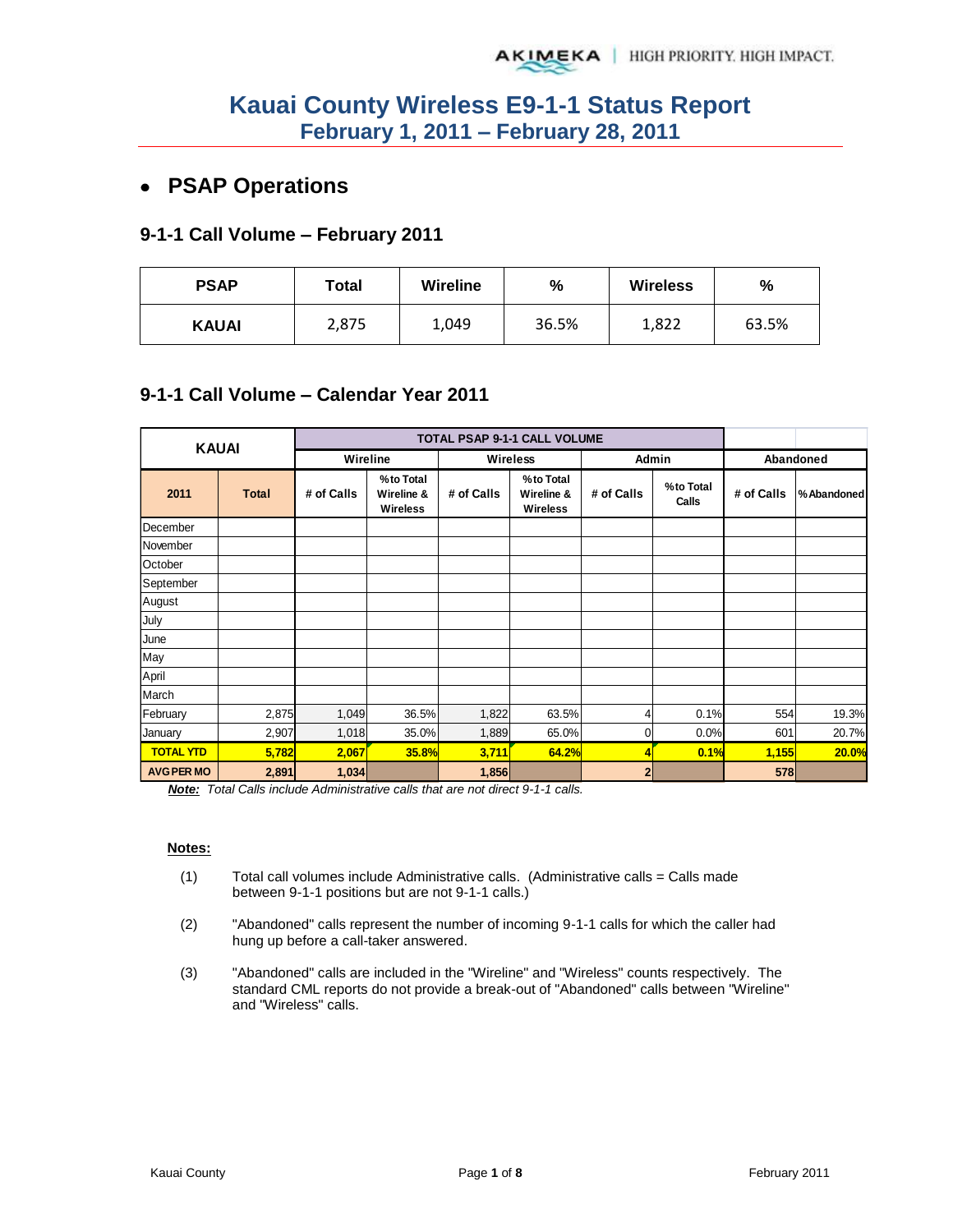## **PSAP Operations (continued)**

### **Wireless Test – February 2011**

| <b>Date</b> | <b>WSP</b> | <b>Sites</b><br>Tested | <b>Sectors</b><br>Tested | <b>Tested By</b> | <b>Test</b><br>Pass/Fail |
|-------------|------------|------------------------|--------------------------|------------------|--------------------------|
| <b>NONE</b> |            |                        |                          |                  |                          |

### **Current Month PSAP Operations Activities – February 2011**

 $01/07/11 -$ Ongoing Akimeka prepared a 2011 Holiday Testing Schedule and sent it to the Neighbor Island PSAPs for review on January 7, 2011. The document was subsequently updated and re-issued to the Neighbor Island PSAPs on March 1, 2011 for review and approval.

> Once approval is received from the Kauai County PSAP, the schedule will be released to all Service Providers doing business in the State of Hawai`i.

- 02/03/11 -- 02/23/11 Akimeka personnel assisted Kathleen Langtad, Kauai Dispatch Supervisor, with an analysis regarding the billing for Plant/CML outdial trunks. Based on the review and analysis, Kathleen Langtad submitted questions to HTI for clarification.
- 02/04/11 -- 02/16/11 Akimeka personnel coordinated with AT&T Mobility and the Kauai PSAP to coordinate trunk testing. The original test date scheduled for February 16, 2011 was cancelled and rescheduled for March 1 -- 2, 2011.
- 02/04/11 Akimeka personnel prepared documentation and sample testimony for Senate Bill (SB) 783 which called for the elimination of the \$0.66 surcharge for wireless telephone accounts. The bill has currently been deferred.
- 02/04/11 Akimeka personnel reviewed over 850 pages of testimony for Senate Bill (SB) 120. This bill repeals certain special funds and transfers balances to the State General Fund which would also include the Wireless surcharge funds.
- 02/10/11 Akimeka personnel distributed information regarding a webinar on SMS messaging for 9-1-1 scheduled to be held on February 17, 2011.
- 02/10/11 Akimeka personnel received training forms from Kathleen Langtad, Kauai Dispatch Supervisor to be used in the Standard Operating Procedures (SPOs).
- 02/10/11 -- 02/18/11 Akimeka personnel assisted Kathleen Langtad, Kauai Dispatch Supervisor, with investigating the Plant/CML equipment trouble experienced on February 6, 2011 at 10:40 a.m. HST. All four positions went out of service and were unable to log in. The trouble was isolated to a fiber optic network trouble per Hawaiian Telcom, Inc. (HTI). The interruption was brief and did not appear to result in the loss of 9-1-1 calls to the Kauai PSAP.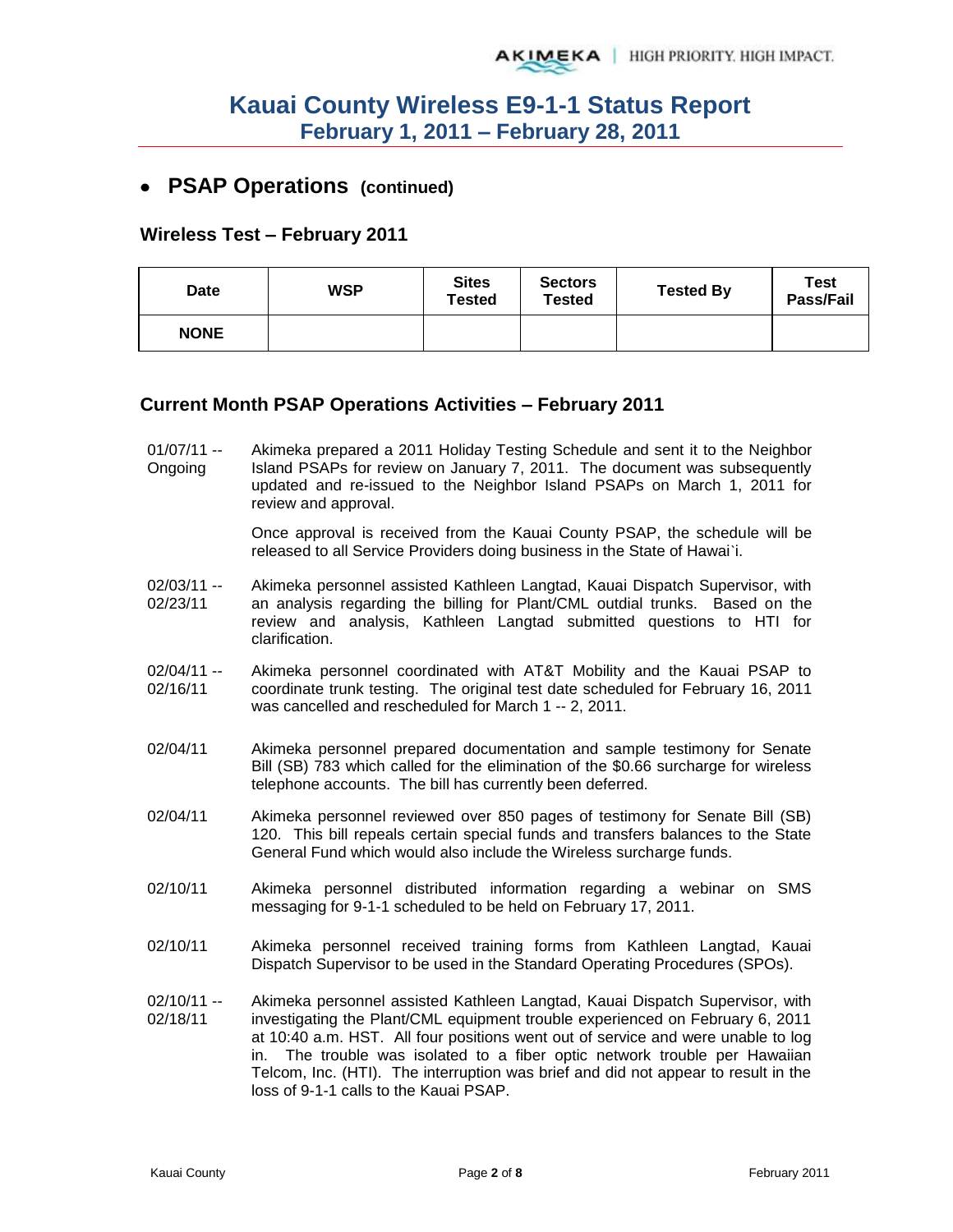## **PSAP Operations (continued)**

### **Current Month PSAP Operations Activities – February 2011 (continued)**

- 02/11/11 Akimeka personnel distributed information regarding a webinar on LEAPS TV highlighting Next Generation 9-1-1 scheduled to be held on March 23, 2011.
- 02/14/11 Akimeka personnel provided Kathleen Langtad, Kauai Dispatch Supervisor, with an informational bulletin for the legislative bills relating to 9-1-1 in the State of Hawaii Legislature.

1) SB 1227/HB 1000 -- Establishes a single entity to establish 9-1-1 service for the State of Hawaii and expands the membership and responsibilities of the Wireless Enhanced 9-1-1 Board.

2) SB 783/HB 60 -- Eliminates the \$0.66 monthly surcharge on wireless telephone accounts and terminates the Wireless Enhanced 9-1-1 fund once all monies in the fund are expended. This bill has currently been deferred.

3) SB 120 -- Repeals certain special funds and transfers balances to the State General Fund.

4) HB 79 -- Repeals and terminates or closes certain revolving and trust funds.

5) SB 640 -- Requires an annual independent audit of the Wireless Enhanced 9-1-1 Fund rather than a bi-annual audit.

- 02/15/11 -- 02/25/11 A special CRS was processed to resolve AT&T Mobility's shared ESRN issue. Akimeka completed and returned the CRS to Intrado. Additional testing will not be required.
- 02/16/11 Akimeka personnel delivered, as requested, a Manual Radio Log using an Excel spreadsheet, to be loaded into the computers at the new evacuation site.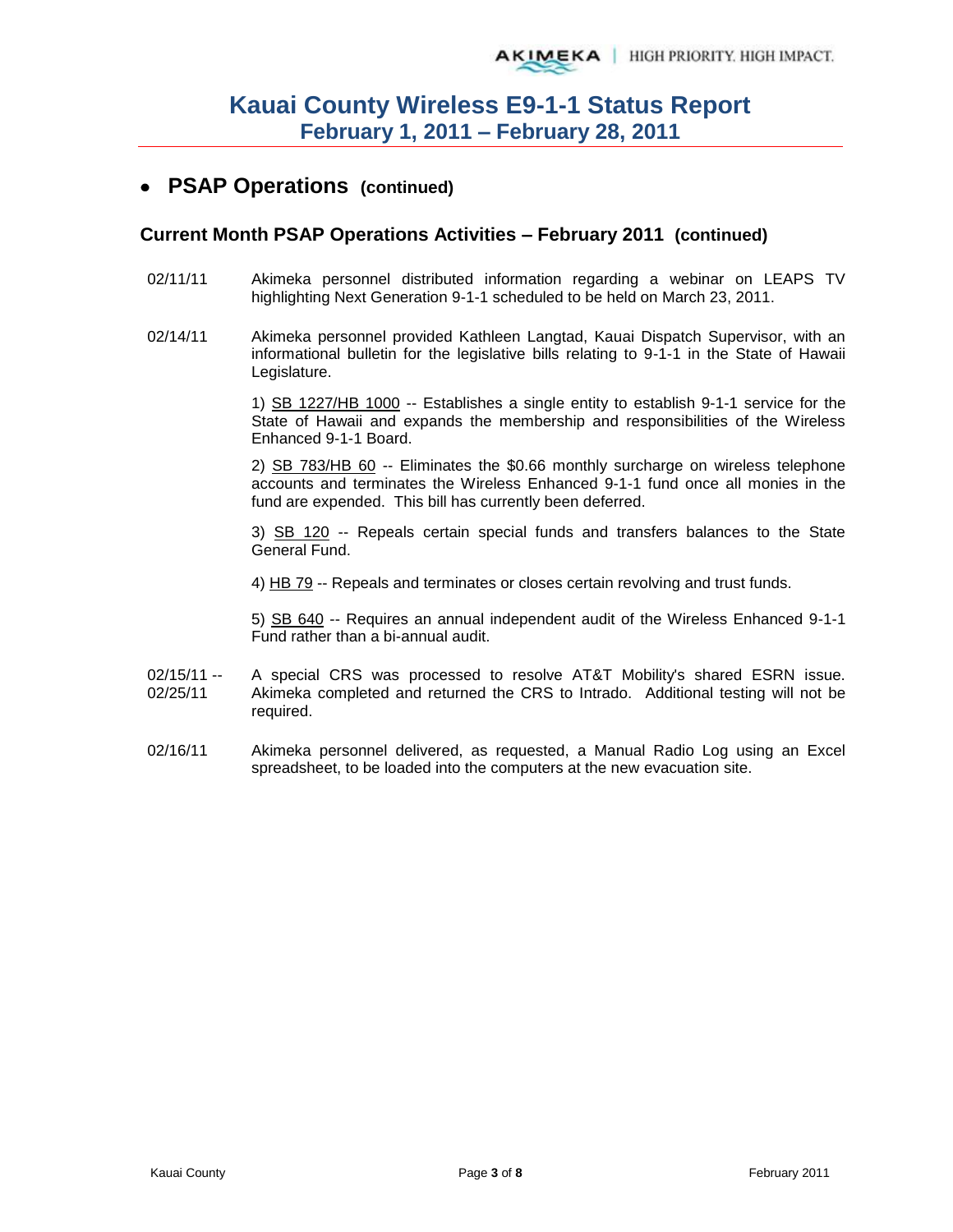## **PSAP Operations (continued)**

### **Open Issues (To be Monitored and Tracked by Akimeka)**

### *No further updates as of February 28, 2011.*

11/21/09 Akimeka will continue to monitor and track AT&T Mobility's open trouble ticket (11/21/09) for missing house number (HN), street and community information when transferring a WPH2 call or rebidding a WPH2 call. This issue was escalated to the State of Hawaii Wireless Enhanced 9-1-1 Board for action (August 2010). There have been no updates received to date. Unfortunately, the trouble is still occurring.

> Akimeka will provide status updates via the Monthly Status Report (MSR) when there are significant changes or updates as provided by the State of Hawaii Wireless Enhanced 9-1-1 Board and/or AT&T Mobility.

01/14/10 Akimeka will continue to monitor and track the work with Telematics providers, OnStar, Hughes, and ATX. The Executive Director of the State of Hawaii Enhanced Wireless 9-1-1 Board volunteered to coordinate and chair implementation calls (August 2010). There have been no updates or further testing scheduled by the Telematics providers.

> Akimeka will provide status updates via the Monthly Status Report (MSR) when there are significant changes or updates as provided by the State of Hawaii Wireless Enhanced 9-1-1 Board and/or Telematics providers.

04/16/10 Akimeka personnel worked on a flowchart for the Neighbor Island PSAPs to document the flow of a Call Routing Spreadsheet (CRS) and Testing Validation Worksheet (TVW). It was discovered that different processes exist among the carriers.

> Akimeka created and submitted for review a DRAFT Call Routing Spreadsheet (CRS) and Testing Validation Worksheet (TVW) process flowchart to the Neighbor Island PSAPs on December 20, 2010.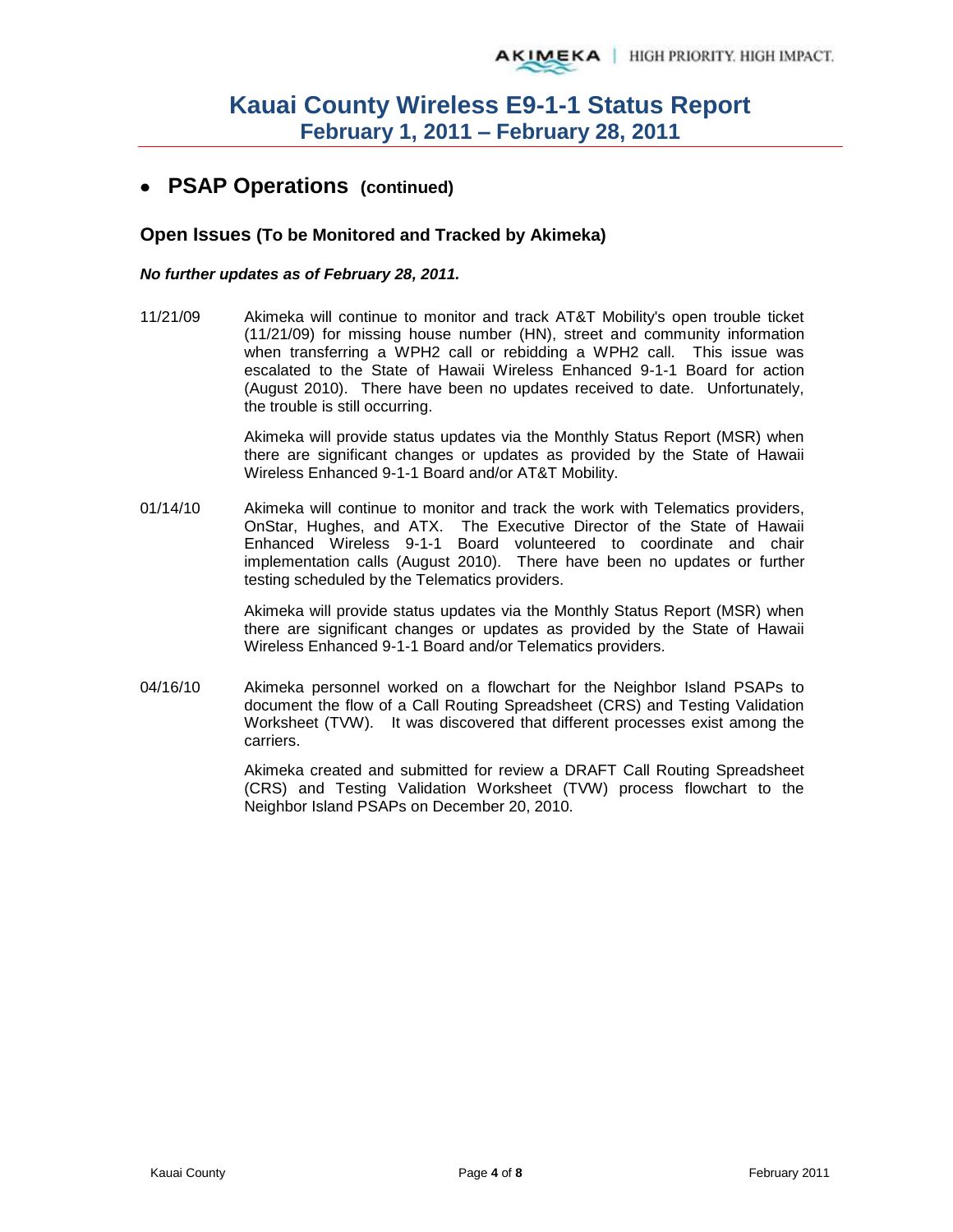# **MSAG**

### **Current Month – February 2011**

|              |              |                   |                |                                                                    |               |          |              |                       | (a)                               | (b)                            |                        |
|--------------|--------------|-------------------|----------------|--------------------------------------------------------------------|---------------|----------|--------------|-----------------------|-----------------------------------|--------------------------------|------------------------|
| 2011         |              | 9-1-1NET REQUESTS |                |                                                                    |               |          |              |                       | <b>Customer</b><br><b>Address</b> | In Suspended Status            |                        |
|              |              |                   |                |                                                                    |               |          |              | <b>Customer</b>       | as of Report Month End<br>Change  |                                |                        |
| <b>PSAP</b>  | <b>TOTAL</b> | Total             | Change         | <b>Combined</b>                                                    | <b>Delete</b> | Insert   | <b>Split</b> | Addresses<br>Affected | <b>Requests</b>                   | # of<br>Submitted Transactions | <b>TNs</b><br>Affected |
| <b>KAUAI</b> |              | 4                 | $\overline{2}$ |                                                                    | 0             | $\bf{0}$ |              | 297                   | $\mathbf{0}$                      | 0                              | $\mathbf{0}$           |
|              |              |                   |                | Revised categories and report format changes effective April 2009. |               |          |              |                       |                                   |                                |                        |

During the month of February 2011, 4 9-1-1Net requests were completed relating to the MSAG database, with 297 customer ANI/ALI records updated as a direct result. No ALI discrepancy reports were submitted to 9-1-1Net for updates and corrections. See attached spreadsheet for a detailed description of changes and additions.

*There are no records in Suspended status as of February 28, 2011.* 

|                   |              |           |        |                                                 |                                   |                                               |              |                                              | (a)                                    | (b)                         |                     |
|-------------------|--------------|-----------|--------|-------------------------------------------------|-----------------------------------|-----------------------------------------------|--------------|----------------------------------------------|----------------------------------------|-----------------------------|---------------------|
|                   | <b>KAUAI</b> |           |        | 9-1-1NET REQUESTS                               | <b>Customer</b><br><b>Address</b> | In Suspended Status<br>as of Report Month End |              |                                              |                                        |                             |                     |
| 2011              | <b>TOTAL</b> | Total     | Change | Combined                                        | Delete                            | Insert                                        | <b>Split</b> | Customer<br><b>Addresses</b><br>Affected (*) | Change<br><b>Requests</b><br>Submitted | # of<br><b>Transactions</b> | <b>TNs Affected</b> |
| December          |              |           |        |                                                 |                                   |                                               |              |                                              |                                        |                             |                     |
| November          |              |           |        |                                                 |                                   |                                               |              |                                              |                                        |                             |                     |
| October           |              |           |        |                                                 |                                   |                                               |              |                                              |                                        |                             |                     |
| September         |              |           |        |                                                 |                                   |                                               |              |                                              |                                        |                             |                     |
| August            |              |           |        |                                                 |                                   |                                               |              |                                              |                                        |                             |                     |
| July              |              |           |        |                                                 |                                   |                                               |              |                                              |                                        |                             |                     |
| June              |              |           |        |                                                 |                                   |                                               |              |                                              |                                        |                             |                     |
| May               |              |           |        |                                                 |                                   |                                               |              |                                              |                                        |                             |                     |
| April             |              |           |        |                                                 |                                   |                                               |              |                                              |                                        |                             |                     |
| March             |              |           |        |                                                 |                                   |                                               |              |                                              |                                        |                             |                     |
| February          |              | 4         |        | 1                                               | $\Omega$                          | $\mathbf 0$                                   |              | 297                                          | 0                                      | $\Omega$                    | 0                   |
| January           | 137          | 136       | 103    | 16                                              |                                   | 5                                             | 11           | 1,840                                        |                                        | $\mathbf 0$                 |                     |
| <b>TOTAL YTD</b>  | 141          | 140       | 105    | 17                                              |                                   | 5                                             | 12           | 2,137                                        |                                        |                             |                     |
| <b>AVG PER MO</b> | 71           | 70        | 53     | 9                                               |                                   | 3                                             | 6            | 1,069                                        |                                        |                             |                     |
|                   |              | $(\star)$ |        | Applies to Change, Delete and Insert categories |                                   |                                               |              |                                              |                                        |                             |                     |

## **Year-to-Date (YTD) Summary – 2011**

*Note: Revised categories and report format changes effective April 2009.* 

| <b>Definitions:</b> | (a) | Represents customer address change requests submitted to Intrado to correct customer ANI/ALI<br>records, including those identified by Akimeka. |
|---------------------|-----|-------------------------------------------------------------------------------------------------------------------------------------------------|
|                     | (b) | Represents what is in suspension status at the end of the report month -- awaiting further action<br>by County, Telco, or Akimeka.              |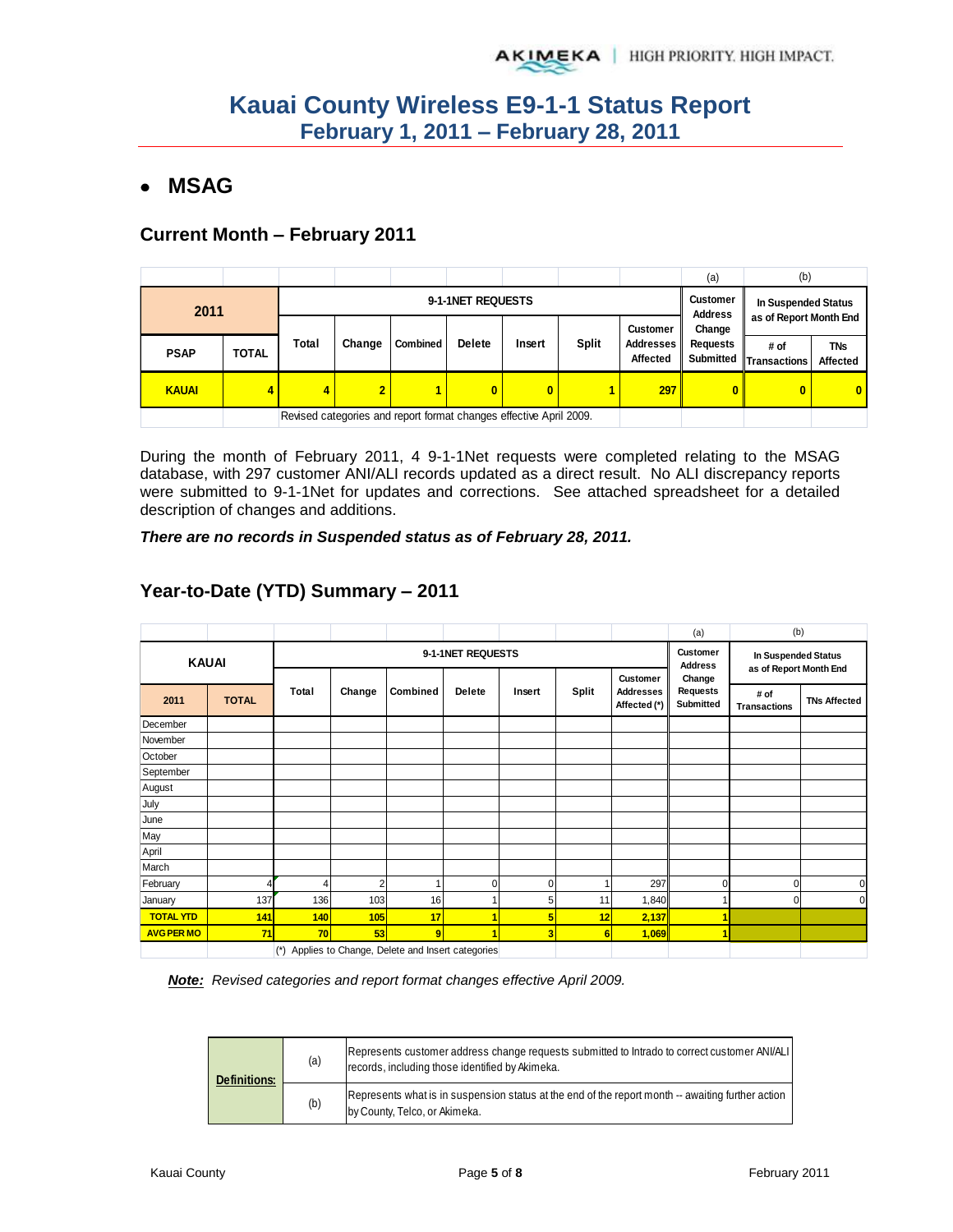#### **Mapping Layers Updated/Loaded Into GIS – February 2011**  $\bullet$

### *9-1-1 GIS layers provided by Akimeka to the PSAP are designed for use on E9-1-1 systems.*

|                                        |                                         |                            | <b>KAUAI</b>                               |                                                                                                                              |
|----------------------------------------|-----------------------------------------|----------------------------|--------------------------------------------|------------------------------------------------------------------------------------------------------------------------------|
|                                        | Akimeka GIS Server                      |                            |                                            |                                                                                                                              |
| <b>Type of Layer</b>                   | Date Created/<br><b>Edits Performed</b> | Date Uploaded<br>to Server | Date Loaded Into<br><b>PSAP GIS Server</b> | <b>Other/Remarks</b>                                                                                                         |
|                                        |                                         |                            | 02/24/11                                   |                                                                                                                              |
| <b>WSP Cell Towers</b>                 | 02/23/11                                |                            |                                            | Per AT&T Mobility CRS                                                                                                        |
|                                        | 02/11/11                                |                            |                                            | Per AT&T Mobility CRS                                                                                                        |
|                                        |                                         |                            | 02/10/11                                   |                                                                                                                              |
|                                        |                                         |                            | 02/24/11                                   |                                                                                                                              |
| <b>Street Centerlines</b>              | 02/15/11                                |                            |                                            | Added Aalu Place according to data sent by Kauai<br><b>County Public Works</b>                                               |
|                                        | 02/14/11                                |                            |                                            | Edited accordingly to data sent by Kauai County<br><b>Public Works</b>                                                       |
|                                        |                                         |                            | 02/10/11                                   |                                                                                                                              |
|                                        | 02/24/11                                |                            | 02/24/11                                   | Changed address on Iwaena Loop, Kapaa, per Kauai<br><b>County Addressing Authority</b>                                       |
| <b>Address Points</b>                  | $02/14/11 - 02/15/11$                   |                            |                                            | Added and deleted address points according to data<br>sent by Kauai County Public Works                                      |
|                                        |                                         |                            | 02/10/11                                   |                                                                                                                              |
|                                        | 02/02/11 -- 02/08/11                    |                            |                                            | Verified address point location and corrected attributes<br>based on validation error report. This is an ongoing<br>project. |
| <b>MSAG Address</b>                    |                                         |                            |                                            |                                                                                                                              |
| Points (aka Pseudo                     |                                         |                            |                                            |                                                                                                                              |
| <b>Address Points)</b>                 |                                         |                            |                                            |                                                                                                                              |
| <b>MSAG Communities</b>                |                                         |                            |                                            |                                                                                                                              |
|                                        |                                         |                            |                                            |                                                                                                                              |
| <b>Parcels</b>                         |                                         |                            |                                            |                                                                                                                              |
|                                        |                                         |                            | 02/10/11                                   |                                                                                                                              |
| <b>Coastal Names</b>                   |                                         |                            |                                            |                                                                                                                              |
| Coastline                              |                                         |                            |                                            |                                                                                                                              |
| <b>Common Places</b>                   |                                         |                            |                                            |                                                                                                                              |
| <b>Communications</b>                  |                                         |                            |                                            |                                                                                                                              |
| <b>Emergency</b><br><b>Callboxes</b>   |                                         |                            |                                            |                                                                                                                              |
| <b>EMS Zones</b>                       |                                         |                            |                                            |                                                                                                                              |
| <b>Fire ESZ</b>                        |                                         |                            |                                            |                                                                                                                              |
| <b>Fire Stations</b>                   |                                         |                            |                                            |                                                                                                                              |
| Food & Beverage                        |                                         |                            |                                            | Renamed Restaurant layer to Food & Beverage layer<br>to include bakeries, cafes, food factories, etc.                        |
| Hotels                                 |                                         |                            |                                            |                                                                                                                              |
| <b>Medic Beat</b><br><b>Boundaries</b> |                                         |                            |                                            |                                                                                                                              |
| <b>Medical Facilities</b>              |                                         |                            |                                            |                                                                                                                              |
| <b>Milepost Markers</b>                |                                         |                            |                                            |                                                                                                                              |

(\*) *Every time the GIS Update tool is used, Indexes and Cache have to be built. The Positron system configurator is adjusted every time a layer is loaded in the PowerMap database. Each PSAP position is updated accordingly.*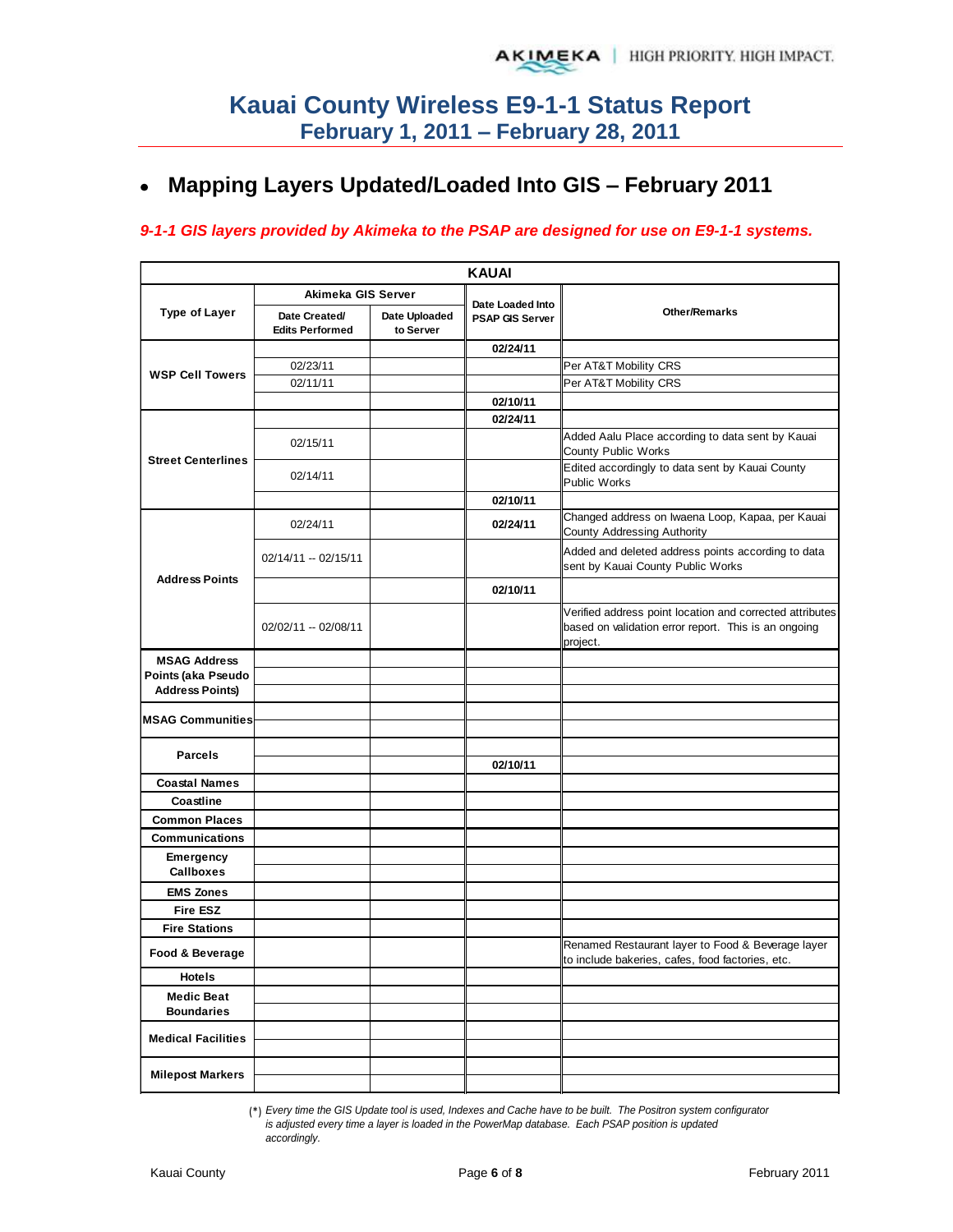#### **Mapping Layers Updated/Loaded Into GIS – February 2011**   $\bullet$ **(continued)**

### *9-1-1 GIS layers provided by Akimeka to the PSAP are designed for use on E9-1-1 systems.*

|                                             |                                         |                            | <b>KAUAI</b>           |                      |
|---------------------------------------------|-----------------------------------------|----------------------------|------------------------|----------------------|
|                                             | Akimeka GIS Server                      |                            | Date Loaded Into       |                      |
| <b>Type of Layer</b>                        | Date Created/<br><b>Edits Performed</b> | Date Uploaded<br>to Server | <b>PSAP GIS Server</b> | <b>Other/Remarks</b> |
| <b>National and State</b><br>Parks          |                                         |                            |                        |                      |
| <b>Plat Maps</b>                            |                                         |                            |                        |                      |
| <b>Points of Interest</b>                   |                                         |                            |                        |                      |
|                                             |                                         |                            |                        |                      |
| <b>Police Beats</b>                         |                                         |                            |                        |                      |
| <b>Police District</b><br><b>Boundaries</b> |                                         |                            |                        |                      |
| <b>Post Offices</b>                         |                                         |                            |                        |                      |
| <b>Radio Towers</b>                         |                                         |                            |                        |                      |
| <b>Schools</b>                              |                                         |                            |                        |                      |
| <b>Subdivisions</b>                         |                                         |                            |                        |                      |
|                                             |                                         |                            |                        |                      |
| Tsunami<br><b>Evacuation Zones</b>          |                                         |                            |                        |                      |
| <b>WiFi Sites</b>                           |                                         |                            |                        |                      |

(\*) *Every time the GIS Update tool is used, Indexes and Cache have to be built. The Positron system configurator is adjusted every time a layer is loaded in the PowerMap database. Each PSAP position is updated accordingly.*

**Note:** The Parcels layer is provided by Kauai County. Akimeka performs edits on the spatial information of the layer for 9-1-1 purposes. Changes to the attribute table are made when needed. The Parcels layer uploaded to the PSAP GIS Server is intended for 9-1-1 purposes only and should not be disseminated to other county agencies.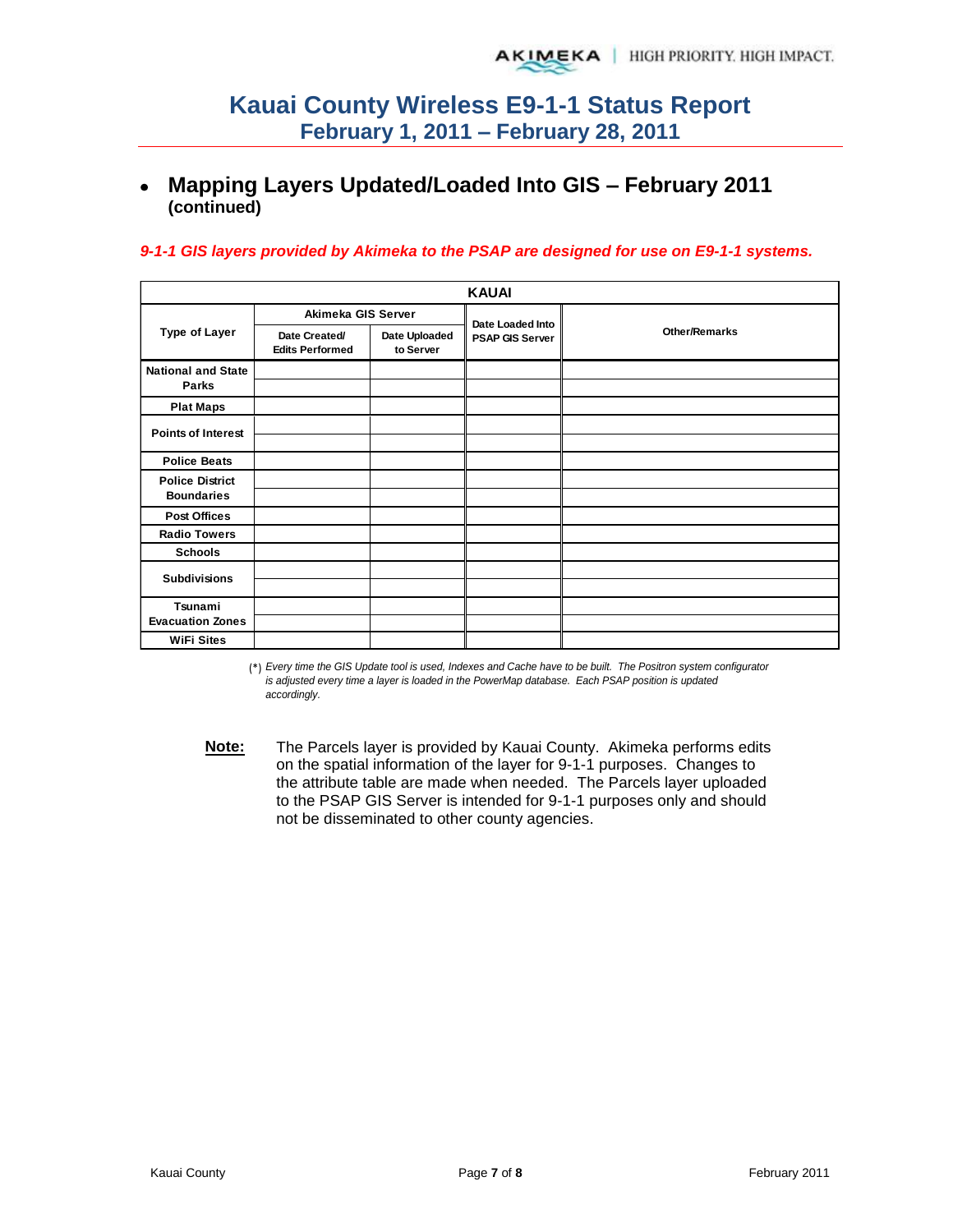# **Service Requests Transactions**

### **Open Service Requests – February 2011 (January 28, 2011 – February 24, 2011)**

| $\boldsymbol{\#}$<br>" | Date | Ticket# | <b>Description</b> | Category | Urgency | `ommante |
|------------------------|------|---------|--------------------|----------|---------|----------|
|                        |      |         | <b>NONE</b>        |          |         |          |
|                        |      |         |                    |          |         |          |

*Note: Open Service Requests reflect what is in pending status at the end of the report month.*

## **Year-to-Date (YTD) Summary – 2011**

|              | <b>KAUAI</b>   |              |      |                | <b>SERVICE REQUEST CATEGORIES</b> |                |                         |                |                         |                    |             |  |
|--------------|----------------|--------------|------|----------------|-----------------------------------|----------------|-------------------------|----------------|-------------------------|--------------------|-------------|--|
| 2011         |                | <b>TOTAL</b> |      |                | 911 Map                           |                | <b>MSAG</b>             |                | <b>Request Training</b> | <b>Suggestions</b> |             |  |
|              | <b>Created</b> | Closed       | Open | <b>Created</b> | Closed                            | <b>Created</b> | Closed                  | <b>Created</b> | Closed                  | <b>Created</b>     | Closed      |  |
| December     |                |              |      |                |                                   |                |                         |                |                         |                    |             |  |
| November     |                |              |      |                |                                   |                |                         |                |                         |                    |             |  |
| October      |                |              |      |                |                                   |                |                         |                |                         |                    |             |  |
| September    |                |              |      |                |                                   |                |                         |                |                         |                    |             |  |
| August       |                |              |      |                |                                   |                |                         |                |                         |                    |             |  |
| July         |                |              |      |                |                                   |                |                         |                |                         |                    |             |  |
| June         |                |              |      |                |                                   |                |                         |                |                         |                    |             |  |
| May          |                |              |      |                |                                   |                |                         |                |                         |                    |             |  |
| April        |                |              |      |                |                                   |                |                         |                |                         |                    |             |  |
| March        |                |              |      |                |                                   |                |                         |                |                         |                    |             |  |
| February     | $\mathbf{0}$   | $\mathbf 0$  | n    | $\Omega$       | $\Omega$                          | $\mathbf 0$    | 0                       | 0              | $\Omega$                | $\Omega$           | $\mathbf 0$ |  |
| January      |                | $\mathbf 0$  |      | $\Omega$       | $\Omega$                          | 0              | 0                       | 0              | 0                       | $\mathbf 0$        | $\mathbf 0$ |  |
| <b>TOTAL</b> | $\bf{0}$       | $\mathbf{0}$ |      | $\bf{0}$       | $\mathbf{0}$                      | $\bf{0}$       | $\overline{\mathbf{0}}$ | $\bf{0}$       | $\mathbf{0}$            | $\bf{0}$           | $\bf{0}$    |  |

*Note: Open Service Requests reflect what is in pending status at the end of the report month.* 

|                     | Category                | <b>Description</b>                                      |  |  |  |
|---------------------|-------------------------|---------------------------------------------------------|--|--|--|
|                     | 911 Map                 | Mapping computer not functioning or displaying properly |  |  |  |
| <b>Definitions:</b> | MSAG                    | Discrepancies with 9-1-1 MSAG addresses                 |  |  |  |
|                     | <b>Request Training</b> | E-911 Operations training needs                         |  |  |  |
|                     | Suggestions             | Vehicle to share suggestions                            |  |  |  |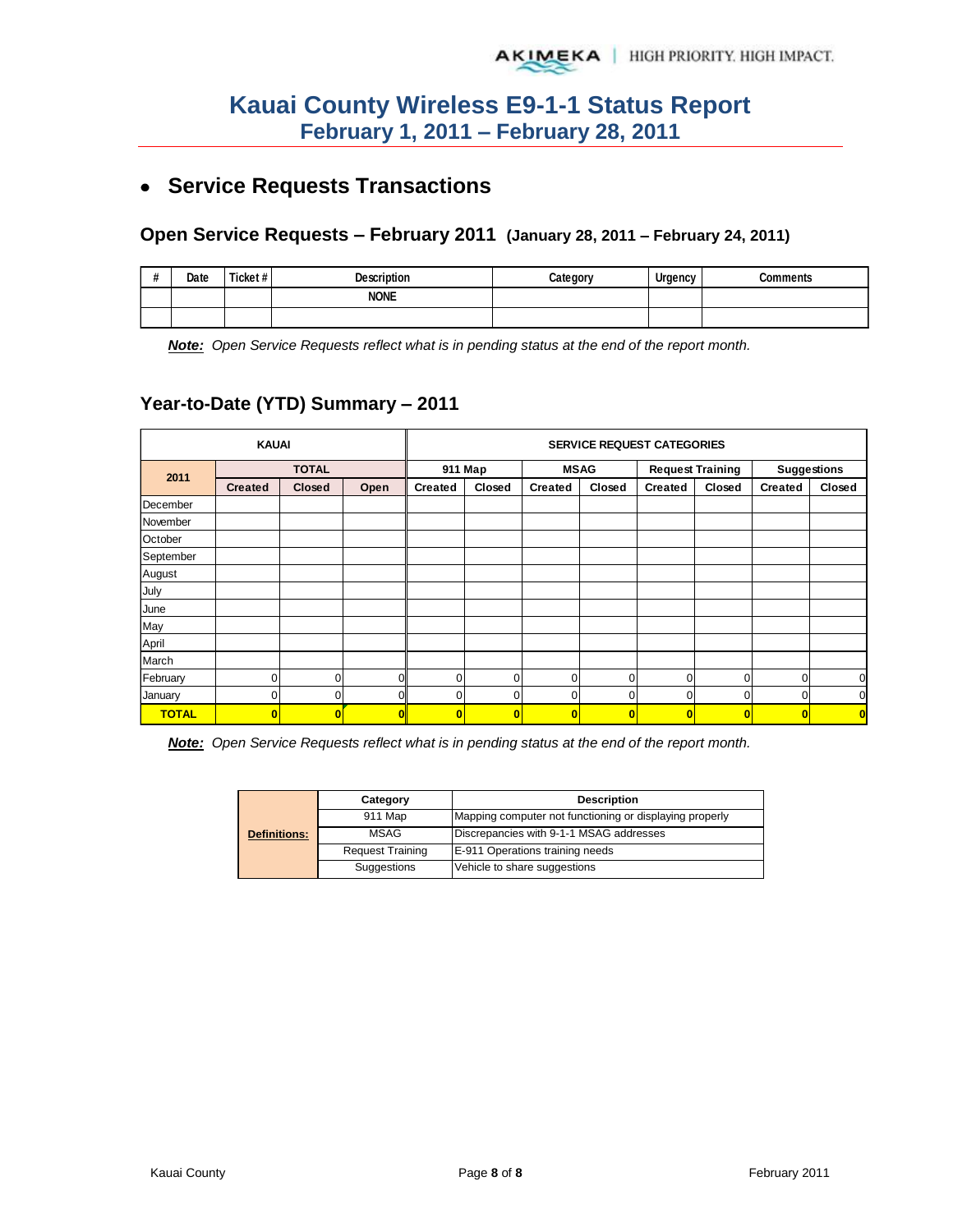# **PSAP Operations**

### **9-1-1 Call Volume – February 2011**

| <b>PSAP</b>    | Total | Wireline | $\%$  | <b>Wireless</b> | %     |
|----------------|-------|----------|-------|-----------------|-------|
| MAUI (*)       | 6,998 | 2,493    | 35.7% | 4,498           | 64.3% |
| <b>MOLOKAI</b> | 203   | 134      | 66.0% | 69              | 34.0% |

*(\*) Totals are based on calls to Primary PSAP.* 

## **9-1-1 Call Volume – Calendar Year 2011**

| <b>MAUI PSAP</b>  |              |            |                                            |            | TOTAL PSAP 9-1-1 CALL VOLUME               |               |                    |            |                         |
|-------------------|--------------|------------|--------------------------------------------|------------|--------------------------------------------|---------------|--------------------|------------|-------------------------|
|                   |              | Wireline   |                                            |            | Wireless                                   | Admin         |                    | Abandoned  |                         |
| 2011              | <b>Total</b> | # of Calls | %to Total<br>Wireline &<br><b>Wireless</b> | # of Calls | %to Total<br>Wireline &<br><b>Wireless</b> | # of Calls    | %to Total<br>Calls | # of Calls | % Abandoned<br>of Total |
| December          |              |            |                                            |            |                                            |               |                    |            |                         |
| November          |              |            |                                            |            |                                            |               |                    |            |                         |
| October           |              |            |                                            |            |                                            |               |                    |            |                         |
| September         |              |            |                                            |            |                                            |               |                    |            |                         |
| August            |              |            |                                            |            |                                            |               |                    |            |                         |
| July              |              |            |                                            |            |                                            |               |                    |            |                         |
| June              |              |            |                                            |            |                                            |               |                    |            |                         |
| May               |              |            |                                            |            |                                            |               |                    |            |                         |
| April             |              |            |                                            |            |                                            |               |                    |            |                         |
| March             |              |            |                                            |            |                                            |               |                    |            |                         |
| February          | 6,998        | 2,493      | 35.7%                                      | 4,498      | 64.3%                                      | 7             | 0.1%               | 1,154      | 16.5%                   |
| January           | 8,025        | 2,757      | 34.4%                                      | 5,268      | 65.6%                                      | 0             | 0.0%               | 1,290      | 16.1%                   |
| <b>TOTAL YTD</b>  | 15,023       | 5,250      | <b>35.0%</b>                               | 9,766      | 65.0%                                      | 7             | 0.0%               | 2,444      | 16.3%                   |
| <b>AVG PER MO</b> | 7,512        | 2,625      |                                            | 4,883      |                                            | $\frac{4}{ }$ |                    | 1,222      |                         |

*Note: Total Calls include Administrative calls that are not direct 9-1-1 calls.*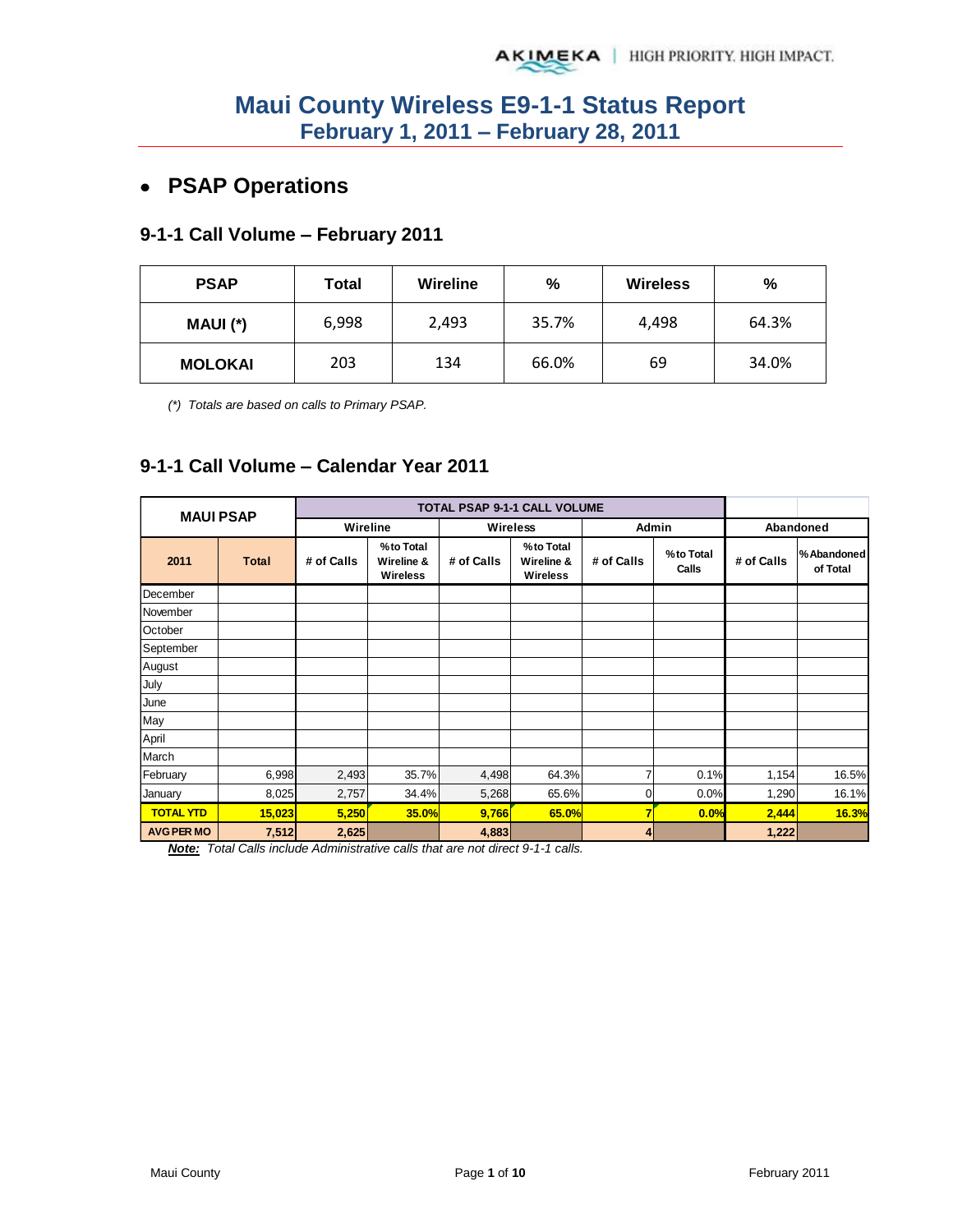#### **PSAP Operations (continued)**   $\bullet$

## **9-1-1 Call Volume – Calendar Year 2011 (continued)**

| <b>MOLOKAI PSAP</b> |              |            |                                            |            | TOTAL PSAP 9-1-1 CALL VOLUME        |                |                    |            |                        |
|---------------------|--------------|------------|--------------------------------------------|------------|-------------------------------------|----------------|--------------------|------------|------------------------|
|                     |              | Wireline   |                                            |            | <b>Wireless</b>                     | Admin          |                    | Abandoned  |                        |
| 2011                | <b>Total</b> | # of Calls | %to Total<br>Wireline &<br><b>Wireless</b> | # of Calls | %to Total<br>Wireline &<br>Wireless | # of Calls     | %to Total<br>Calls | # of Calls | %Abandoned<br>of Total |
| December            |              |            |                                            |            |                                     |                |                    |            |                        |
| November            |              |            |                                            |            |                                     |                |                    |            |                        |
| October             |              |            |                                            |            |                                     |                |                    |            |                        |
| September           |              |            |                                            |            |                                     |                |                    |            |                        |
| August              |              |            |                                            |            |                                     |                |                    |            |                        |
| July                |              |            |                                            |            |                                     |                |                    |            |                        |
| June                |              |            |                                            |            |                                     |                |                    |            |                        |
| May                 |              |            |                                            |            |                                     |                |                    |            |                        |
| April               |              |            |                                            |            |                                     |                |                    |            |                        |
| March               |              |            |                                            |            |                                     |                |                    |            |                        |
| February            | 203          | 134        | 66.0%                                      | 69         | 34.0%                               | $\overline{0}$ | 0.0%               | 29         | 14.3%                  |
| January             | 289          | 178        | 61.6%                                      | 111        | 38.4%                               | $\overline{0}$ | 0.0%               | 47         | 16.3%                  |
| <b>TOTAL YTD</b>    | 492          | 312        | 63.4%                                      | <b>180</b> | 36.6%                               | $\bf{0}$       | 0.0%               | 76         | 15.4%                  |
| <b>AVG PER MO</b>   | 246          | 156        |                                            | 90         |                                     | $\bf{0}$       |                    | 38         |                        |

*Note: Total Calls include Administrative calls that are not direct 9-1-1 calls.* 

#### **Notes:**

- $(1)$  Total call volumes include Administrative calls. (Administrative calls = Calls made between 911 positions but are not 911 calls.)
- (2) "Abandoned" calls represent the number of incoming 9-1-1 calls for which the caller had hung up before a call-taker answered.
- (3) "Abandoned" calls are included in the "Wireline" and "Wireless" counts respectively. The standard CML reports do not provide a break-out of "Abandoned" calls between "Wireline" and "Wireless" calls.

### **Wireless Test – February 2011**

| Date        | WSP | <b>Island</b> | <b>Sites</b><br><b>Tested</b> | <b>Sectors</b><br><b>Tested</b> | <b>Tested By</b> | <b>Test</b><br>Pass/Fail |
|-------------|-----|---------------|-------------------------------|---------------------------------|------------------|--------------------------|
| <b>NONE</b> |     |               |                               |                                 |                  |                          |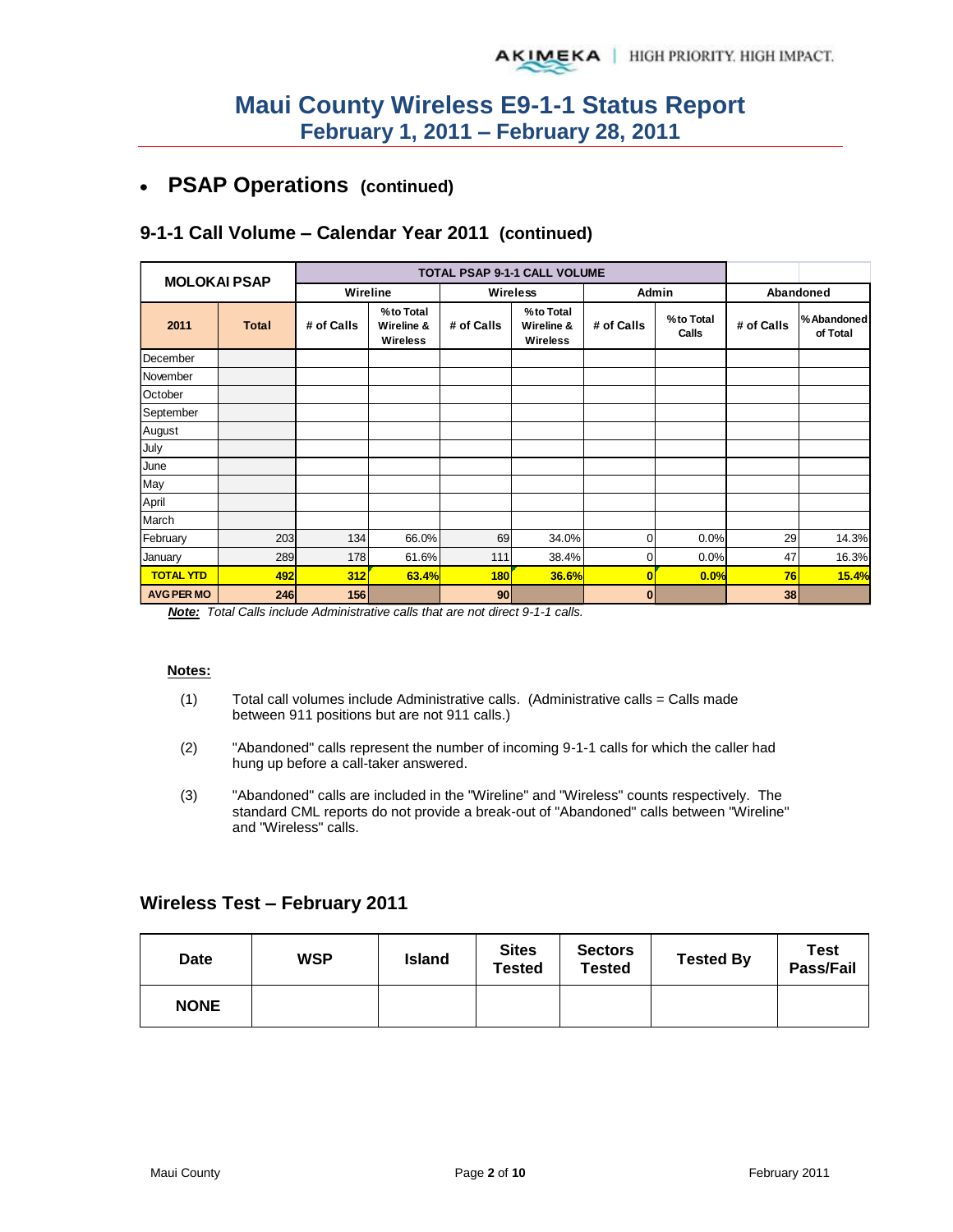## **PSAP Operations (continued)**

### **Current Month PSAP Operations Activities – February 2011**

01/07/11 -- Ongoing Akimeka prepared a 2011 Holiday Testing Schedule and sent it to the Neighbor Island PSAPs for review on January 7, 2011. The document was subsequently updated and re-issued to the Neighbor Island PSAPs on March 1, 2011 for review and approval.

> Once approval is received from the Maui County PSAPs, the schedule will be released to all Service Providers doing business in the State of Hawai`i.

- $02/04/11 -$ 02/16/11 Akimeka personnel coordinated with AT&T Mobility and the Molokai PSAP to coordinate trunk testing. The original test date scheduled for February 16, 2011 was cancelled and rescheduled for March 1 -- 2, 2011.
- 02/04/11 Akimeka personnel prepared documentation and sample testimony for Senate Bill (SB) 783 which called for the elimination of the \$0.66 surcharge for wireless telephone accounts. The bill has currently been deferred.
- 02/04/11 Akimeka personnel reviewed over 850 pages of testimony for Senate Bill (SB) 120. This bill repeals certain special funds and transfers balances to the State General Fund which would also include the Wireless surcharge funds.
- 02/10/11 Akimeka personnel distributed information regarding a webinar on SMS messaging for 9-1-1 scheduled to be held on February 17, 2011.
- 02/11/11 Akimeka implemented an Internet Protocol (IP) based printer on the Positron network. This will allow all positions to print via the PowerMap to the same printer.
- 02/11/11 Akimeka personnel distributed information regarding a webinar on LEAPS TV highlighting Next Generation 9-1-1 scheduled to be held on March 23, 2011.
- 02/14/11 Akimeka personnel provided Lieutenant Rego with an informational bulletin for the legislative bills relating to 9-1-1 in the State of Hawaii Legislature.

1) SB 1227/HB 1000 -- Establishes a single entity to establish 9-1-1 service for the State of Hawaii and expands the membership and responsibilities of the Wireless Enhanced 9-1-1 Board.

2) SB 783/HB 60 -- Eliminates the \$0.66 monthly surcharge on wireless telephone accounts and terminates the Wireless Enhanced 9-1-1 fund once all monies in the fund are expended. This bill has currently been deferred.

3) SB 120 -- Repeals certain special funds and transfers balances to the State General Fund.

4) HB 79 -- Repeals and terminates or closes certain revolving and trust funds.

5) SB 640 -- Requires an annual independent audit of the Wireless Enhanced 9-1-1 Fund rather than a bi-annual audit.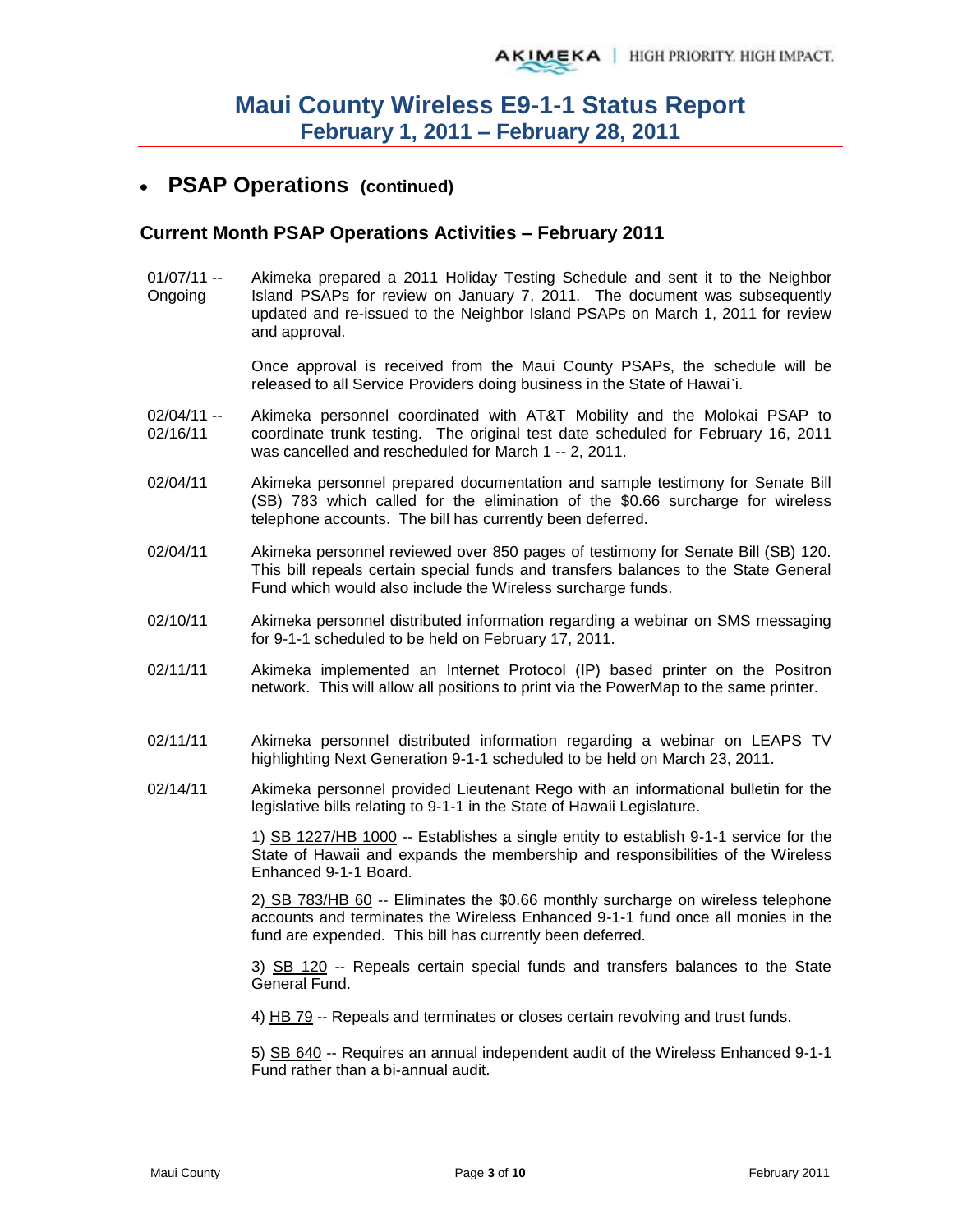## **PSAP Operations (continued)**

### **Current Month PSAP Operations Activities – February 2011 (continued)**

- 02/15/11 -- 02/25/11 A special CRS was processed to resolve AT&T Mobility's shared ESRN issue. Akimeka completed and returned the CRS to Intrado. Additional testing will not be required.
- 02/17/11 Akimeka received a request from the Kihei Police District Commander for a map of the Kihei Police Station to be used for a Hazmat exercise. The map was created, printed and delivered on February 22, 2011.
- 02/23/11 At the request of the Communications Commander for the Maui PSAP, Akimeka assisted with the purchase of replacement equipment for damaged Dispatch furniture with the Watson Furniture Company.

### **Open Issues (To be Monitored and Tracked by Akimeka)**

#### *No further updates as of January 31, 2011.*

11/21/09 Akimeka will continue to monitor and track AT&T Mobility's open trouble ticket (11/21/09) for missing house number (HN), street and community information when transferring a WPH2 call or rebidding a WPH2 call. This issue was escalated to the State of Hawaii Wireless Enhanced 9-1-1 Board for action (August 2010). There have been no updates received to date. Unfortunately, the trouble is still occurring.

> Akimeka will provide status updates via the Monthly Status Report (MSR) when there are significant changes or updates as provided by the State of Hawaii Wireless Enhanced 9-1-1 Board and/or AT&T Mobility.

01/14/10 Akimeka will continue to monitor and track the work with Telematics providers, OnStar, Hughes, and ATX. The Executive Director of the State of Hawaii Enhanced Wireless 9-1-1 Board volunteered to coordinate and chair implementation calls (August 2010). There have been no updates or further testing scheduled by the Telematics providers.

> Akimeka will provide status updates via the Monthly Status Report (MSR) when there are significant changes or updates as provided by the State of Hawaii Wireless Enhanced 9-1-1 Board and/or Telematics providers.

04/16/10 Akimeka personnel worked on a flowchart for the Neighbor Island PSAPs to document the flow of a Call Routing Spreadsheet (CRS) and Testing Validation Worksheet (TVW). It was discovered that different processes exist among the carriers.

> Akimeka created and submitted for review a DRAFT Call Routing Spreadsheet (CRS) and Testing Validation Worksheet (TVW) process flowchart to the Neighbor Island PSAPs on December 20, 2010.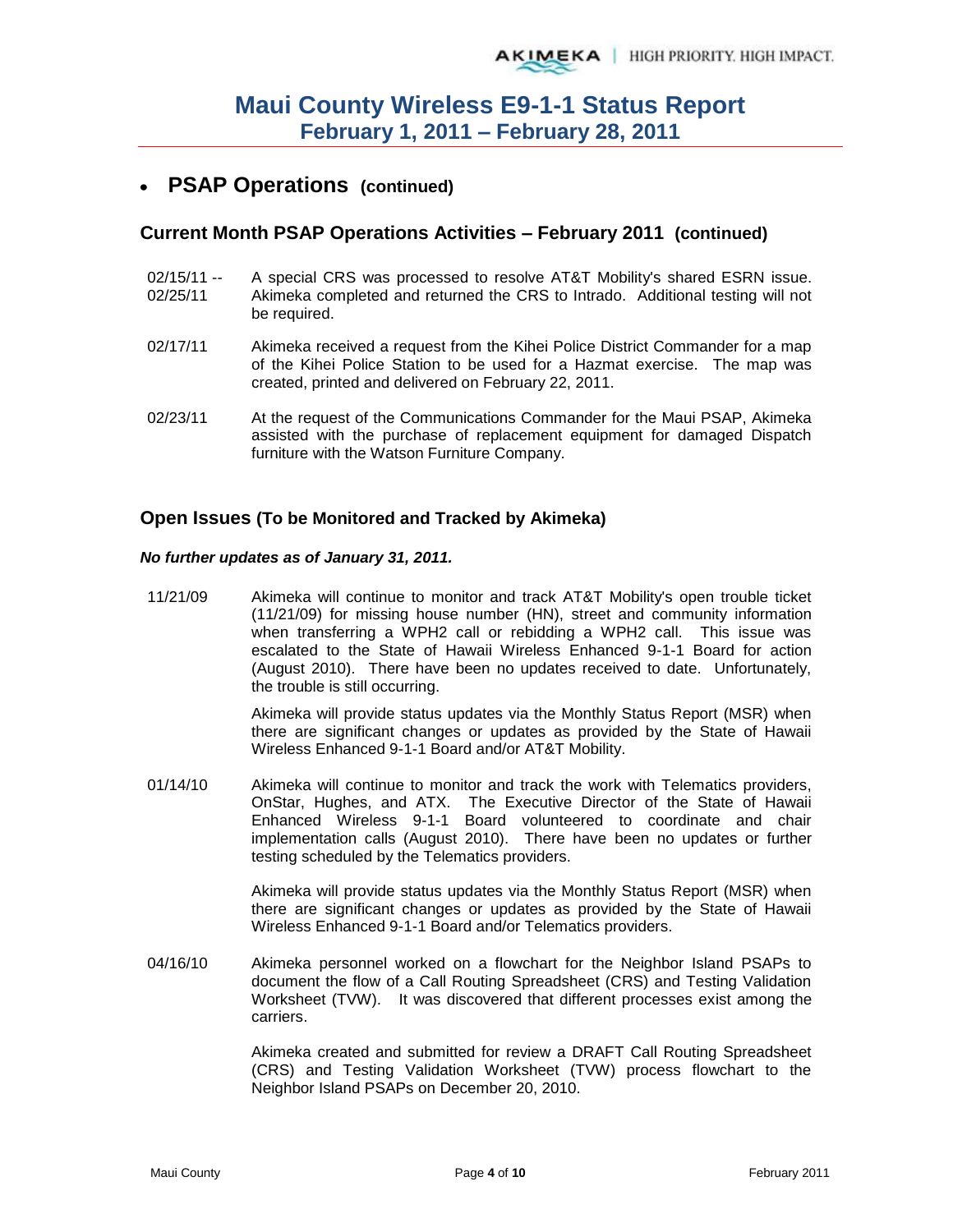## **MSAG**

### **Current Month – February 2011**

|                    |                                                                    |                   |        |                 |               |                |              |                                     | (a)                                    | (b)                    |                               |
|--------------------|--------------------------------------------------------------------|-------------------|--------|-----------------|---------------|----------------|--------------|-------------------------------------|----------------------------------------|------------------------|-------------------------------|
| 2011               |                                                                    | 9-1-1NET REQUESTS |        |                 |               |                |              |                                     | <b>Customer</b><br><b>Address</b>      | In Suspended Status    |                               |
|                    |                                                                    |                   |        |                 |               |                |              | <b>Customer</b>                     | Change<br><b>Requests</b><br>Submitted | as of Report Month End |                               |
| <b>PSAP</b>        | <b>TOTAL</b>                                                       | Total             | Change | <b>Combined</b> | <b>Delete</b> | Insert         | <b>Split</b> | <b>Addresses</b><br><b>Affected</b> |                                        | # of<br>Transactions   | <b>TNs</b><br><b>Affected</b> |
| <b>MAUI COUNTY</b> | 159                                                                | 159 <sub>1</sub>  | 147    | 9               | 1             | $\overline{2}$ | 0            | 1,395                               | 0                                      | 0                      | $\overline{0}$                |
|                    | Revised categories and report format changes effective April 2009. |                   |        |                 |               |                |              |                                     |                                        |                        |                               |

During the month of February 2011, 159 9-1-1Net requests were completed relating to the Maui County MSAG database, with 1,395 customer ANI/ALI records updated as a direct result. No ALI discrepancy reports were submitted to 9-1-1Net for updates and corrections. See attached spreadsheet for a detailed description of changes and additions.

*There are no records in Suspended status as of February 28, 2011.* 

|                    |              |                                                          |                   |          |               |                |              |                                              | (a)                                                             | (b)                                           |                     |
|--------------------|--------------|----------------------------------------------------------|-------------------|----------|---------------|----------------|--------------|----------------------------------------------|-----------------------------------------------------------------|-----------------------------------------------|---------------------|
| <b>MAUI COUNTY</b> |              |                                                          | 9-1-1NET REQUESTS |          |               |                |              |                                              |                                                                 | In Suspended Status<br>as of Report Month End |                     |
| 2011               | <b>TOTAL</b> | Total                                                    | Change            | Combined | <b>Delete</b> | Insert         | <b>Split</b> | Customer<br><b>Addresses</b><br>Affected (*) | <b>Address</b><br>Change<br><b>Requests</b><br><b>Submitted</b> | # of<br><b>Transactions</b>                   | <b>TNs Affected</b> |
| December           |              |                                                          |                   |          |               |                |              |                                              |                                                                 |                                               |                     |
| November           |              |                                                          |                   |          |               |                |              |                                              |                                                                 |                                               |                     |
| October            |              |                                                          |                   |          |               |                |              |                                              |                                                                 |                                               |                     |
| September          |              |                                                          |                   |          |               |                |              |                                              |                                                                 |                                               |                     |
| August             |              |                                                          |                   |          |               |                |              |                                              |                                                                 |                                               |                     |
| July               |              |                                                          |                   |          |               |                |              |                                              |                                                                 |                                               |                     |
| June               |              |                                                          |                   |          |               |                |              |                                              |                                                                 |                                               |                     |
| May                |              |                                                          |                   |          |               |                |              |                                              |                                                                 |                                               |                     |
| April              |              |                                                          |                   |          |               |                |              |                                              |                                                                 |                                               |                     |
| March              |              |                                                          |                   |          |               |                |              |                                              |                                                                 |                                               |                     |
| February           | 159          | 159                                                      | 147               | 9        | 1             | $\overline{2}$ | $\Omega$     | 1,395                                        | $\Omega$                                                        | ი                                             |                     |
| January            | 365          | 365                                                      | 153               | 145      | 9             | 4              | 54           | 1,348                                        | $\Omega$                                                        | ი                                             | ŋ                   |
| <b>TOTAL YTD</b>   | 524          | 524                                                      | 300               | 154      | 10            | 6              | 54           | 2,743                                        | 0                                                               |                                               |                     |
| <b>AVG PER MO</b>  | 262          | 262                                                      | 150               | 77       | 5             | 3              | 27           | 1,372                                        | $\overline{0}$                                                  |                                               |                     |
|                    |              | $(*)$<br>Applies to Change, Delete and Insert categories |                   |          |               |                |              |                                              |                                                                 |                                               |                     |

## **Year-to-Date (YTD) – 2011**

*Note: Revised categories and report format changes effective April 2009.*

| <b>Definitions:</b> | (a) | Represents customer address change requests submitted to Intrado to correct customer ANI/ALI<br>records, including those identified by Akimeka. |
|---------------------|-----|-------------------------------------------------------------------------------------------------------------------------------------------------|
|                     | (b) | Represents what is in suspension status at the end of the report month -- awaiting further action<br>by County, Telco, or Akimeka.              |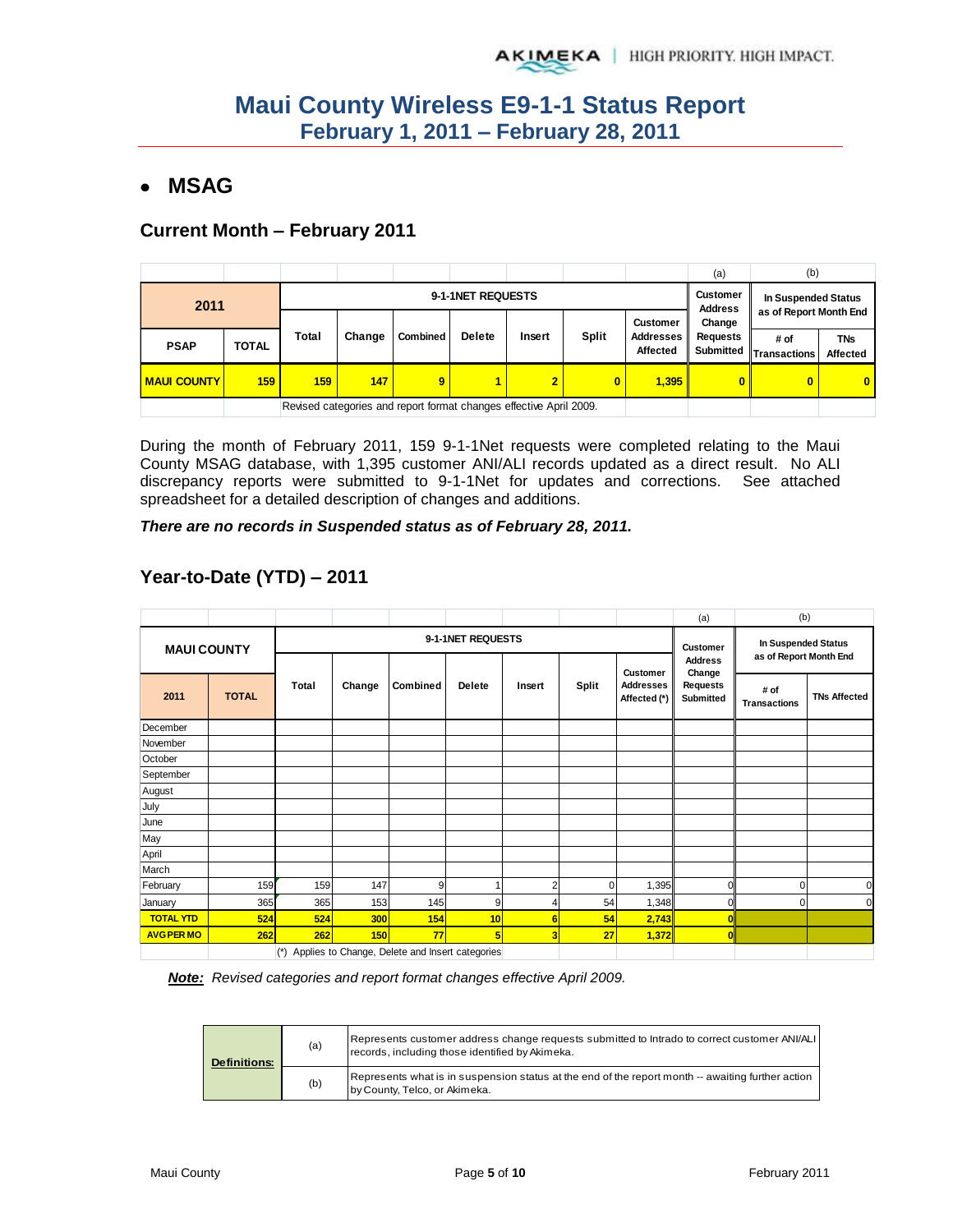# **Mapping Layers Updated/Loaded Into GIS – February 2011**

### *9-1-1 GIS layers provided by Akimeka to the PSAP are designed for use on E9-1-1 systems.*

| <b>MAUI COUNTY</b>                                                  |              |                                         |                            |                                            |                                                                                                                                                                                                                                  |  |  |  |  |  |  |
|---------------------------------------------------------------------|--------------|-----------------------------------------|----------------------------|--------------------------------------------|----------------------------------------------------------------------------------------------------------------------------------------------------------------------------------------------------------------------------------|--|--|--|--|--|--|
|                                                                     |              | Akimeka GIS Server                      |                            |                                            |                                                                                                                                                                                                                                  |  |  |  |  |  |  |
| <b>Type of Layer</b>                                                | Island       | Date Created/<br><b>Edits Performed</b> | Date Uploaded<br>to Server | Date Loaded Into<br><b>PSAP GIS Server</b> | <b>Other/Remarks</b>                                                                                                                                                                                                             |  |  |  |  |  |  |
|                                                                     | Molokai      |                                         |                            | 02/25/11                                   |                                                                                                                                                                                                                                  |  |  |  |  |  |  |
|                                                                     | Maui         |                                         |                            | 02/23/11                                   |                                                                                                                                                                                                                                  |  |  |  |  |  |  |
| <b>WSP Cell Towers</b>                                              | Maui         | 02/22/11 -- 02/23/11                    |                            |                                            |                                                                                                                                                                                                                                  |  |  |  |  |  |  |
|                                                                     | Maui         | 02/11/11                                |                            |                                            | Per VZW CRS                                                                                                                                                                                                                      |  |  |  |  |  |  |
|                                                                     | Maui         | 02/07/11 -- 02/08/11                    |                            |                                            |                                                                                                                                                                                                                                  |  |  |  |  |  |  |
|                                                                     | Maui         | 02/28/11                                |                            |                                            | Made edits required by Intergraph CAD                                                                                                                                                                                            |  |  |  |  |  |  |
|                                                                     | Molokai      | 02/25/11                                |                            | 02/25/11                                   |                                                                                                                                                                                                                                  |  |  |  |  |  |  |
|                                                                     |              | 02/24/11                                |                            |                                            | Extended range for Haena Street, Kaunakakai                                                                                                                                                                                      |  |  |  |  |  |  |
|                                                                     | Maui         | 02/24/11 -- 02/25/11                    |                            |                                            |                                                                                                                                                                                                                                  |  |  |  |  |  |  |
| <b>Street Centerlines</b>                                           | Maui         |                                         |                            | 02/23/11                                   |                                                                                                                                                                                                                                  |  |  |  |  |  |  |
|                                                                     | Maui         | 02/03/11                                |                            |                                            | Extended range for Hobron Avenue and E<br>Kamehameha Avenue, Kahului; changed range to fit<br>address points for North & South Iwa Place, Kaanapali<br>and Kalo Road, Hana; and corrected overlap for Pihaa<br>Street, Kaanapali |  |  |  |  |  |  |
|                                                                     | Molokai      | 02/25/11                                |                            | 02/25/11                                   |                                                                                                                                                                                                                                  |  |  |  |  |  |  |
|                                                                     | Maui         | 02/24/11 -- 02/25/11                    |                            |                                            |                                                                                                                                                                                                                                  |  |  |  |  |  |  |
|                                                                     | Maui         |                                         |                            | 02/23/11                                   |                                                                                                                                                                                                                                  |  |  |  |  |  |  |
| <b>Address Points</b>                                               | Maui         | 02/22/11                                |                            |                                            |                                                                                                                                                                                                                                  |  |  |  |  |  |  |
|                                                                     | Maui/Molokai | 02/09/11                                |                            |                                            | Added address point and common names per PSAPs                                                                                                                                                                                   |  |  |  |  |  |  |
|                                                                     | Maui         | 02/03/11                                |                            |                                            | Added address point for Ale House, Kahului, per Maui<br>Police Dispatch                                                                                                                                                          |  |  |  |  |  |  |
| <b>MSAG Address</b><br>Points (aka Pseudo<br><b>Address Points)</b> | Maui         | 02/09/11                                |                            |                                            | Adjusted Communities layer on Maui County and<br>updated MSAG Community information                                                                                                                                              |  |  |  |  |  |  |
| <b>MSAG Communities</b>                                             | Molokai      | 02/23/11                                |                            |                                            | Adjusted Communities layer to capture correct street<br>segments                                                                                                                                                                 |  |  |  |  |  |  |
|                                                                     | Maui         | 02/08/11                                |                            |                                            | Adjusted Communities layer on Maui County and<br>updated MSAG Community information                                                                                                                                              |  |  |  |  |  |  |
| <b>Parcels</b>                                                      | Maui/Molokai | 02/24/11                                |                            |                                            | Populated missing attributes                                                                                                                                                                                                     |  |  |  |  |  |  |
| <b>Airports</b>                                                     |              |                                         |                            |                                            |                                                                                                                                                                                                                                  |  |  |  |  |  |  |
| <b>Bridges</b>                                                      |              |                                         |                            |                                            |                                                                                                                                                                                                                                  |  |  |  |  |  |  |
| <b>Cane Fields</b>                                                  |              |                                         |                            |                                            |                                                                                                                                                                                                                                  |  |  |  |  |  |  |
| Coastline                                                           | Maui/Molokai | 02/08/11                                |                            |                                            | Edited to match the spatially correct parcels                                                                                                                                                                                    |  |  |  |  |  |  |
| <b>Coastal Names</b>                                                |              |                                         |                            |                                            |                                                                                                                                                                                                                                  |  |  |  |  |  |  |
| <b>Common Places</b>                                                |              |                                         |                            |                                            |                                                                                                                                                                                                                                  |  |  |  |  |  |  |
| Emergency<br><b>Callboxes</b>                                       |              |                                         |                            |                                            |                                                                                                                                                                                                                                  |  |  |  |  |  |  |
| <b>EMS Zones</b>                                                    |              |                                         |                            |                                            |                                                                                                                                                                                                                                  |  |  |  |  |  |  |
| <b>ESZ/ESN</b>                                                      |              |                                         |                            |                                            |                                                                                                                                                                                                                                  |  |  |  |  |  |  |
|                                                                     |              |                                         |                            |                                            |                                                                                                                                                                                                                                  |  |  |  |  |  |  |

(\*) *Every time the GIS Update tool is used, Indexes and Cache have to be built. The Positron system configurator* 

*is adjusted every time a layer is loaded in the PowerMap database. Each PSAP position is updated accordingly.*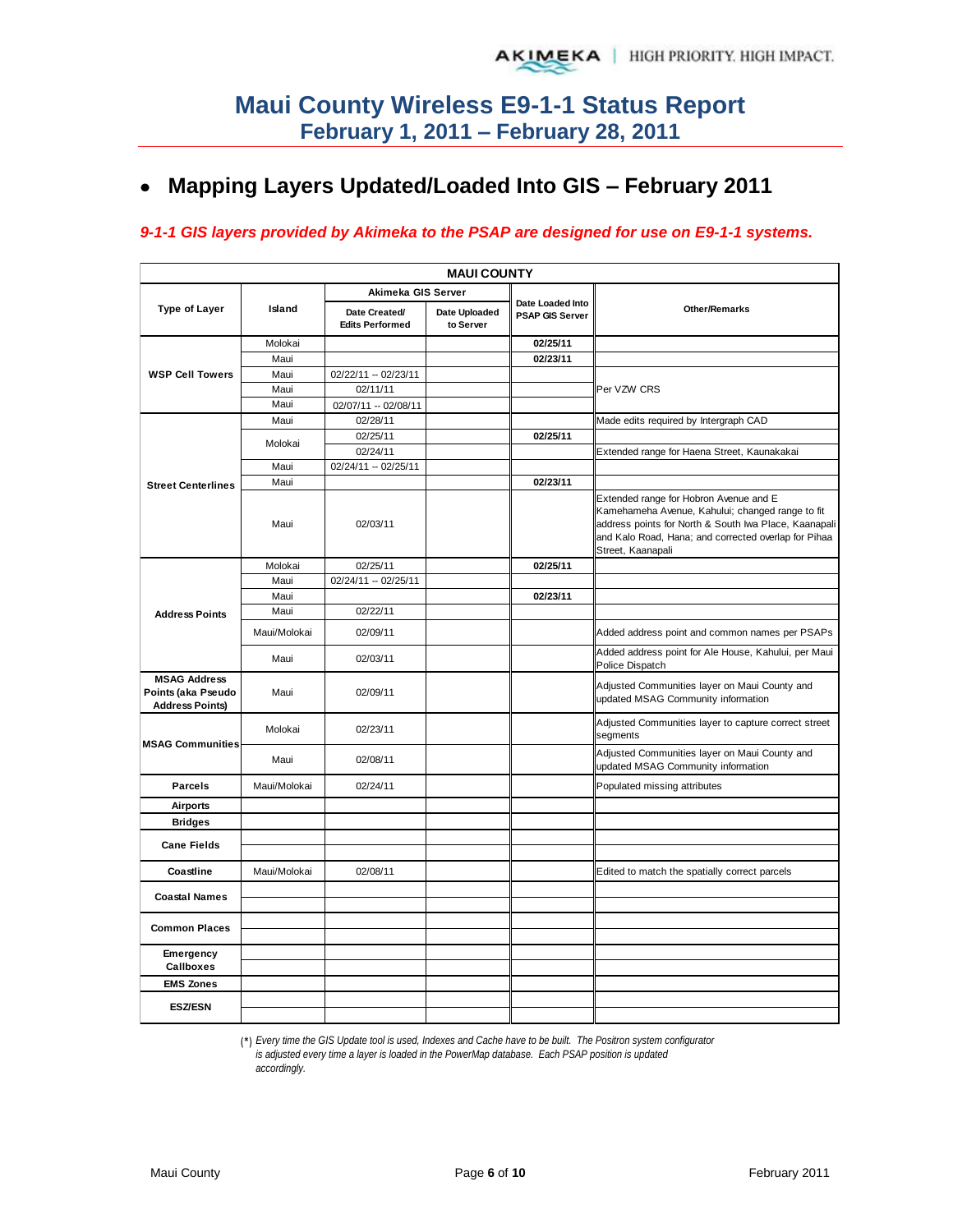# **Mapping Layers Updated/Loaded Into GIS – February 2011 (continued)**

### *9-1-1 GIS layers provided by Akimeka to the PSAP are designed for use on E9-1-1 systems.*

|                                                    | <b>MAUI COUNTY</b>      |                                         |                            |                                            |                                                                                                       |  |  |  |  |  |  |
|----------------------------------------------------|-------------------------|-----------------------------------------|----------------------------|--------------------------------------------|-------------------------------------------------------------------------------------------------------|--|--|--|--|--|--|
|                                                    |                         | Akimeka GIS Server                      |                            |                                            |                                                                                                       |  |  |  |  |  |  |
| <b>Type of Layer</b>                               | Island                  | Date Created/<br><b>Edits Performed</b> | Date Uploaded<br>to Server | Date Loaded Into<br><b>PSAP GIS Server</b> | Other/Remarks                                                                                         |  |  |  |  |  |  |
| <b>Fire Beat</b><br><b>Boundaries</b>              | Maui/Molokai            | 02/18/11                                |                            |                                            | Edited to match the spatially correct parcels                                                         |  |  |  |  |  |  |
| <b>Fire Dispatch Group</b><br>(Districts)          | Maui/Molokai            | 02/18/11                                |                            |                                            | Edited to match the spatially correct parcels                                                         |  |  |  |  |  |  |
| Fire ESZ                                           | Maui/Molokai            | 02/16/11 -- 02/18/11                    |                            |                                            | Edited to match the spatially correct parcels. This is<br>an ongoing project.                         |  |  |  |  |  |  |
| <b>Fire Stations</b>                               |                         |                                         |                            |                                            |                                                                                                       |  |  |  |  |  |  |
| <b>Fire Sub Zones</b>                              |                         |                                         |                            |                                            |                                                                                                       |  |  |  |  |  |  |
| <b>Fire Zones</b>                                  |                         |                                         |                            |                                            |                                                                                                       |  |  |  |  |  |  |
| Food & Beverage                                    |                         |                                         |                            |                                            | Renamed Restaurant layer to Food & Beverage layer<br>to include bakeries, cafes, food factories, etc. |  |  |  |  |  |  |
| <b>Gate Codes</b>                                  | Maui                    | 02/24/11                                |                            |                                            | Changed gate codes for The Bluffs and The Islands per<br>the Maui PSAP                                |  |  |  |  |  |  |
| <b>High Resolution</b><br>Imagery                  |                         |                                         |                            |                                            |                                                                                                       |  |  |  |  |  |  |
| <b>Hospitals</b>                                   |                         |                                         |                            |                                            |                                                                                                       |  |  |  |  |  |  |
| <b>Hotels</b>                                      |                         |                                         |                            |                                            |                                                                                                       |  |  |  |  |  |  |
| <b>Major Roads</b>                                 |                         |                                         |                            |                                            |                                                                                                       |  |  |  |  |  |  |
| <b>Medic Beat</b><br><b>Boundaries</b>             | Maui/Molokai            | 02/18/11                                |                            |                                            | Edited to match the spatially correct parcels                                                         |  |  |  |  |  |  |
| <b>Medic Dispatch</b><br><b>Group (Districts)</b>  | Maui/Molokai<br>Molokai | 02/18/11<br>02/07/11                    |                            |                                            | Edited to match the spatially correct parcels                                                         |  |  |  |  |  |  |
| <b>Medic Stations</b>                              |                         |                                         |                            |                                            |                                                                                                       |  |  |  |  |  |  |
| <b>Medical Facilities</b>                          |                         |                                         |                            |                                            |                                                                                                       |  |  |  |  |  |  |
| <b>Milepost Markers</b>                            |                         |                                         |                            |                                            |                                                                                                       |  |  |  |  |  |  |
| <b>National and State</b><br>Parks                 | Maui                    | 02/16/11                                |                            |                                            | Readjusted park polygons and points to align with the<br>spatially adjusted parcels                   |  |  |  |  |  |  |
| Ocean Rescue<br><b>Boundaries</b>                  |                         |                                         |                            |                                            |                                                                                                       |  |  |  |  |  |  |
| Park Polygon                                       |                         |                                         |                            |                                            |                                                                                                       |  |  |  |  |  |  |
| <b>Points of Interest</b>                          |                         |                                         |                            |                                            |                                                                                                       |  |  |  |  |  |  |
| <b>Police Beat</b><br><b>Boundaries</b>            | Maui/Molokai            | 02/07/11                                |                            |                                            | Edited to match the spatially correct parcels                                                         |  |  |  |  |  |  |
| <b>Police Dispatch</b><br><b>Group (Districts)</b> | Maui                    | 02/07/11                                |                            |                                            | Edited to match the spatially correct parcels                                                         |  |  |  |  |  |  |
|                                                    | Maui                    | 02/01/11 -- 02/07/11                    |                            |                                            | Edited Police ESZ on Maui to match the spatially<br>correct parcels. This is an ongoing project.      |  |  |  |  |  |  |
| <b>Police ESZ</b>                                  | Molokai                 | 02/07/11                                |                            |                                            | Edited Police ESZ to match the spatially correct                                                      |  |  |  |  |  |  |
|                                                    |                         | 02/03/11                                |                            |                                            | parcels. This is an ongoing project.                                                                  |  |  |  |  |  |  |

(\*) *Every time the GIS Update tool is used, Indexes and Cache have to be built. The Positron system configurator is adjusted every time a layer is loaded in the PowerMap database. Each PSAP position is updated accordingly.*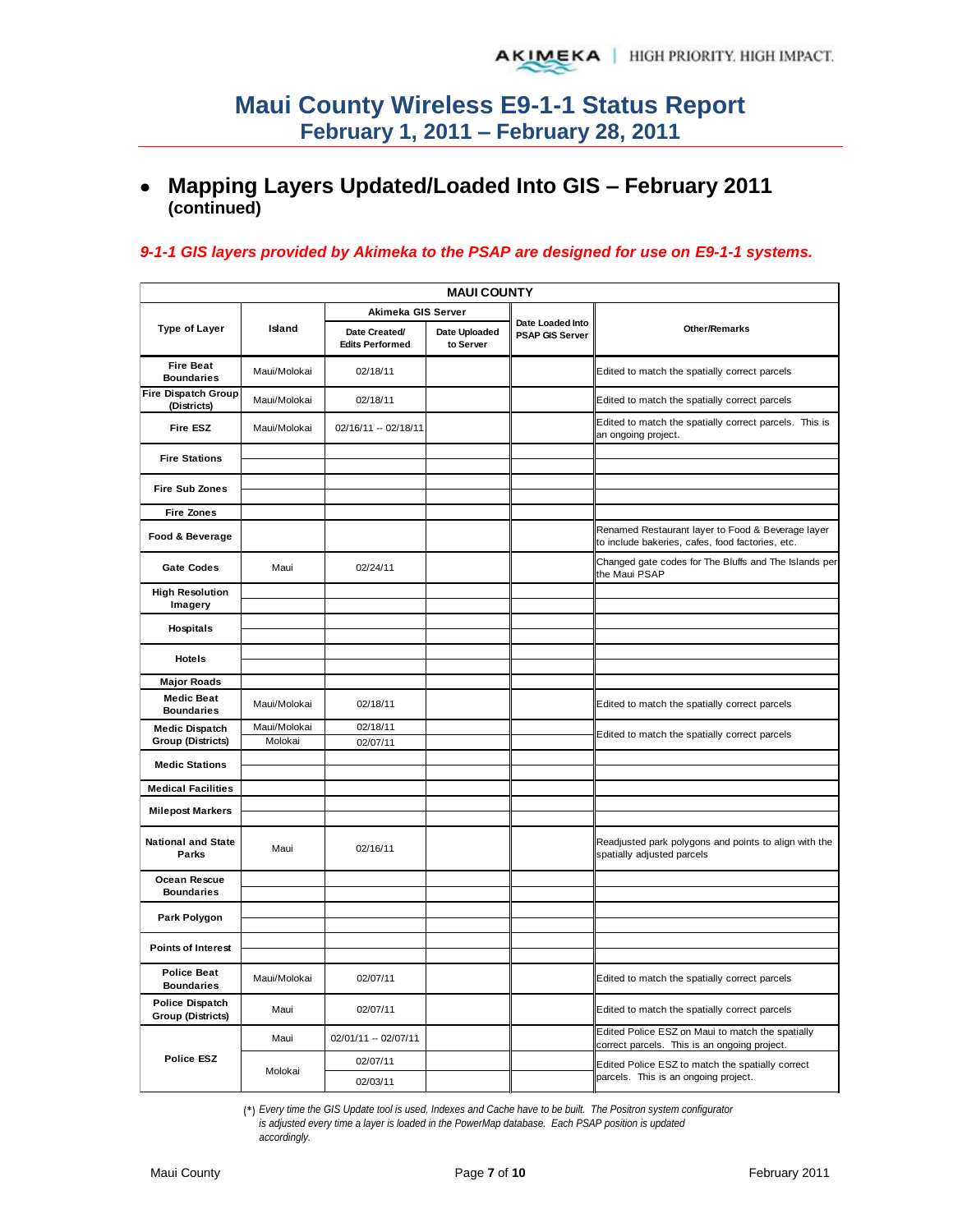# **Mapping Layers Updated/Loaded Into GIS – February 2011 (continued)**

### *9-1-1 GIS layers provided by Akimeka to the PSAP are designed for use on E9-1-1 systems.*

|                                  | <b>MAUI COUNTY</b> |                                         |                            |                                            |                                               |  |  |  |  |  |  |  |
|----------------------------------|--------------------|-----------------------------------------|----------------------------|--------------------------------------------|-----------------------------------------------|--|--|--|--|--|--|--|
|                                  |                    | Akimeka GIS Server                      |                            |                                            |                                               |  |  |  |  |  |  |  |
| Type of Layer                    | Island             | Date Created/<br><b>Edits Performed</b> | Date Uploaded<br>to Server | Date Loaded Into<br><b>PSAP GIS Server</b> | <b>Other/Remarks</b>                          |  |  |  |  |  |  |  |
| <b>Police Reporting</b><br>Areas |                    |                                         |                            |                                            |                                               |  |  |  |  |  |  |  |
| <b>Police Stations</b>           |                    |                                         |                            |                                            |                                               |  |  |  |  |  |  |  |
| Ponds                            |                    |                                         |                            |                                            |                                               |  |  |  |  |  |  |  |
| <b>Post Offices</b>              |                    |                                         |                            |                                            |                                               |  |  |  |  |  |  |  |
| <b>Radio Towers</b>              |                    |                                         |                            |                                            |                                               |  |  |  |  |  |  |  |
|                                  |                    |                                         |                            |                                            |                                               |  |  |  |  |  |  |  |
| <b>Radius - Two Mile</b>         |                    |                                         |                            |                                            |                                               |  |  |  |  |  |  |  |
|                                  |                    |                                         |                            |                                            |                                               |  |  |  |  |  |  |  |
| Radius - Three Mile              |                    |                                         |                            |                                            |                                               |  |  |  |  |  |  |  |
| <b>Schools</b>                   |                    |                                         |                            |                                            |                                               |  |  |  |  |  |  |  |
|                                  |                    |                                         |                            |                                            |                                               |  |  |  |  |  |  |  |
| <b>Subdivisions</b>              |                    |                                         |                            |                                            |                                               |  |  |  |  |  |  |  |
| <b>Tow Jurisdictions</b>         | Maui/Molokai       | 02/10/11                                |                            |                                            | Edited to match the spatially correct parcels |  |  |  |  |  |  |  |
| <b>Tow Truck</b>                 |                    |                                         |                            |                                            |                                               |  |  |  |  |  |  |  |
|                                  |                    |                                         |                            |                                            |                                               |  |  |  |  |  |  |  |
| <b>Towns</b>                     |                    |                                         |                            |                                            |                                               |  |  |  |  |  |  |  |
| <b>Trails</b>                    |                    |                                         |                            |                                            |                                               |  |  |  |  |  |  |  |
| Tsunami                          |                    |                                         |                            |                                            |                                               |  |  |  |  |  |  |  |
| <b>Evacuation Zones</b>          |                    |                                         |                            |                                            |                                               |  |  |  |  |  |  |  |

(\*) *Every time the GIS Update tool is used, Indexes and Cache have to be built. The Positron system configurator is adjusted every time a layer is loaded in the PowerMap database. Each PSAP position is updated accordingly.*

**Note:** The Parcels layer is provided by Maui County. Akimeka performs edits on the spatial information of the layer for 9-1-1 purposes. Changes to the attribute table are made when needed. The Parcels layer uploaded to the PSAP GIS server is intended for 9-1-1 purposes only and should not be disseminated to other county agencies.

## **Current Month GIS Activities – February 2011**

- 02/07/11 -- 02/14/11 Akimeka GIS personnel updated ESN numbers in both the MSAG and GIS for road segments on Molokai.
- 02/17/11 Akimeka GIS personnel created and delivered maps for the Kihei Police Station.
- 02/25/11 Akimeka personnel updated Molokai ESN records in both MSAG and GIS to the newly assigned ESNs.
- 02/28/11 Akimeka personnel prepared data for the Intergraph map push for Maui and Molokai.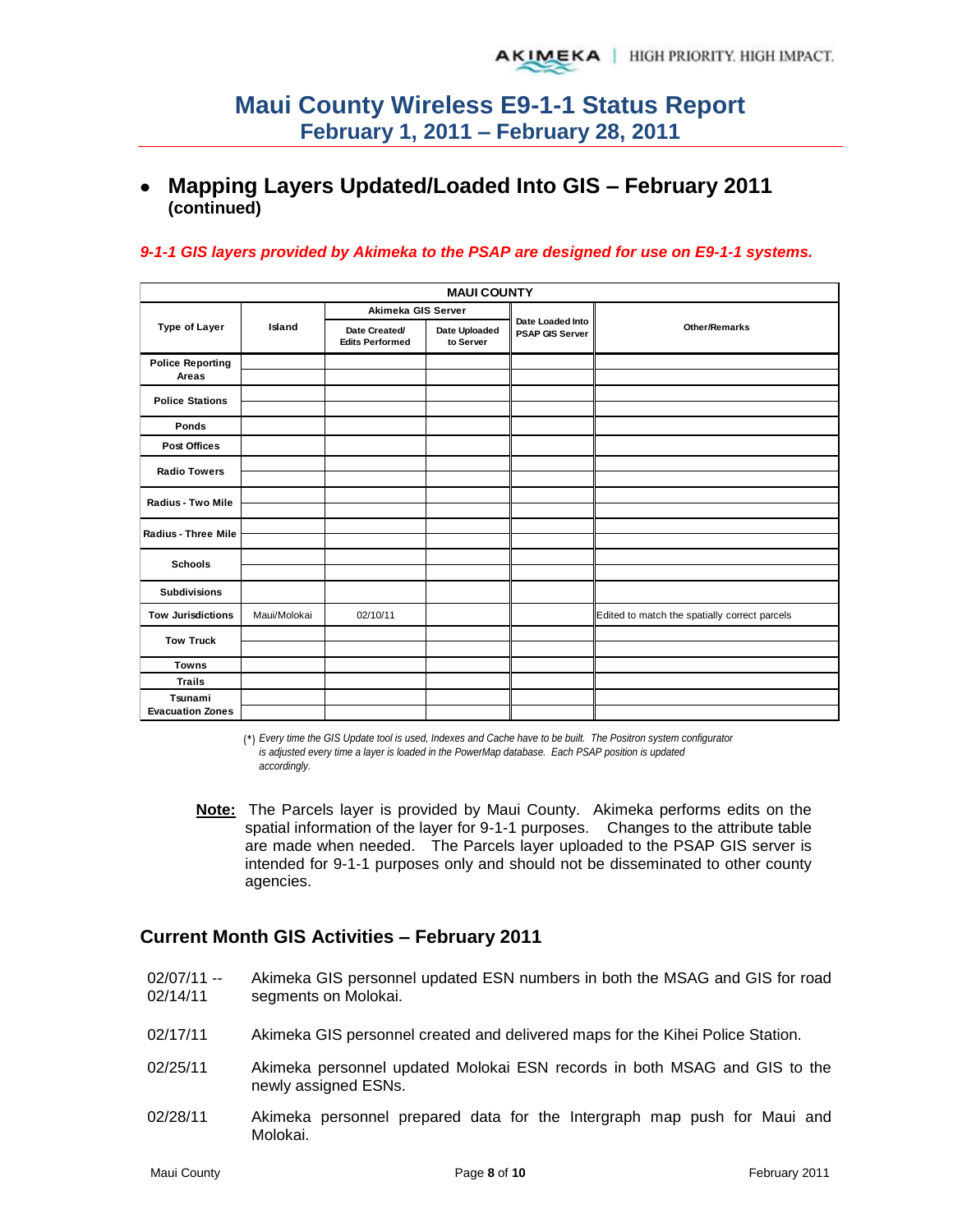# **Service Requests Transactions**

### **Open Service Requests – February 2011 (January 28, 2011 – February 24, 2011)**

|   | <b>MAUI PSAP</b> |         |                    |          |         |          |
|---|------------------|---------|--------------------|----------|---------|----------|
| п | Date             | Ticket# | <b>Description</b> | Category | Urgency | Comments |
|   |                  |         | <b>NONE</b>        |          |         |          |
|   |                  |         |                    |          |         |          |

*Note: Open Service Requests reflect what is in pending status at the end of the report month.* 

| <b>MOLOKAI PSAP</b> |      |          |                    |          |         |          |
|---------------------|------|----------|--------------------|----------|---------|----------|
|                     | Date | Ticket # | <b>Description</b> | Categorv | Urgency | Comments |
|                     |      |          | <b>NONE</b>        |          |         |          |
|                     |      |          |                    |          |         |          |

*Note: Open Service Requests reflect what is in pending status at the end of the report month.* 

## **Year-to-Date (YTD) Summary – 2011**

|                | <b>SERVICE REQUEST CATEGORIES</b> |        |      |                |                         |                |          |                         |                         |                    |        |
|----------------|-----------------------------------|--------|------|----------------|-------------------------|----------------|----------|-------------------------|-------------------------|--------------------|--------|
| 2011           | <b>TOTAL</b>                      |        |      | 911 Map        |                         | <b>MSAG</b>    |          | <b>Request Training</b> |                         | <b>Suggestions</b> |        |
|                | <b>Created</b>                    | Closed | Open | <b>Created</b> | Closed                  | <b>Created</b> | Closed   | <b>Created</b>          | Closed                  | <b>Created</b>     | Closed |
| December       |                                   |        |      |                |                         |                |          |                         |                         |                    |        |
| November       |                                   |        |      |                |                         |                |          |                         |                         |                    |        |
| October        |                                   |        |      |                |                         |                |          |                         |                         |                    |        |
| September      |                                   |        |      |                |                         |                |          |                         |                         |                    |        |
| August         |                                   |        |      |                |                         |                |          |                         |                         |                    |        |
| July           |                                   |        |      |                |                         |                |          |                         |                         |                    |        |
| June           |                                   |        |      |                |                         |                |          |                         |                         |                    |        |
| May            |                                   |        |      |                |                         |                |          |                         |                         |                    |        |
| April          |                                   |        |      |                |                         |                |          |                         |                         |                    |        |
| March          |                                   |        |      |                |                         |                |          |                         |                         |                    |        |
| February       | 0                                 | n      |      |                | $\Omega$                | $\Omega$       | $\Omega$ | $\Omega$                | 0                       | $\Omega$           | 0      |
| January        | 0                                 |        |      |                | 0                       | O              |          | 0                       | 0                       | 0                  | O      |
| 2010 Carryover | 1                                 |        |      |                | 0                       |                | $\Omega$ | 0                       | 0                       | $\mathbf 0$        | 0      |
| <b>TOTAL</b>   | $\blacksquare$                    |        | o    | $\bf{0}$       | $\overline{\mathbf{0}}$ |                | ٠        | $\overline{\mathbf{0}}$ | $\overline{\mathbf{0}}$ | $\overline{0}$     | O      |

*Note: Open Service Requests reflect what is in pending status at the end of the report month.*